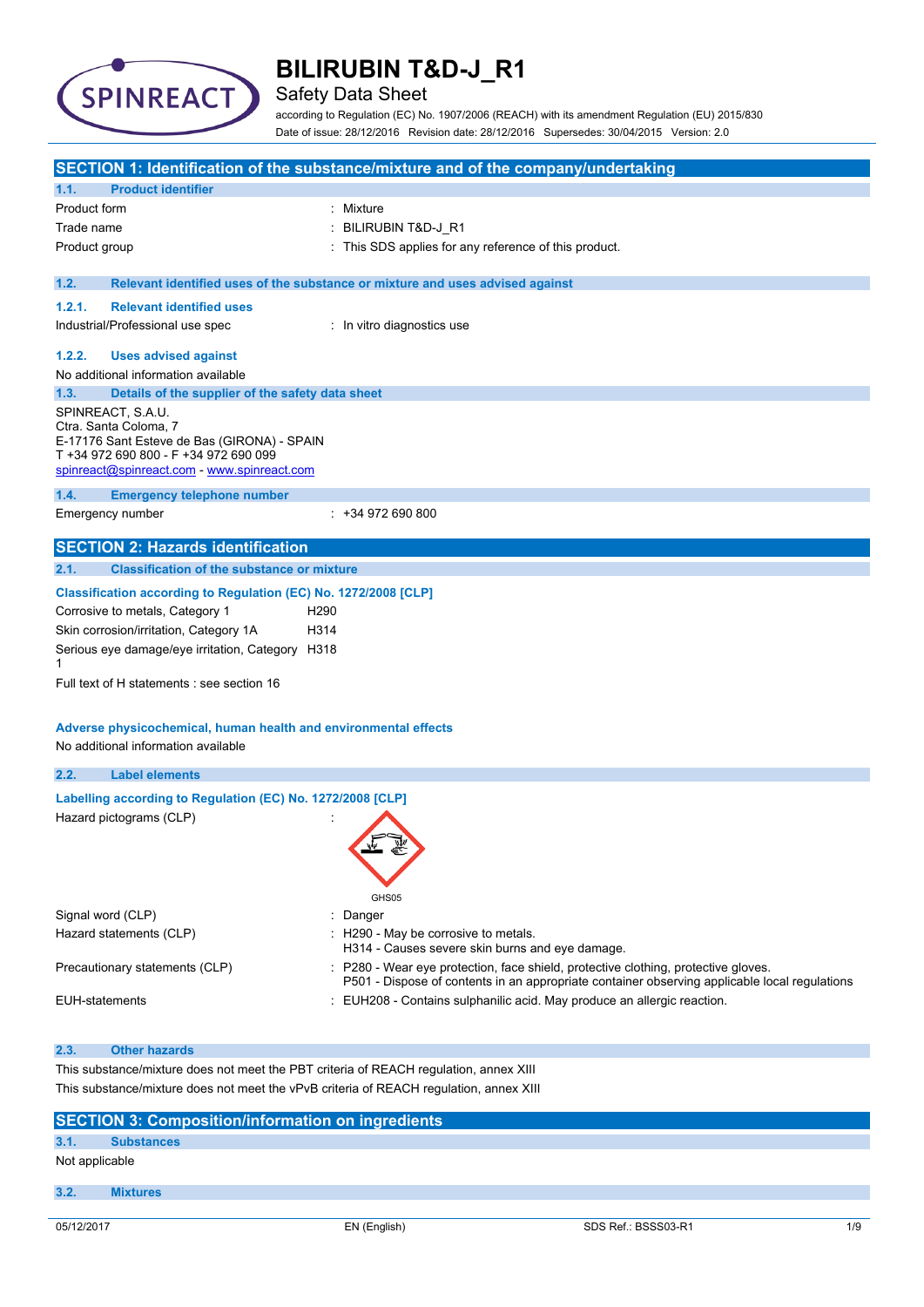## Safety Data Sheet

according to Regulation (EC) No. 1907/2006 (REACH) with its amendment Regulation (EU) 2015/830

| <b>Name</b>                           | <b>Product identifier</b>                                                                                 | $\frac{9}{6}$                                                                                           | <b>Classification according to</b><br><b>Regulation (EC) No.</b><br>1272/2008 [CLP] |
|---------------------------------------|-----------------------------------------------------------------------------------------------------------|---------------------------------------------------------------------------------------------------------|-------------------------------------------------------------------------------------|
| hydrochloric acid                     | (CAS-No.) (7647-01-0)<br>(EC-No.) 231-595-7<br>(EC Index-No.) 017-002-01-X<br>(REACH-no) 01-2119484862-27 | $1 - 3$                                                                                                 | Met. Corr. 1, H290<br>Skin Corr. 1B. H314<br>STOT SE 3. H335                        |
| sulphanilic acid                      | (CAS-No.) 121-57-3<br>(EC-No.) 204-482-5<br>(EC Index-No.) 612-014-00-X                                   | $0.5 - 1$                                                                                               | Skin Irrit. 2. H315<br>Eye Irrit. 2, H319<br>Skin Sens. 1, H317                     |
| <b>Specific concentration limits:</b> |                                                                                                           |                                                                                                         |                                                                                     |
| <b>Name</b>                           | <b>Product identifier</b>                                                                                 |                                                                                                         | <b>Specific concentration limits</b>                                                |
| hydrochloric acid                     | (CAS-No.) (7647-01-0)<br>(EC-No.) 231-595-7<br>(EC Index-No.) 017-002-01-X                                | (C >= 0.1) Met. Corr. 1, H290<br>10 = < C < 25) Skin Irrit. 2, H315<br>10 =< C < 25) Eve Irrit, 2, H319 |                                                                                     |

(REACH-no) 01-2119484862-27

Full text of H-statements: see section 16

| <b>SECTION 4: First aid measures</b>                                        |                                                                                                                                                                        |
|-----------------------------------------------------------------------------|------------------------------------------------------------------------------------------------------------------------------------------------------------------------|
| <b>Description of first aid measures</b><br>4.1.                            |                                                                                                                                                                        |
| First-aid measures general                                                  | Never give anything by mouth to an unconscious person. If you feel unwell, seek medical<br>advice (show the label where possible).                                     |
| First-aid measures after inhalation                                         | Remove person to fresh air and keep comfortable for breathing. Immediately call a POISON<br>CENTER/doctor.                                                             |
| First-aid measures after skin contact                                       | Take off immediately all contaminated clothing. Rinse skin with water/shower. Immediately call<br>a POISON CENTER/doctor.                                              |
| First-aid measures after eye contact                                        | Rinse cautiously with water for several minutes. Remove contact lenses, if present and easy to<br>do. Continue rinsing. Immediately call a POISON CENTER/doctor.       |
| First-aid measures after ingestion                                          | Rinse mouth. Do NOT induce vomiting. Immediately call a POISON CENTER/doctor.                                                                                          |
| 4.2.<br>Most important symptoms and effects, both acute and delayed         |                                                                                                                                                                        |
| Symptoms/effects                                                            | : Causes severe skin burns and eye damage.                                                                                                                             |
| Symptoms/effects after skin contact                                         | : May cause an allergic skin reaction.                                                                                                                                 |
| 4.3.                                                                        | Indication of any immediate medical attention and special treatment needed                                                                                             |
| Treat symptomatically.                                                      |                                                                                                                                                                        |
| <b>SECTION 5: Firefighting measures</b>                                     |                                                                                                                                                                        |
| <b>Extinguishing media</b><br>5.1.                                          |                                                                                                                                                                        |
| Suitable extinguishing media                                                | : Foam. Dry powder. Carbon dioxide. Water spray.                                                                                                                       |
| Unsuitable extinguishing media                                              | Do not use a heavy water stream.                                                                                                                                       |
| 5.2.<br>Special hazards arising from the substance or mixture               |                                                                                                                                                                        |
| Fire hazard                                                                 | Not flammable.                                                                                                                                                         |
| Hazardous decomposition products in case of<br>fire                         | Hydrogen chloride. nitrogen oxides (NOx) and sulphur oxides. Carbon monoxide. Carbon<br>dioxide.                                                                       |
| 5.3.<br><b>Advice for firefighters</b>                                      |                                                                                                                                                                        |
| Firefighting instructions                                                   | Use water spray or fog for cooling exposed containers. Exercise caution when fighting any<br>chemical fire. Prevent fire fighting water from entering the environment. |
| Protection during firefighting                                              | Do not enter fire area without proper protective equipment, including respiratory protection.                                                                          |
| <b>SECTION 6: Accidental release measures</b>                               |                                                                                                                                                                        |
| 6.1.<br>Personal precautions, protective equipment and emergency procedures |                                                                                                                                                                        |
| 6.1.1.<br>For non-emergency personnel                                       |                                                                                                                                                                        |
| <b>Emergency procedures</b>                                                 | Evacuate unnecessary personnel.                                                                                                                                        |
| 6.1.2.<br>For emergency responders                                          |                                                                                                                                                                        |
| Protective equipment                                                        | Equip cleanup crew with proper protection.                                                                                                                             |
| <b>Emergency procedures</b>                                                 | : Ventilate area.                                                                                                                                                      |

**6.2. Environmental precautions**

Prevent entry to sewers and public waters. Notify authorities if liquid enters sewers or public waters. Avoid release to the environment.

(C >= 10) STOT SE 3, H335 (C >= 25) Skin Corr. 1B, H314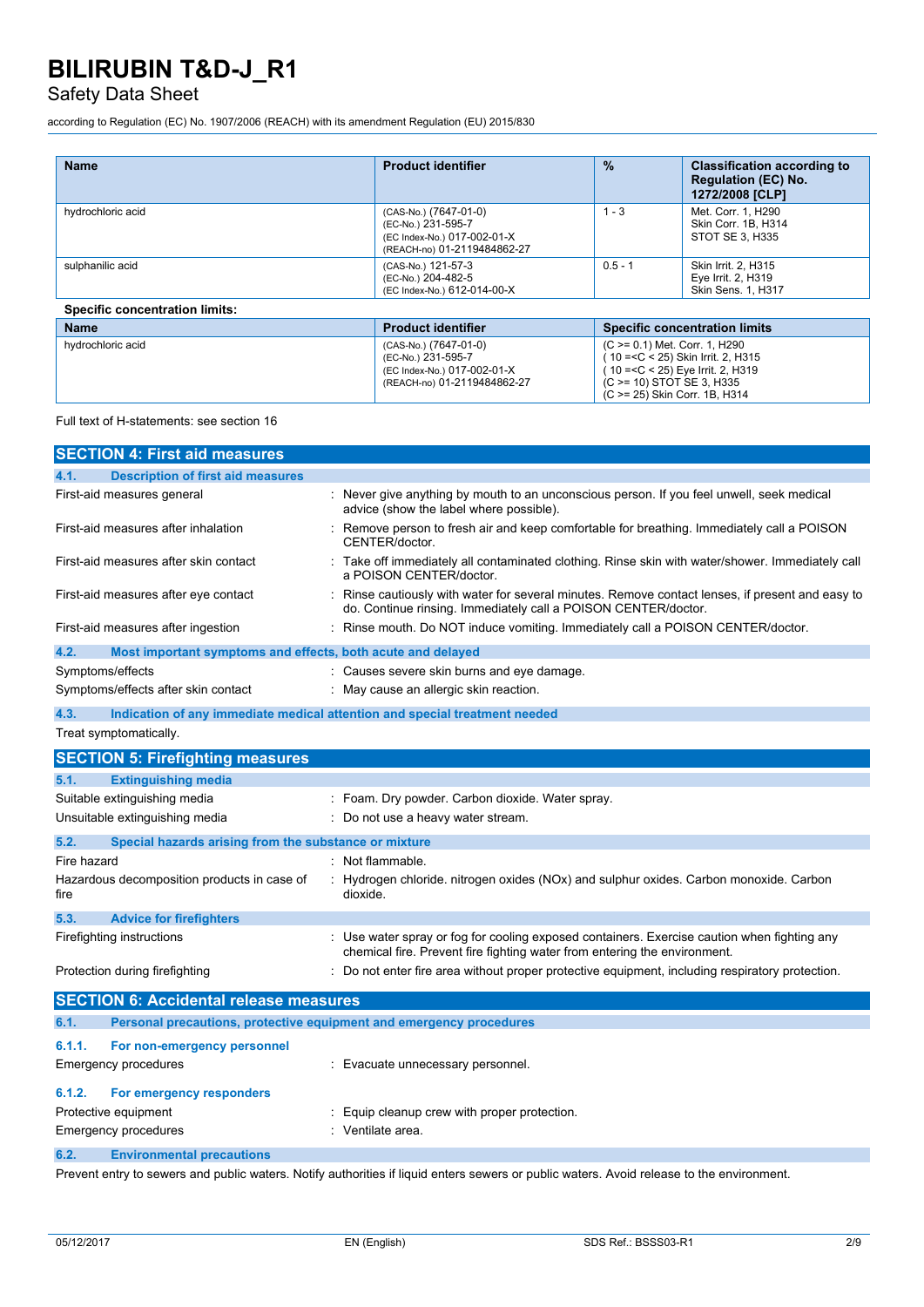Safety Data Sheet

according to Regulation (EC) No. 1907/2006 (REACH) with its amendment Regulation (EU) 2015/830

| 6.3.                              | Methods and material for containment and cleaning up         |                                                                                                                                                                                                                                                                                                    |
|-----------------------------------|--------------------------------------------------------------|----------------------------------------------------------------------------------------------------------------------------------------------------------------------------------------------------------------------------------------------------------------------------------------------------|
|                                   | Methods for cleaning up                                      | : Soak up spills with inert solids, such as clay or diatomaceous earth as soon as possible. Collect<br>spillage. Store away from other materials. Absorb spillage to prevent material damage. Collect<br>all waste in suitable and labelled containers and dispose according to local legislation. |
| 6.4.                              | <b>Reference to other sections</b>                           |                                                                                                                                                                                                                                                                                                    |
|                                   | See Heading 8. Exposure controls and personal protection.    |                                                                                                                                                                                                                                                                                                    |
|                                   | <b>SECTION 7: Handling and storage</b>                       |                                                                                                                                                                                                                                                                                                    |
| 7.1.                              | <b>Precautions for safe handling</b>                         |                                                                                                                                                                                                                                                                                                    |
| Additional hazards when processed |                                                              | : May be corrosive to metals.                                                                                                                                                                                                                                                                      |
| Precautions for safe handling     |                                                              | Provide good ventilation in process area to prevent formation of vapour. Do not breathe<br>vapours. Do not get in eyes, on skin, or on clothing.                                                                                                                                                   |
| Hygiene measures                  |                                                              | Wash the contacted area thoroughly after handling. Wash hands and other exposed areas with<br>mild soap and water before eating, drinking or smoking and when leaving work.                                                                                                                        |
| 7.2.                              | Conditions for safe storage, including any incompatibilities |                                                                                                                                                                                                                                                                                                    |
|                                   | <b>Technical measures</b>                                    | : Comply with applicable regulations.                                                                                                                                                                                                                                                              |
|                                   | Storage conditions                                           | Keep container closed when not in use. Keep only in the original container in a cool, well<br>ventilated place away from : Heat sources.                                                                                                                                                           |
|                                   | Incompatible products                                        | Strong bases. Strong acids.                                                                                                                                                                                                                                                                        |
|                                   | Packaging materials                                          | Store in corrosive resistant container with a resistant inner liner.                                                                                                                                                                                                                               |
| 7.3.                              | <b>Specific end use(s)</b>                                   |                                                                                                                                                                                                                                                                                                    |

No additional information available

#### **SECTION 8: Exposure controls/personal protection**

#### **8.1. Control parameters**

| hydrochloric acid ((7647-01-0)) |                                 |                         |  |  |
|---------------------------------|---------------------------------|-------------------------|--|--|
| EU                              | Local name                      | Hydrogen chloride       |  |  |
| EU                              | IOELV TWA (mg/m <sup>3</sup> )  | $8 \text{ mg/m}^3$      |  |  |
| EU                              | IOELV TWA (ppm)                 | 5 ppm                   |  |  |
| EU                              | IOELV STEL (mg/m <sup>3</sup> ) | 15 mg/ $m3$             |  |  |
| EU                              | IOELV STEL (ppm)                | $10$ ppm                |  |  |
| Spain                           | Local name                      | Cloruro de hidrógeno    |  |  |
| Spain                           | $VLA-ED$ (mg/m <sup>3</sup> )   | $7.6$ mg/m <sup>3</sup> |  |  |
| Spain                           | VLA-ED (ppm)                    | 5 ppm                   |  |  |
| Spain                           | VLA-EC (mg/m <sup>3</sup> )     | 15 mg/ $m3$             |  |  |
| Spain                           | VLA-EC (ppm)                    | 10 ppm                  |  |  |
| Spain                           | <b>Notes</b>                    | VLI                     |  |  |

| hydrochloric acid ((7647-01-0))      |                     |  |
|--------------------------------------|---------------------|--|
| DNEL/DMEL (Workers)                  |                     |  |
| Acute - local effects, inhalation    | $15 \text{ mg/m}^3$ |  |
| DNEL/DMEL (additional information)   |                     |  |
| long term - local effect, Inhalation | $8 \text{ mg/m}^3$  |  |
| PNEC (Water)                         |                     |  |
| PNEC aqua (freshwater)               | $0.036$ mg/l        |  |
| PNEC aqua (marine water)             | $0.036$ mg/l        |  |
| PNEC (additional information)        |                     |  |
| (intermittent release)               | $0.045$ mg/l        |  |
|                                      |                     |  |

### **8.2. Exposure controls**

#### **Personal protective equipment:**

Avoid all unnecessary exposure.

#### **Hand protection:**

Chemically resistant protective gloves

#### **Eye protection:**

Chemical goggles or face shield

#### **Skin and body protection:**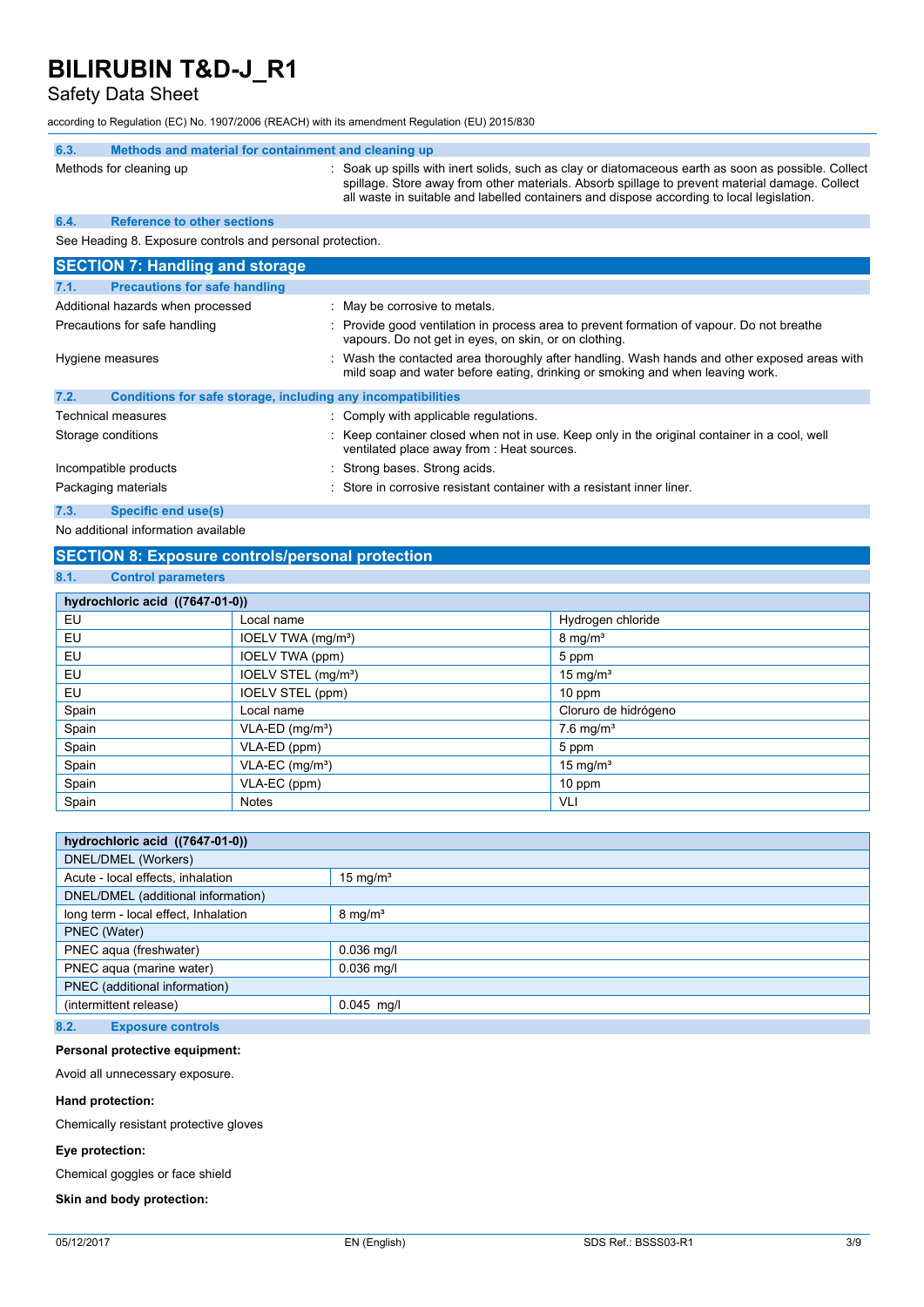### Safety Data Sheet

according to Regulation (EC) No. 1907/2006 (REACH) with its amendment Regulation (EU) 2015/830

Wear suitable protective clothing

#### **Respiratory protection:**

Where excessive vapour may result, wear approved mask

#### **Other information:**

Do not eat, drink or smoke during use.

### **SECTION 9: Physical and chemical properties**

| 9.1.<br>Information on basic physical and chemical properties |                   |
|---------------------------------------------------------------|-------------------|
| Physical state                                                | Liquid            |
| Colour                                                        | Colourless.       |
| Odour                                                         | characteristic.   |
| Odour threshold                                               | No data available |
| рH                                                            | $= 2$             |
| Relative evaporation rate (butylacetate=1)                    | No data available |
| Melting point                                                 | No data available |
| Freezing point                                                | No data available |
| Boiling point                                                 | No data available |
| Flash point                                                   | No data available |
| Auto-ignition temperature                                     | No data available |
| Decomposition temperature                                     | No data available |
| Flammability (solid, gas)                                     | Non flammable.    |
| Vapour pressure                                               | No data available |
| Relative vapour density at 20 °C                              | No data available |
| Relative density                                              | No data available |
| Solubility                                                    | No data available |
| Log Pow                                                       | No data available |
| Viscosity, kinematic                                          | No data available |
| Viscosity, dynamic                                            | No data available |
| <b>Explosive properties</b>                                   | No data available |
| Oxidising properties                                          | No data available |
| <b>Explosive limits</b>                                       | No data available |

**9.2. Other information**

No additional information available

|                                               | <b>SECTION 10: Stability and reactivity</b>                               |  |  |  |  |
|-----------------------------------------------|---------------------------------------------------------------------------|--|--|--|--|
| 10.1.                                         | <b>Reactivity</b>                                                         |  |  |  |  |
|                                               | Corrosive vapours.                                                        |  |  |  |  |
| 10.2.                                         | <b>Chemical stability</b>                                                 |  |  |  |  |
|                                               | Stable under recommended handling and storage conditions (see section 7). |  |  |  |  |
| 10.3.                                         | <b>Possibility of hazardous reactions</b>                                 |  |  |  |  |
| Not established.                              |                                                                           |  |  |  |  |
| 10.4.                                         | <b>Conditions to avoid</b>                                                |  |  |  |  |
|                                               | Direct sunlight. Extremely high or low temperatures.                      |  |  |  |  |
| 10.5.                                         | <b>Incompatible materials</b>                                             |  |  |  |  |
|                                               | Strong bases. metals.                                                     |  |  |  |  |
| 10.6.                                         | <b>Hazardous decomposition products</b>                                   |  |  |  |  |
| No hazardous decomposition products known.    |                                                                           |  |  |  |  |
|                                               | <b>SECTION 11: Toxicological information</b>                              |  |  |  |  |
| 11.1.<br>Information on toxicological effects |                                                                           |  |  |  |  |
|                                               | Not classified<br>Acute toxicity (oral)                                   |  |  |  |  |
|                                               | Acute toxicity (dermal)<br>Not classified                                 |  |  |  |  |
|                                               | Acute toxicity (inhalation)<br>Not classified                             |  |  |  |  |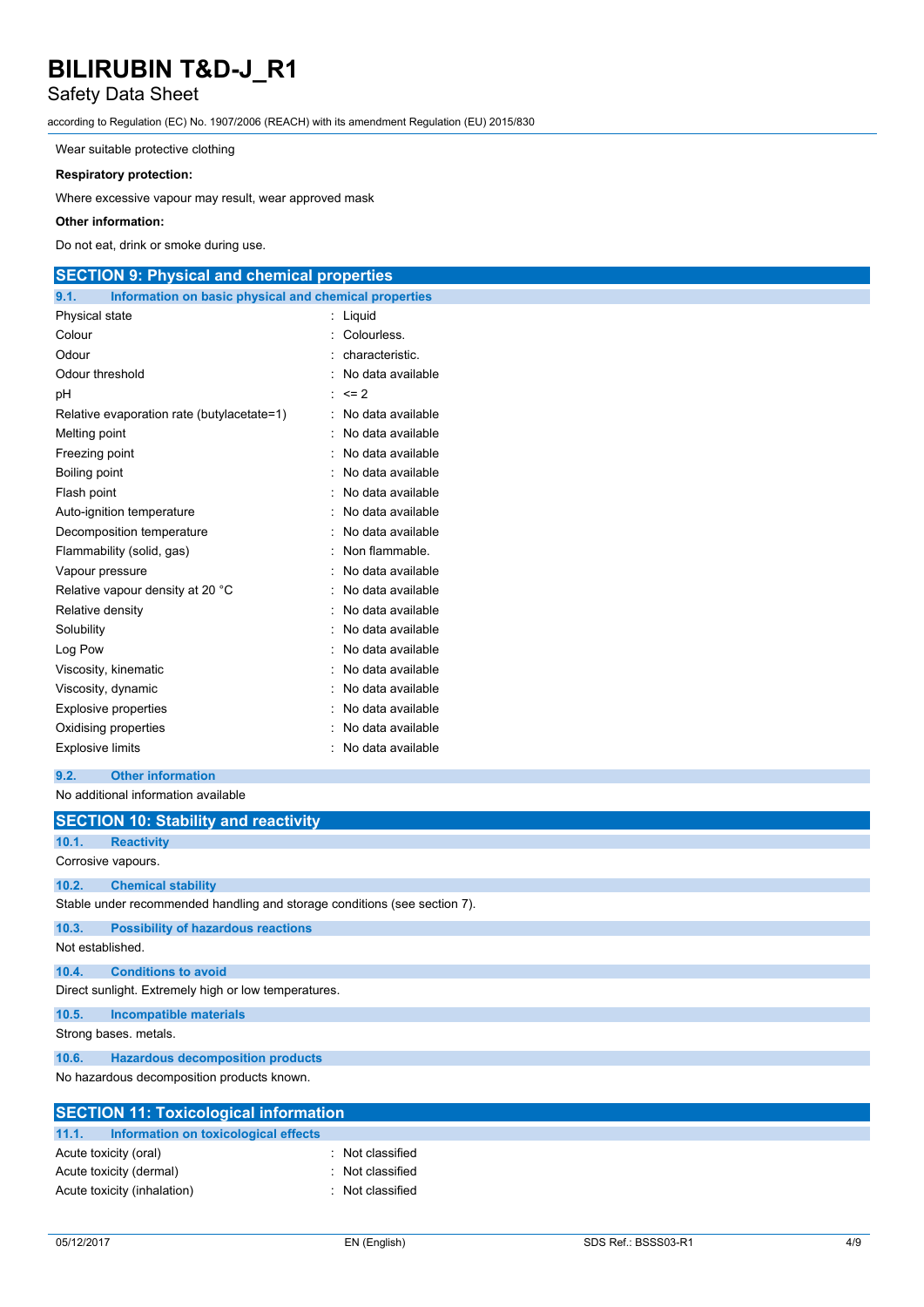### Safety Data Sheet

according to Regulation (EC) No. 1907/2006 (REACH) with its amendment Regulation (EU) 2015/830

| sulphanilic acid (121-57-3)       |                                            |  |
|-----------------------------------|--------------------------------------------|--|
| LD50 oral rat                     | 12300 mg/kg                                |  |
| LD50 dermal rat                   | > 2000 mg/kg (OECD 402)                    |  |
| LD50, rat                         | 6000 mg/kg                                 |  |
| hydrochloric acid ((7647-01-0))   |                                            |  |
| LD50 oral rat                     | 900 mg/kg                                  |  |
| Skin corrosion/irritation         | : Causes severe skin burns and eye damage. |  |
|                                   | $pH: \leq 2$                               |  |
| Serious eye damage/irritation     | Causes serious eye damage.                 |  |
|                                   | $pH: \leq 2$                               |  |
| Respiratory or skin sensitisation | Not classified                             |  |
| Germ cell mutagenicity            | Not classified                             |  |
| Carcinogenicity                   | Not classified                             |  |
| Reproductive toxicity             | : Not classified                           |  |
|                                   |                                            |  |
| STOT-single exposure              | : Not classified                           |  |
| STOT-repeated exposure            | : Not classified                           |  |
| sulphanilic acid (121-57-3)       |                                            |  |
| NOAEL, oral, rat                  | 1000 mg/Kg (RTECS: WP3895500)              |  |
| Aspiration hazard                 | : Not classified                           |  |

| <b>SECTION 12: Ecological information</b> |                                                       |  |
|-------------------------------------------|-------------------------------------------------------|--|
| 12.1.<br><b>Toxicity</b>                  |                                                       |  |
| Acute aguatic toxicity                    | Not classified                                        |  |
| Chronic aquatic toxicity                  | : Not classified                                      |  |
| sulphanilic acid (121-57-3)               |                                                       |  |
| LC50 fish 1                               | > 100 mg/l (OECD 203 - Danio rerio - 96h)             |  |
| EC50 Daphnia 1                            | 23 mg/l (OECD TG 202 - Daphnia magna - 48h)           |  |
| EC50 72h algae (1)                        | 97 mg/l (Desmodesmus subspicatus - 72 h)              |  |
| ErC50 (algae)                             | 97 mg/l (OECD TG 201 - Desmodesmus subspicatus - 72h) |  |

| 12.2.<br><b>Persistence and degradability</b>     |  |  |  |
|---------------------------------------------------|--|--|--|
| <b>BILIRUBIN T&amp;D-J R1</b>                     |  |  |  |
| Persistence and degradability<br>Not established. |  |  |  |
| sulphanilic acid (121-57-3)                       |  |  |  |
| Biodegradation<br>100 % (72 h)                    |  |  |  |
| 12.3.<br><b>Bioaccumulative potential</b>         |  |  |  |
| <b>BILIRUBIN T&amp;D-J R1</b>                     |  |  |  |
| Bioaccumulative potential<br>Not established.     |  |  |  |
|                                                   |  |  |  |
| 12.4.<br><b>Mobility in soil</b>                  |  |  |  |
| No additional information available               |  |  |  |

**12.5. Results of PBT and vPvB assessment BILIRUBIN T&D-J\_R1** This substance/mixture does not meet the PBT criteria of REACH regulation, annex XIII This substance/mixture does not meet the vPvB criteria of REACH regulation, annex XIII

#### **12.6. Other adverse effects**

No additional information available

| <b>SECTION 13: Disposal considerations</b> |                                                                                                                                                                    |  |  |  |
|--------------------------------------------|--------------------------------------------------------------------------------------------------------------------------------------------------------------------|--|--|--|
| 13.1.<br>Waste treatment methods           |                                                                                                                                                                    |  |  |  |
| Product/Packaging disposal recommendations | Dispose in a safe manner in accordance with local/national regulations. Dispose of contents in<br>an appropriate container observing applicable local regulations. |  |  |  |
| Ecology - waste materials                  | : Avoid release to the environment.                                                                                                                                |  |  |  |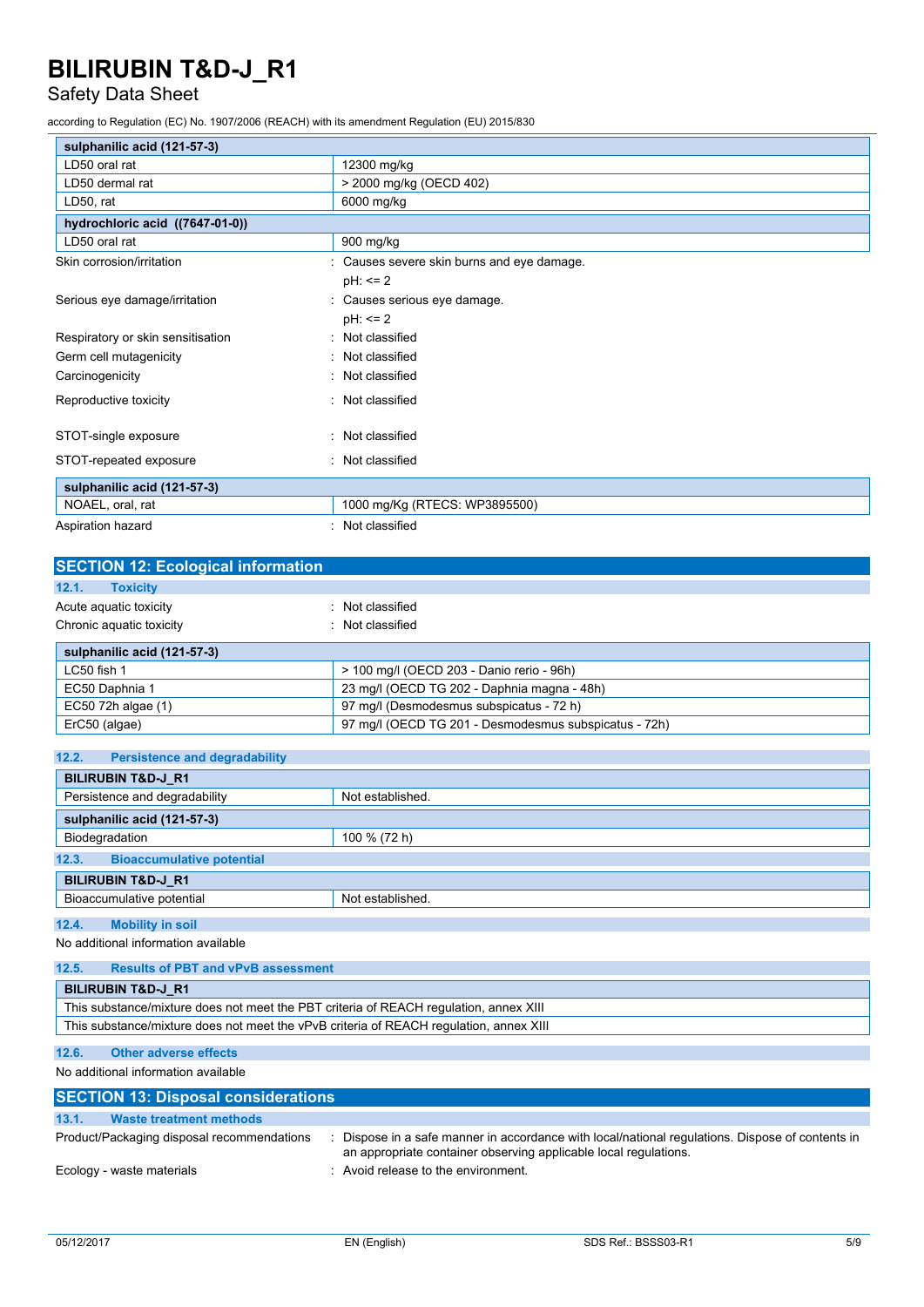### Safety Data Sheet

according to Regulation (EC) No. 1907/2006 (REACH) with its amendment Regulation (EU) 2015/830

| according to Regulation (EC) No. 1907/2006 (REACH) with its amendment Regulation (EO) 2015/630<br><b>SECTION 14: Transport information</b> |                                                                                                   |
|--------------------------------------------------------------------------------------------------------------------------------------------|---------------------------------------------------------------------------------------------------|
| In accordance with ADR / RID / IMDG / IATA / ADN                                                                                           |                                                                                                   |
|                                                                                                                                            |                                                                                                   |
| 14.1.<br><b>UN number</b><br>UN-No. (ADR)                                                                                                  | : 3264                                                                                            |
| UN-No. (IMDG)                                                                                                                              | : 3264                                                                                            |
| UN-No. (IATA)                                                                                                                              | 3264                                                                                              |
| UN-No. (ADN)                                                                                                                               | 3264                                                                                              |
| UN-No. (RID)                                                                                                                               | : 3264                                                                                            |
| 14.2.<br><b>UN proper shipping name</b>                                                                                                    |                                                                                                   |
| Proper Shipping Name (ADR)                                                                                                                 | : CORROSIVE LIQUID, ACIDIC, INORGANIC, N.O.S.                                                     |
| Proper Shipping Name (IMDG)                                                                                                                | CORROSIVE LIQUID, ACIDIC, INORGANIC, N.O.S.                                                       |
| Proper Shipping Name (IATA)                                                                                                                | : Corrosive liquid, acidic, inorganic, n.o.s.                                                     |
| Proper Shipping Name (ADN)                                                                                                                 | CORROSIVE LIQUID, ACIDIC, INORGANIC, N.O.S.                                                       |
| Proper Shipping Name (RID)                                                                                                                 | CORROSIVE LIQUID, ACIDIC, INORGANIC, N.O.S.                                                       |
| Transport document description (ADR)                                                                                                       | : UN 3264 CORROSIVE LIQUID, ACIDIC, INORGANIC, N.O.S. (Hydrochloric acid mixture), 8,<br>III, (E) |
| Transport document description (IMDG)                                                                                                      | : UN 3264 CORROSIVE LIQUID, ACIDIC, INORGANIC, N.O.S., 8, III                                     |
| Transport document description (IATA)                                                                                                      | : UN 3264 Corrosive liquid, acidic, inorganic, n.o.s., 8, III                                     |
| Transport document description (ADN)                                                                                                       | : UN 3264 CORROSIVE LIQUID, ACIDIC, INORGANIC, N.O.S., 8, III                                     |
| Transport document description (RID)                                                                                                       | : UN 3264 CORROSIVE LIQUID, ACIDIC, INORGANIC, N.O.S., 8, III                                     |
| 14.3.<br><b>Transport hazard class(es)</b><br><b>ADR</b>                                                                                   |                                                                                                   |
| Transport hazard class(es) (ADR)                                                                                                           | : 8                                                                                               |
| Danger labels (ADR)                                                                                                                        | : 8                                                                                               |
|                                                                                                                                            |                                                                                                   |
|                                                                                                                                            |                                                                                                   |
|                                                                                                                                            |                                                                                                   |
|                                                                                                                                            |                                                                                                   |
|                                                                                                                                            |                                                                                                   |
|                                                                                                                                            |                                                                                                   |
| <b>IMDG</b>                                                                                                                                |                                                                                                   |
| Transport hazard class(es) (IMDG)                                                                                                          | $\therefore$ 8                                                                                    |
| Danger labels (IMDG)                                                                                                                       | $\therefore$ 8                                                                                    |
|                                                                                                                                            |                                                                                                   |
|                                                                                                                                            | 八                                                                                                 |
|                                                                                                                                            |                                                                                                   |
|                                                                                                                                            |                                                                                                   |
|                                                                                                                                            |                                                                                                   |
| <b>IATA</b>                                                                                                                                |                                                                                                   |
| Transport hazard class(es) (IATA)                                                                                                          | : 8                                                                                               |
| Hazard labels (IATA)                                                                                                                       | $\therefore$ 8                                                                                    |
|                                                                                                                                            |                                                                                                   |
|                                                                                                                                            |                                                                                                   |
|                                                                                                                                            |                                                                                                   |
|                                                                                                                                            |                                                                                                   |
|                                                                                                                                            |                                                                                                   |
|                                                                                                                                            |                                                                                                   |
| <b>ADN</b>                                                                                                                                 |                                                                                                   |
| Transport hazard class(es) (ADN)                                                                                                           | : 8                                                                                               |
| Danger labels (ADN)                                                                                                                        | $\therefore$ 8                                                                                    |
|                                                                                                                                            |                                                                                                   |
|                                                                                                                                            |                                                                                                   |
|                                                                                                                                            |                                                                                                   |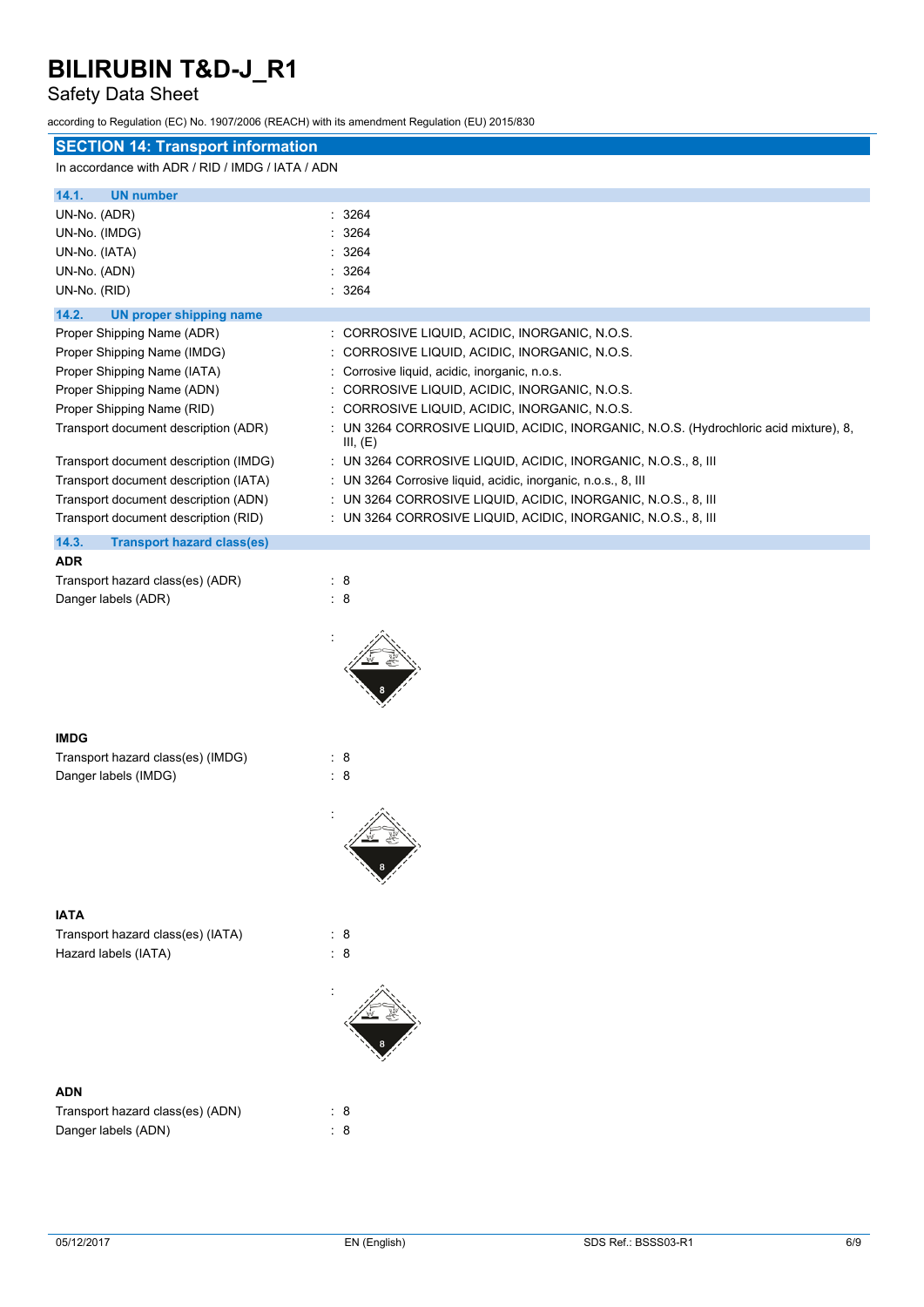### Safety Data Sheet

according to Regulation (EC) No. 1907/2006 (REACH) with its amendment Regulation (EU) 2015/830

| according to Regulation (EC) No. 1907/2006 (REACH) with its amendment Regulation (EU) 2015/830 |                                        |
|------------------------------------------------------------------------------------------------|----------------------------------------|
|                                                                                                |                                        |
| <b>RID</b>                                                                                     |                                        |
| Transport hazard class(es) (RID)                                                               | : 8                                    |
| Danger labels (RID)                                                                            | $\therefore$ 8                         |
|                                                                                                |                                        |
|                                                                                                |                                        |
| 14.4.<br><b>Packing group</b>                                                                  |                                        |
| Packing group (ADR)                                                                            | $\pm$ 111                              |
| Packing group (IMDG)                                                                           | $\pm$ 111                              |
| Packing group (IATA)                                                                           | : III                                  |
| Packing group (ADN)                                                                            | $\pm$ 111                              |
| Packing group (RID)                                                                            | $\pm$ 111                              |
| 14.5.<br><b>Environmental hazards</b>                                                          |                                        |
| Dangerous for the environment                                                                  | : No                                   |
| Marine pollutant                                                                               | No<br>÷                                |
| Other information                                                                              | No supplementary information available |
| 14.6.<br><b>Special precautions for user</b>                                                   |                                        |
| - Overland transport                                                                           |                                        |
| Classification code (ADR)                                                                      | : C1                                   |
| Special provisions (ADR)                                                                       | : 274                                  |
| Limited quantities (ADR)                                                                       | : 51                                   |
| Excepted quantities (ADR)                                                                      | $\therefore$ E1                        |
| Packing instructions (ADR)                                                                     | : P001, IBC03, LP01, R001              |
| Mixed packing provisions (ADR)                                                                 | : MP19                                 |
| Portable tank and bulk container instructions<br>(ADR)                                         | : T7                                   |
| Portable tank and bulk container special<br>provisions (ADR)                                   | : TP1, TP28                            |
| Tank code (ADR)                                                                                | $:$ L4BN                               |
| Vehicle for tank carriage                                                                      | : AT                                   |
| Transport category (ADR)                                                                       | $\therefore$ 3                         |
| Special provisions for carriage - Packages<br>(ADR)                                            | : V12                                  |
| Hazard identification number (Kemler No.)                                                      | $\therefore 80$                        |
| Orange plates                                                                                  | İ<br>80<br>3264                        |
| Tunnel restriction code (ADR)                                                                  | E<br>t.                                |
| - Transport by sea                                                                             |                                        |
| Special provisions (IMDG)                                                                      | : 223, 274                             |
| Limited quantities (IMDG)                                                                      | : 5L                                   |
| Excepted quantities (IMDG)                                                                     | : E1                                   |
| Packing instructions (IMDG)                                                                    | : P001, LP01                           |
| IBC packing instructions (IMDG)                                                                | : IBC03                                |
| Tank instructions (IMDG)                                                                       | : T7                                   |
| Tank special provisions (IMDG)                                                                 | : TP1, TP28                            |
| EmS-No. (Fire)                                                                                 | $: F-A$                                |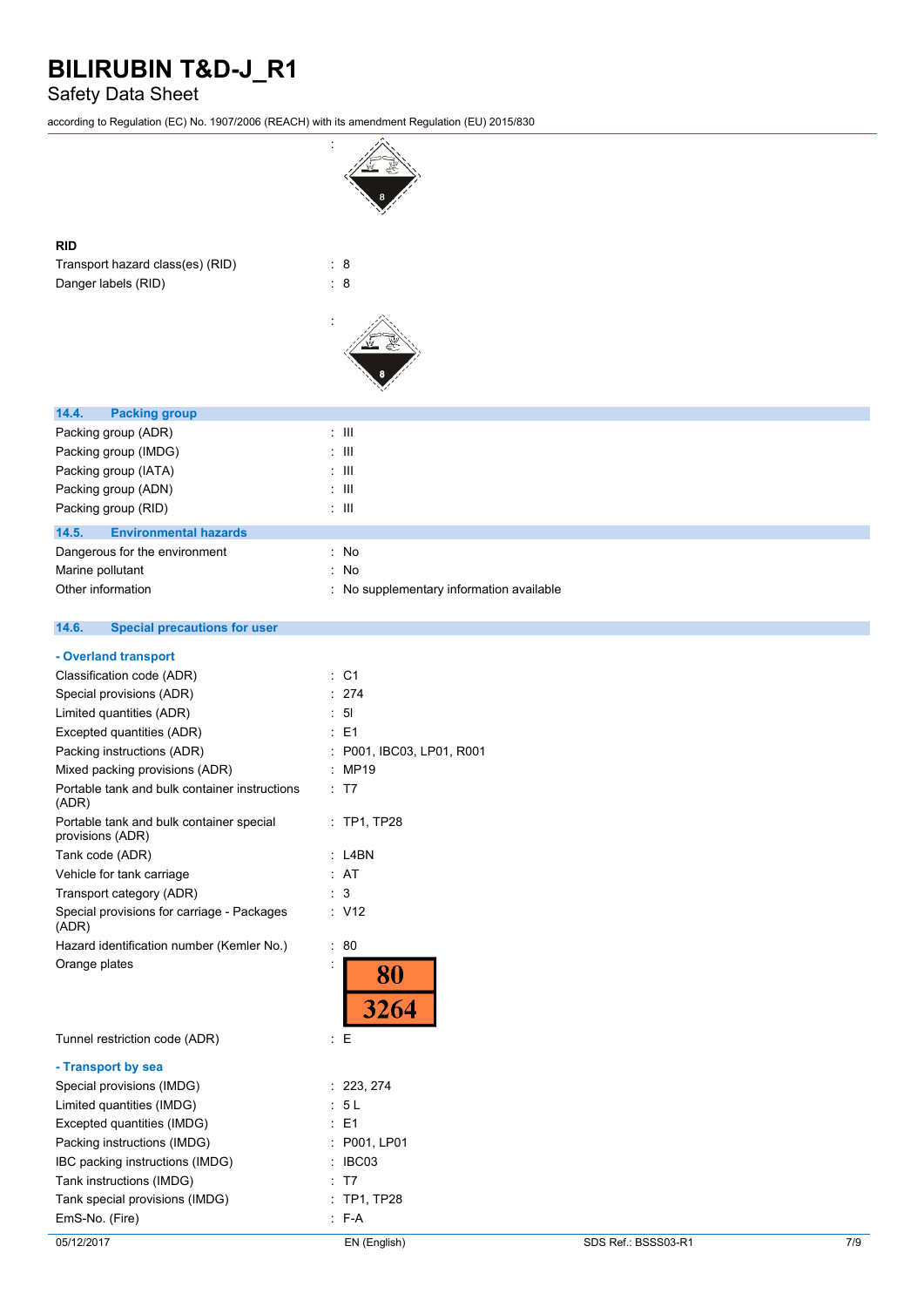### Safety Data Sheet

according to Regulation (EC) No. 1907/2006 (REACH) with its amendment Regulation (EU) 2015/830

| EmS-No. (Spillage)                                           | $:$ S-B                                            |
|--------------------------------------------------------------|----------------------------------------------------|
| Stowage category (IMDG)                                      | : A                                                |
| Stowage and handling (IMDG)                                  | $:$ SW2                                            |
| Properties and observations (IMDG)                           | : Causes burns to skin, eyes and mucous membranes. |
| - Air transport                                              |                                                    |
| PCA Excepted quantities (IATA)                               | $\therefore$ E1                                    |
| PCA Limited quantities (IATA)                                | : Y841                                             |
| PCA limited quantity max net quantity (IATA)                 | : 1L                                               |
| PCA packing instructions (IATA)                              | : 852                                              |
| PCA max net quantity (IATA)                                  | : 5L                                               |
| CAO packing instructions (IATA)                              | : 856                                              |
| CAO max net quantity (IATA)                                  | : 60L                                              |
| Special provisions (IATA)                                    | : A3                                               |
| ERG code (IATA)                                              | : 8L                                               |
| - Inland waterway transport                                  |                                                    |
| Classification code (ADN)                                    | : C1                                               |
| Special provisions (ADN)                                     | : 274                                              |
| Limited quantities (ADN)                                     | : 5L                                               |
| Excepted quantities (ADN)                                    | $E = 1$                                            |
| Carriage permitted (ADN)                                     | : T                                                |
| Equipment required (ADN)                                     | $:$ PP, EP                                         |
| Number of blue cones/lights (ADN)                            | $\therefore$ 0                                     |
| - Rail transport                                             |                                                    |
| Classification code (RID)                                    | : C1                                               |
| Special provisions (RID)                                     | : 274                                              |
| Limited quantities (RID)                                     | : 5L                                               |
| Excepted quantities (RID)                                    | $E = 1$                                            |
| Packing instructions (RID)                                   | : P001, IBC03, LP01, R001                          |
| Mixed packing provisions (RID)                               | : MP19                                             |
| Portable tank and bulk container instructions<br>(RID)       | : T7                                               |
| Portable tank and bulk container special<br>provisions (RID) | $:$ TP1, TP28                                      |
| Tank codes for RID tanks (RID)                               | $:$ L4BN                                           |
| Transport category (RID)                                     | $\therefore$ 3                                     |
| Special provisions for carriage - Packages<br>(RID)          | : W12                                              |
| Colis express (express parcels) (RID)                        | $\therefore$ CE8                                   |
| Hazard identification number (RID)                           | : 80                                               |

**14.7. Transport in bulk according to Annex II of Marpol and the IBC Code**

Not applicable

**SECTION 15: Regulatory information**

**15.1. Safety, health and environmental regulations/legislation specific for the substance or mixture**

### **15.1.1. EU-Regulations**

| The following restrictions are applicable according to Annex XVII of the REACH Regulation (EC) No 1907/2006:                                                                                                                                                                                                                           |                                      |
|----------------------------------------------------------------------------------------------------------------------------------------------------------------------------------------------------------------------------------------------------------------------------------------------------------------------------------------|--------------------------------------|
| 3. Liquid substances or mixtures which are regarded as dangerous in<br>accordance with Directive 1999/45/EC or are fulfilling the criteria for any<br>of the following hazard classes or categories set out in Annex I to<br>Regulation (EC) No 1272/2008                                                                              | hydrochloric acid                    |
| 3(b) Substances or mixtures fulfilling the criteria for any of the following<br>hazard classes or categories set out in Annex I to Regulation (EC) No<br>1272/2008: Hazard classes 3.1 to 3.6, 3.7 adverse effects on sexual<br>function and fertility or on development, 3.8 effects other than narcotic<br>effects, $3.9$ and $3.10$ | sulphanilic acid - hydrochloric acid |

Contains no substance on the REACH candidate list

Contains no REACH Annex XIV substances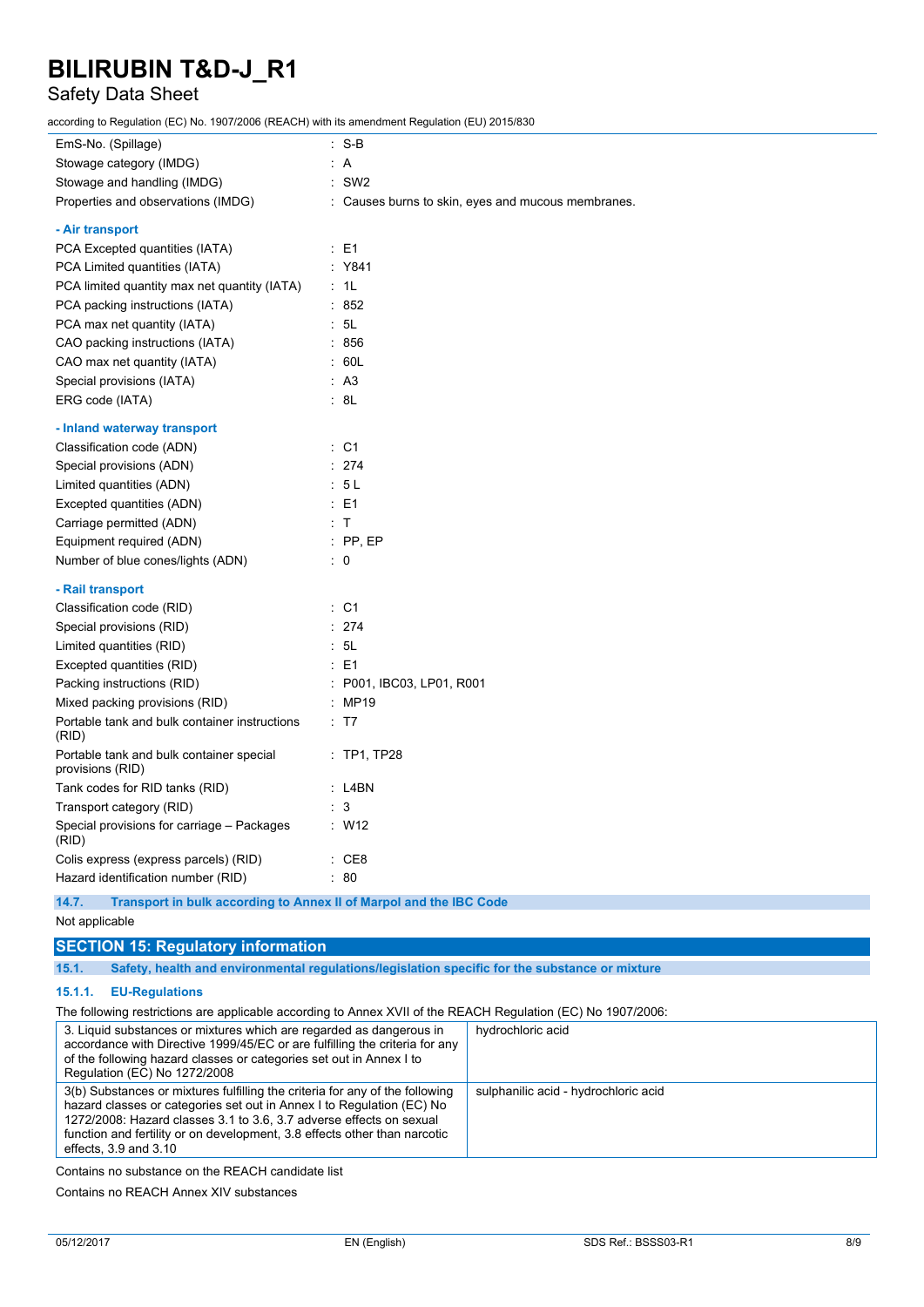### Safety Data Sheet

according to Regulation (EC) No. 1907/2006 (REACH) with its amendment Regulation (EU) 2015/830

#### **15.1.2. National regulations**

No additional information available

#### **15.2. Chemical safety assessment**

No chemical safety assessment has been carried out

#### **SECTION 16: Other information**

Indication of changes:

| Transport information.      |                             |                                                |          |                                    |
|-----------------------------|-----------------------------|------------------------------------------------|----------|------------------------------------|
| <b>Section</b>              |                             | <b>Changed item</b>                            | Change   | <b>Comments</b>                    |
| 14                          | <b>ACCORDING</b>            | <b>CLASSIFICATION</b><br>ADR/RID/IMDG/IATA/ADN | Modified | Changes of transport requirements. |
| Abbreviations and acronyms: |                             |                                                |          |                                    |
| <b>LC50</b>                 | Median lethal concentration |                                                |          |                                    |
| LD50                        | Median lethal dose          |                                                |          |                                    |
| vPvB                        |                             | Very Persistent and Very Bioaccumulative       |          |                                    |
| <b>PBT</b>                  |                             | Persistent Bioaccumulative Toxic               |          |                                    |

Data sources : REGULATION (EC) No 1272/2008 OF THE EUROPEAN PARLIAMENT AND OF THE COUNCIL of 16 December 2008 on classification, labelling and packaging of substances and mixtures, amending and repealing Directives 67/548/EEC and 1999/45/EC, and amending Regulation (EC) No 1907/2006.

Other information in the set of the set of the set of the set of the set of the set of the set of the set of the set of the set of the set of the set of the set of the set of the set of the set of the set of the set of the

#### Full text of H- and EUH-statements:

| Eye Irrit. 2     | Serious eye damage/eye irritation, Category 2                                              |
|------------------|--------------------------------------------------------------------------------------------|
| Met. Corr. 1     | Corrosive to metals, Category 1                                                            |
| Skin Corr. 1B    | Skin corrosion/irritation, Category 1B                                                     |
| Skin Irrit. 2    | Skin corrosion/irritation, Category 2                                                      |
| Skin Sens. 1     | Skin sensitisation, Category 1                                                             |
| STOT SE3         | Specific target organ toxicity — Single exposure, Category 3, Respiratory tract irritation |
| H <sub>290</sub> | May be corrosive to metals.                                                                |
| H314             | Causes severe skin burns and eye damage.                                                   |
| H315             | Causes skin irritation.                                                                    |
| H317             | May cause an allergic skin reaction.                                                       |
| H318             | Causes serious eye damage.                                                                 |
| H319             | Causes serious eye irritation.                                                             |
| H335             | May cause respiratory irritation.                                                          |
| <b>EUH208</b>    | Contains sulphanilic acid. May produce an allergic reaction.                               |

Classification and procedure used to derive the classification for mixtures according to Regulation (EC) 1272/2008 [CLP]:

| Met. Corr. 1  | H <sub>290</sub> | Calculation method    |
|---------------|------------------|-----------------------|
| Skin Corr, 1A | H314             | On basis of test data |
| Eve Dam. 1    | H318             | On basis of test data |

SDS EU (REACH Annex II)

This information is based on our current knowledge and is intended to describe the product for the purposes of health, safety and environmental requirements only. It should not therefore be *construed as guaranteeing any specific property of the product*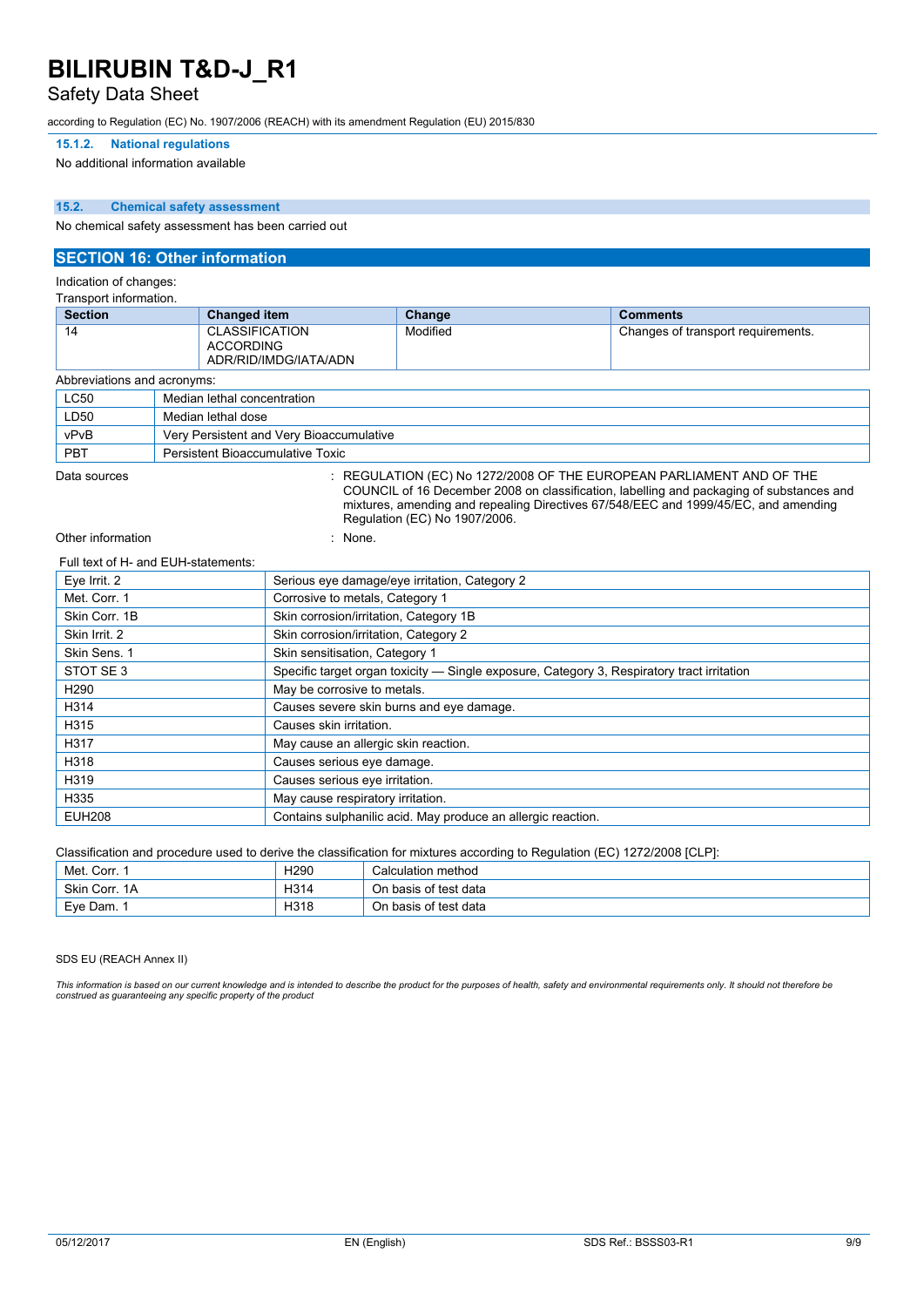

## Safety Data Sheet

A safety data sheet is not required for this product under Article 31 of REACH. This Product Safety Information Sheet has been created on a voluntary basis

Date of issue: 25/03/2015 Revision date: 25/03/2015 Version: 1.0

|                |                                                                                                        | SECTION 1: Identification of the substance/mixture and of the company/undertaking                                       |
|----------------|--------------------------------------------------------------------------------------------------------|-------------------------------------------------------------------------------------------------------------------------|
| 1.1.           | <b>Product identifier</b>                                                                              |                                                                                                                         |
| Product form   |                                                                                                        | Mixture                                                                                                                 |
| Product name   |                                                                                                        | BILIRUBIN T&D-J_R2                                                                                                      |
| Product group  |                                                                                                        | This SDS applies for any reference of this product.                                                                     |
| 1.2.           |                                                                                                        | Relevant identified uses of the substance or mixture and uses advised against                                           |
| 1.2.1.         | <b>Relevant identified uses</b>                                                                        |                                                                                                                         |
|                | Industrial/Professional use spec                                                                       | : In vitro diagnostics use                                                                                              |
| 1.2.2.         | <b>Uses advised against</b>                                                                            |                                                                                                                         |
|                | No additional information available                                                                    |                                                                                                                         |
| 1.3.           | Details of the supplier of the safety data sheet                                                       |                                                                                                                         |
|                | SPINREACT, S.A.U.                                                                                      |                                                                                                                         |
|                | Ctra. Santa Coloma, 7<br>E-17176 Sant Esteve de Bas (GIRONA) - SPAIN                                   |                                                                                                                         |
|                | T +34 972 690 800 - F +34 972 690 099                                                                  |                                                                                                                         |
|                | spinreact@spinreact.com - www.spinreact.com                                                            |                                                                                                                         |
| 1.4.           | <b>Emergency telephone number</b>                                                                      |                                                                                                                         |
|                | Emergency number                                                                                       | $: +34972690800$                                                                                                        |
|                | <b>SECTION 2: Hazards identification</b>                                                               |                                                                                                                         |
| 2.1.           | <b>Classification of the substance or mixture</b>                                                      |                                                                                                                         |
| Not classified | Classification according to Regulation (EC) No. 1272/2008 [CLP]                                        |                                                                                                                         |
|                | Adverse physicochemical, human health and environmental effects<br>No additional information available |                                                                                                                         |
| 2.2.           | <b>Label elements</b>                                                                                  |                                                                                                                         |
|                | Labelling according to Regulation (EC) No. 1272/2008 [CLP]                                             |                                                                                                                         |
|                | No labelling applicable                                                                                |                                                                                                                         |
|                |                                                                                                        |                                                                                                                         |
| 2.3.           | <b>Other hazards</b>                                                                                   |                                                                                                                         |
| classification | Other hazards not contributing to the                                                                  | : None under normal conditions.                                                                                         |
|                | <b>SECTION 3: Composition/information on ingredients</b>                                               |                                                                                                                         |
| 3.1.           | <b>Substances</b>                                                                                      |                                                                                                                         |
| Not applicable |                                                                                                        |                                                                                                                         |
| 3.2.           | <b>Mixtures</b>                                                                                        |                                                                                                                         |
|                |                                                                                                        | This mixture does not contain any substances to be mentioned according to the criteria of section 3.2 of REACH annex II |
|                | <b>SECTION 4: First aid measures</b>                                                                   |                                                                                                                         |
| 4.1.           | <b>Description of first aid measures</b>                                                               |                                                                                                                         |

| First-aid measures general            | : Never give anything by mouth to an unconscious person. If you feel unwell, seek medical<br>advice (show the label where possible). |
|---------------------------------------|--------------------------------------------------------------------------------------------------------------------------------------|
| First-aid measures after inhalation   | : Assure fresh air breathing. Allow the victim to rest.                                                                              |
| First-aid measures after skin contact | : Remove affected clothing and wash all exposed skin area with mild soap and water, followed<br>by warm water rinse.                 |
| First-aid measures after eye contact  | : Rinse immediately with plenty of water. Obtain medical attention if pain, blinking or redness<br>persists.                         |
| First-aid measures after ingestion    | : Rinse mouth. Do NOT induce vomiting. Obtain emergency medical attention.                                                           |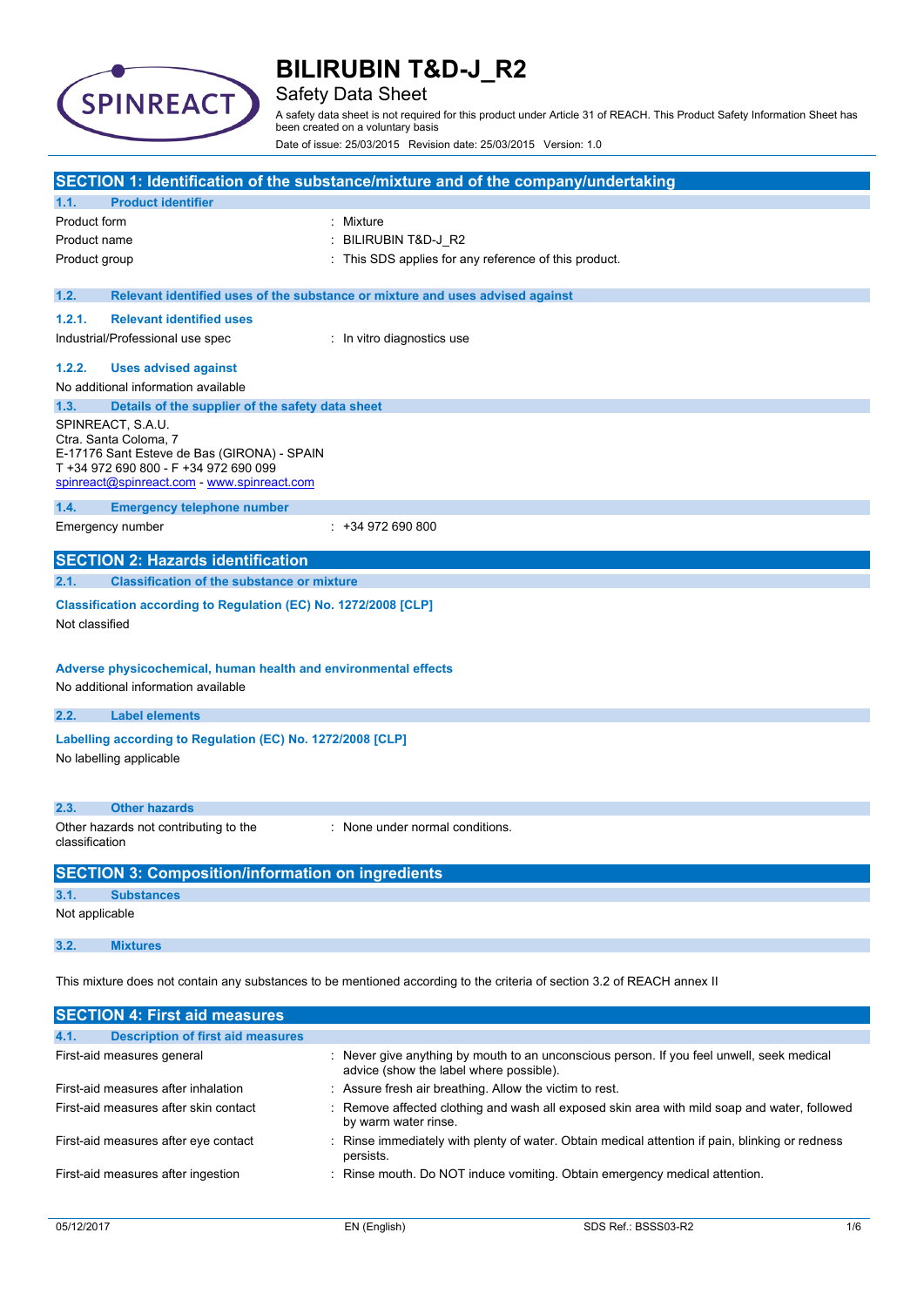Safety Data Sheet

A safety data sheet is not required for this product under Article 31 of REACH. This Product Safety Information Sheet has been created on a voluntary basis

| 4.2.<br>Most important symptoms and effects, both acute and delayed<br>Symptoms/effects                 | : Not expected to present a significant hazard under anticipated conditions of normal use.                                                                                                           |
|---------------------------------------------------------------------------------------------------------|------------------------------------------------------------------------------------------------------------------------------------------------------------------------------------------------------|
|                                                                                                         |                                                                                                                                                                                                      |
| 4.3.<br>No additional information available                                                             | Indication of any immediate medical attention and special treatment needed                                                                                                                           |
| <b>SECTION 5: Firefighting measures</b>                                                                 |                                                                                                                                                                                                      |
| 5.1.<br><b>Extinguishing media</b>                                                                      |                                                                                                                                                                                                      |
| Suitable extinguishing media<br>Unsuitable extinguishing media                                          | : Foam. Dry powder. Carbon dioxide. Water spray. Sand.<br>Do not use a heavy water stream.                                                                                                           |
| 5.2.                                                                                                    |                                                                                                                                                                                                      |
| Special hazards arising from the substance or mixture<br>No additional information available            |                                                                                                                                                                                                      |
| 5.3.<br><b>Advice for firefighters</b>                                                                  |                                                                                                                                                                                                      |
| Firefighting instructions                                                                               | : Use water spray or fog for cooling exposed containers. Exercise caution when fighting any<br>chemical fire. Prevent fire fighting water from entering the environment.                             |
| Protection during firefighting                                                                          | Do not enter fire area without proper protective equipment, including respiratory protection.                                                                                                        |
| <b>SECTION 6: Accidental release measures</b>                                                           |                                                                                                                                                                                                      |
| Personal precautions, protective equipment and emergency procedures<br>6.1.                             |                                                                                                                                                                                                      |
| 6.1.1.<br>For non-emergency personnel                                                                   |                                                                                                                                                                                                      |
| <b>Emergency procedures</b>                                                                             | Evacuate unnecessary personnel.                                                                                                                                                                      |
| 6.1.2.<br>For emergency responders                                                                      |                                                                                                                                                                                                      |
| Protective equipment                                                                                    | Equip cleanup crew with proper protection.                                                                                                                                                           |
| <b>Emergency procedures</b>                                                                             | Ventilate area.                                                                                                                                                                                      |
| <b>Environmental precautions</b><br>6.2.                                                                |                                                                                                                                                                                                      |
| Prevent entry to sewers and public waters. Notify authorities if liquid enters sewers or public waters. |                                                                                                                                                                                                      |
| 6.3.<br>Methods and material for containment and cleaning up                                            |                                                                                                                                                                                                      |
| Methods for cleaning up                                                                                 | Soak up spills with inert solids, such as clay or diatomaceous earth as soon as possible. Collect<br>spillage. Store away from other materials.                                                      |
| <b>Reference to other sections</b><br>6.4.                                                              |                                                                                                                                                                                                      |
| See Heading 8. Exposure controls and personal protection.                                               |                                                                                                                                                                                                      |
| <b>SECTION 7: Handling and storage</b>                                                                  |                                                                                                                                                                                                      |
| <b>Precautions for safe handling</b><br>7.1.                                                            |                                                                                                                                                                                                      |
| Precautions for safe handling                                                                           | Wash hands and other exposed areas with mild soap and water before eating, drinking or<br>smoking and when leaving work. Provide good ventilation in process area to prevent formation<br>of vapour. |
| 7.2.<br>Conditions for safe storage, including any incompatibilities                                    |                                                                                                                                                                                                      |
| Storage conditions                                                                                      | Keep only in the original container in a cool, well ventilated place away from : Heat sources.<br>Keep container closed when not in use.                                                             |
| Incompatible products                                                                                   | Strong bases. Strong acids.                                                                                                                                                                          |
| Incompatible materials                                                                                  | Sources of ignition. Direct sunlight.                                                                                                                                                                |
| <b>Specific end use(s)</b><br>7.3.                                                                      |                                                                                                                                                                                                      |
| No additional information available                                                                     |                                                                                                                                                                                                      |
| <b>SECTION 8: Exposure controls/personal protection</b>                                                 |                                                                                                                                                                                                      |
| <b>Control parameters</b><br>8.1.                                                                       |                                                                                                                                                                                                      |
| No additional information available                                                                     |                                                                                                                                                                                                      |
| 8.2.<br><b>Exposure controls</b>                                                                        |                                                                                                                                                                                                      |
| Personal protective equipment:                                                                          |                                                                                                                                                                                                      |
| Avoid all unnecessary exposure.                                                                         |                                                                                                                                                                                                      |
| Hand protection:                                                                                        |                                                                                                                                                                                                      |

Wear protective gloves.

### **Eye protection:**

Chemical goggles or safety glasses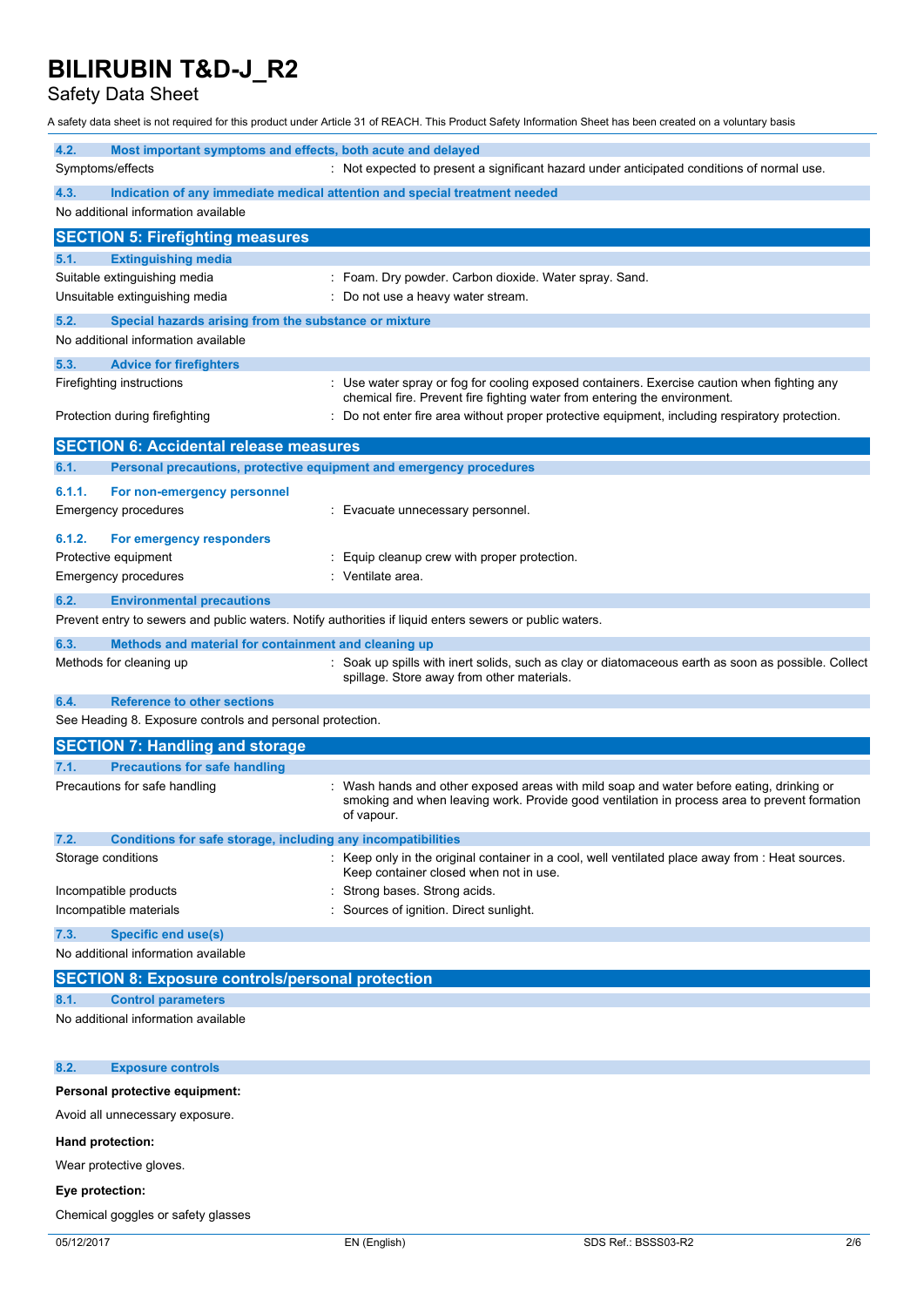### Safety Data Sheet

A safety data sheet is not required for this product under Article 31 of REACH. This Product Safety Information Sheet has been created on a voluntary basis

#### **Respiratory protection:**

Wear appropriate mask

#### **Other information:**

Do not eat, drink or smoke during use.

| <b>SECTION 9: Physical and chemical properties</b>            |                     |
|---------------------------------------------------------------|---------------------|
| 9.1.<br>Information on basic physical and chemical properties |                     |
| Physical state                                                | : Liquid            |
| Colour                                                        | : Colourless.       |
| Odour                                                         | Odorless.           |
| Odour threshold                                               | No data available   |
| рH                                                            | $\approx 6$         |
| Relative evaporation rate (butylacetate=1)                    | : No data available |
| Melting point                                                 | No data available   |
| Freezing point                                                | : No data available |
| Boiling point                                                 | No data available   |
| Flash point                                                   | No data available   |
| Auto-ignition temperature                                     | No data available   |
| Decomposition temperature                                     | No data available   |
| Flammability (solid, gas)                                     | Non flammable.      |
| Vapour pressure                                               | No data available   |
| Relative vapour density at 20 °C                              | No data available   |
| Relative density                                              | No data available   |
| Solubility                                                    | No data available   |
| Log Pow                                                       | No data available   |
| Viscosity, kinematic                                          | No data available   |
| Viscosity, dynamic                                            | No data available   |
| Explosive properties                                          | : No data available |
| Oxidising properties                                          | No data available   |
| <b>Explosive limits</b>                                       | : No data available |
| 9.2.<br><b>Other information</b>                              |                     |
| No additional information available                           |                     |
| <b>SECTION 10: Stability and reactivity</b>                   |                     |
| 10.1.<br><b>Reactivity</b>                                    |                     |
| No additional information available                           |                     |
| 10.2.<br><b>Chemical stability</b>                            |                     |
| Not established.                                              |                     |

#### **10.3. Possibility of hazardous reactions** Not established.

**10.4. Conditions to avoid**

Direct sunlight. Extremely high or low temperatures.

**10.5. Incompatible materials**

Not known when used appropiately.

**10.6. Hazardous decomposition products**

No hazardous decomposition products known.

| <b>SECTION 11: Toxicological information</b>  |                                   |
|-----------------------------------------------|-----------------------------------|
| 11.1.<br>Information on toxicological effects |                                   |
| Acute toxicity (oral)                         | : Not classified                  |
| Acute toxicity (dermal)                       | : Not classified                  |
| Acute toxicity (inhalation)                   | : Not classified                  |
| Skin corrosion/irritation                     | Not classified<br>$pH: \approx 6$ |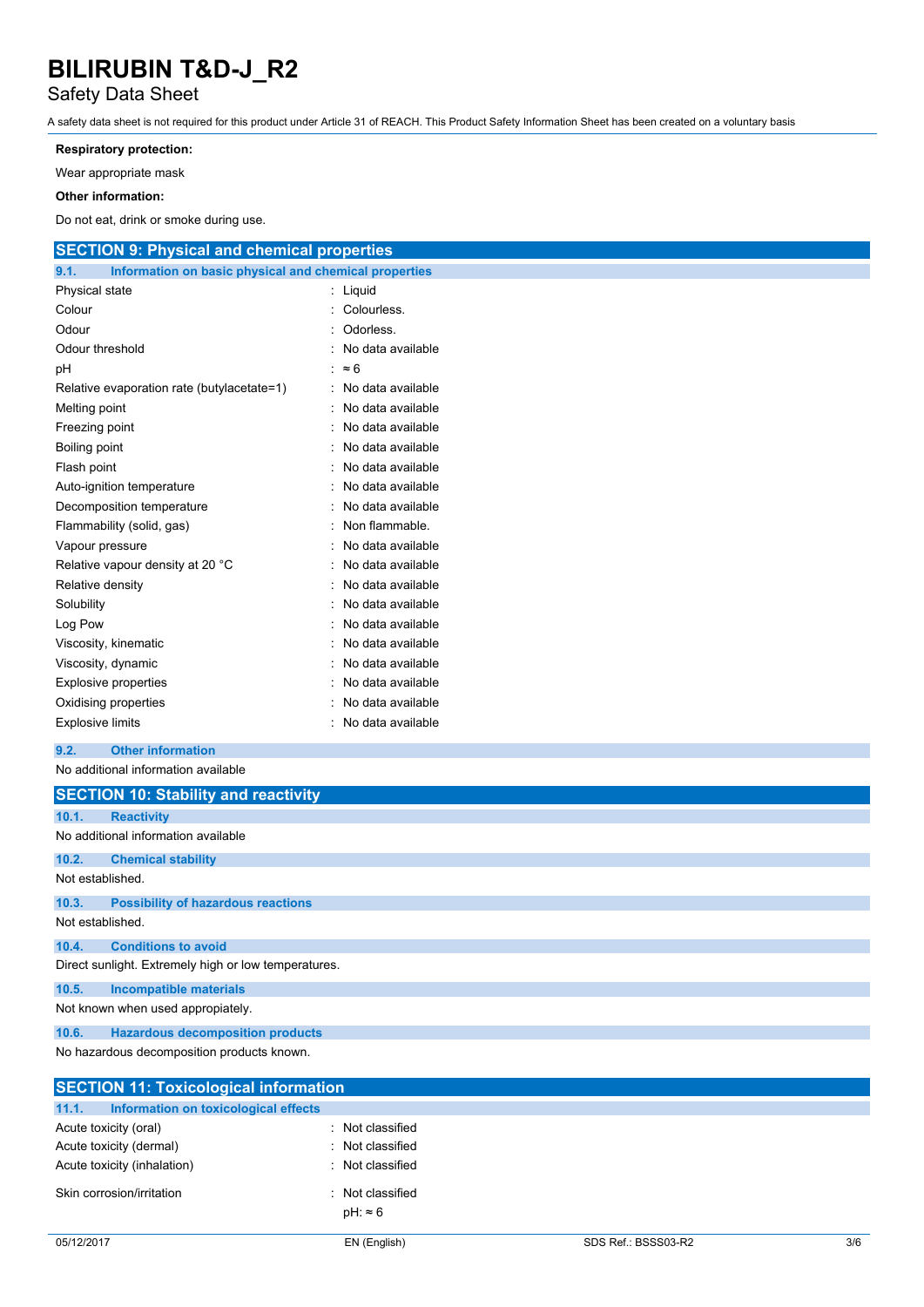### Safety Data Sheet

A safety data sheet is not required for this product under Article 31 of REACH. This Product Safety Information Sheet has been created on a voluntary basis

| Additional information                                 | : Based on available data, the classification criteria are not met  |
|--------------------------------------------------------|---------------------------------------------------------------------|
| Serious eye damage/irritation                          | Not classified                                                      |
|                                                        | $pH: \approx 6$                                                     |
| Additional information                                 | Based on available data, the classification criteria are not met    |
| Respiratory or skin sensitisation                      | Not classified                                                      |
| Additional information                                 | Based on available data, the classification criteria are not met    |
| Germ cell mutagenicity                                 | : Not classified                                                    |
| Additional information                                 | Based on available data, the classification criteria are not met    |
| Carcinogenicity                                        | Not classified                                                      |
| Additional information                                 | Based on available data, the classification criteria are not met    |
| Reproductive toxicity                                  | : Not classified                                                    |
| Additional information                                 | : Based on available data, the classification criteria are not met  |
| STOT-single exposure                                   | : Not classified                                                    |
| Additional information                                 | Based on available data, the classification criteria are not met    |
| STOT-repeated exposure                                 | : Not classified                                                    |
| Additional information                                 | Based on available data, the classification criteria are not met    |
| Aspiration hazard                                      | Not classified                                                      |
| Additional information                                 | Based on available data, the classification criteria are not met    |
| Potential adverse human health effects and<br>symptoms | : Based on available data, the classification criteria are not met. |

| <b>SECTION 12: Ecological information</b> |                |  |  |
|-------------------------------------------|----------------|--|--|
| 12.1.<br><b>Toxicity</b>                  |                |  |  |
| Acute aguatic toxicity                    | Not classified |  |  |
| Chronic aquatic toxicity                  | Not classified |  |  |

| 12.2.<br><b>Persistence and degradability</b>      |                                                                         |  |  |  |
|----------------------------------------------------|-------------------------------------------------------------------------|--|--|--|
| <b>BILIRUBIN T&amp;D-J_R2</b>                      |                                                                         |  |  |  |
| Persistence and degradability                      | Not established.                                                        |  |  |  |
| <b>Bioaccumulative potential</b><br>12.3.          |                                                                         |  |  |  |
| <b>BILIRUBIN T&amp;D-J R2</b>                      |                                                                         |  |  |  |
| Bioaccumulative potential                          | Not established.                                                        |  |  |  |
| 12.4.<br><b>Mobility in soil</b>                   |                                                                         |  |  |  |
| No additional information available                |                                                                         |  |  |  |
| <b>Results of PBT and vPvB assessment</b><br>12.5. |                                                                         |  |  |  |
| No additional information available                |                                                                         |  |  |  |
| 12.6.<br><b>Other adverse effects</b>              |                                                                         |  |  |  |
| Additional information                             | : Avoid release to the environment.                                     |  |  |  |
| <b>SECTION 13: Disposal considerations</b>         |                                                                         |  |  |  |
| <b>Waste treatment methods</b><br>13.1.            |                                                                         |  |  |  |
| Product/Packaging disposal recommendations         | Dispose in a safe manner in accordance with local/national regulations. |  |  |  |
| Ecology - waste materials                          | : Avoid release to the environment.                                     |  |  |  |
| <b>SECTION 14: Transport information</b>           |                                                                         |  |  |  |
| In accordance with ADR / RID / IMDG / IATA / ADN   |                                                                         |  |  |  |
| 14.1.<br><b>UN number</b>                          |                                                                         |  |  |  |
| UN-No. (ADR)                                       | : Not applicable                                                        |  |  |  |
| UN-No. (IMDG)                                      | Not applicable                                                          |  |  |  |
| UN-No. (IATA)                                      | Not applicable                                                          |  |  |  |
| UN-No. (ADN)                                       | Not applicable                                                          |  |  |  |
| UN-No. (RID)                                       | Not applicable                                                          |  |  |  |
| 14.2.<br><b>UN proper shipping name</b>            |                                                                         |  |  |  |
| Proper Shipping Name (ADR)                         | : Not applicable                                                        |  |  |  |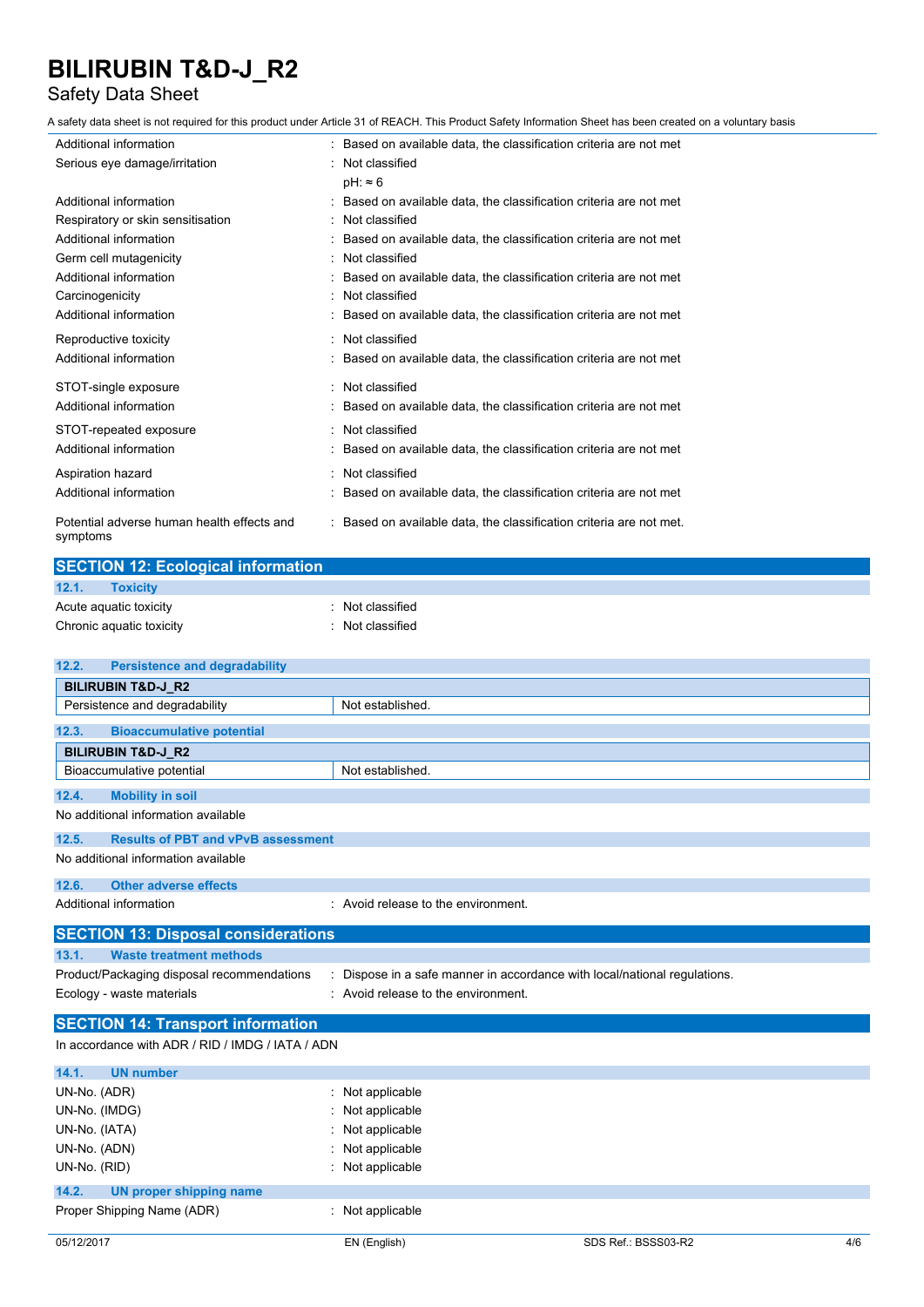## Safety Data Sheet

A safety data sheet is not required for this product under Article 31 of REACH. This Product Safety Information Sheet has been created on a voluntary basis

| Proper Shipping Name (IMDG)                | Not applicable                         |
|--------------------------------------------|----------------------------------------|
| Proper Shipping Name (IATA)                | Not applicable                         |
| Proper Shipping Name (ADN)                 | Not applicable                         |
| Proper Shipping Name (RID)                 | Not applicable                         |
| 14.3.<br><b>Transport hazard class(es)</b> |                                        |
| <b>ADR</b>                                 |                                        |
| Transport hazard class(es) (ADR)           | : Not applicable                       |
| <b>IMDG</b>                                |                                        |
| Transport hazard class(es) (IMDG)          | : Not applicable                       |
| <b>IATA</b>                                |                                        |
| Transport hazard class(es) (IATA)          | : Not applicable                       |
| <b>ADN</b>                                 |                                        |
| Transport hazard class(es) (ADN)           | : Not applicable                       |
| <b>RID</b>                                 |                                        |
| Transport hazard class(es) (RID)           | Not applicable                         |
| 14.4.<br><b>Packing group</b>              |                                        |
| Packing group (ADR)                        | Not applicable                         |
| Packing group (IMDG)                       | Not applicable                         |
| Packing group (IATA)                       | Not applicable                         |
| Packing group (ADN)                        | Not applicable                         |
| Packing group (RID)                        | Not applicable                         |
| 14.5.<br><b>Environmental hazards</b>      |                                        |
| Dangerous for the environment              | : No                                   |
| Marine pollutant                           | No                                     |
| Other information                          | No supplementary information available |

#### $14.6.$ **14.6. Special precautions for user**

**- Overland transport**

No data available

**- Transport by sea**

No data available

**- Air transport**

No data available

**- Inland waterway transport**

No data available

**- Rail transport**

No data available

**14.7. Transport in bulk according to Annex II of Marpol and the IBC Code**

Not applicable

### **SECTION 15: Regulatory information**

**15.1. Safety, health and environmental regulations/legislation specific for the substance or mixture**

#### **15.1.1. EU-Regulations**

Contains no REACH substances with Annex XVII restrictions Contains no substance on the REACH candidate list Contains no REACH Annex XIV substances

#### **15.1.2. National regulations**

No additional information available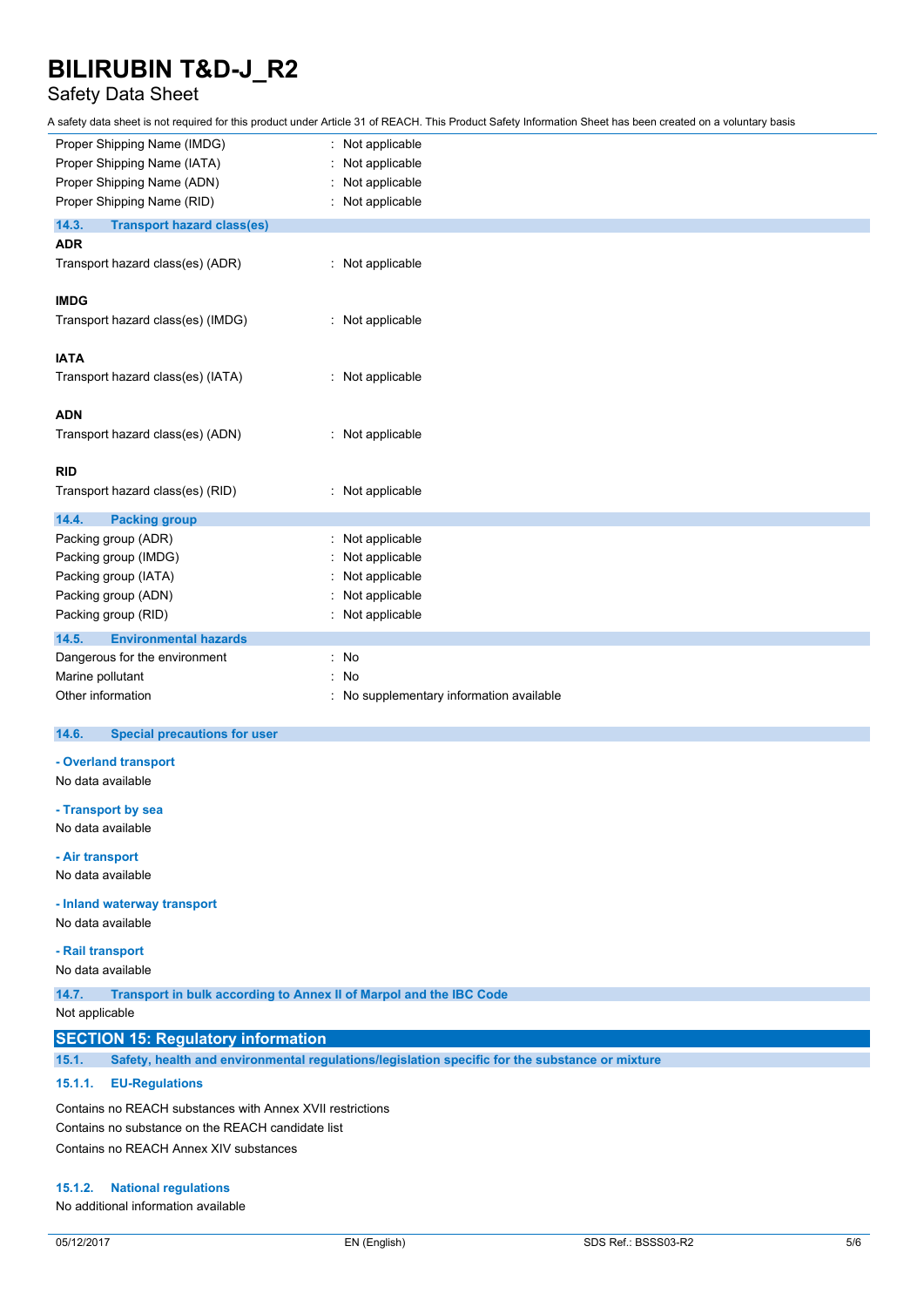### Safety Data Sheet

A safety data sheet is not required for this product under Article 31 of REACH. This Product Safety Information Sheet has been created on a voluntary basis

#### **15.2. Chemical safety assessment**

No chemical safety assessment has been carried out

#### **SECTION 16: Other information**

A safety data sheet is not required for this product under Article 31 of REACH. This Product Safety Information Sheet has been created on a voluntary basis

Data sources : REGULATION (EC) No 1272/2008 OF THE EUROPEAN PARLIAMENT AND OF THE COUNCIL of 16 December 2008 on classification, labelling and packaging of substances and mixtures, amending and repealing Directives 67/548/EEC and 1999/45/EC, and amending Regulation (EC) No 1907/2006. Other information : None.

SDS EU (REACH Annex II)

This information is based on our current knowledge and is intended to describe the product for the purposes of health, safety and environmental requirements only. It should not therefore be *construed as guaranteeing any specific property of the product*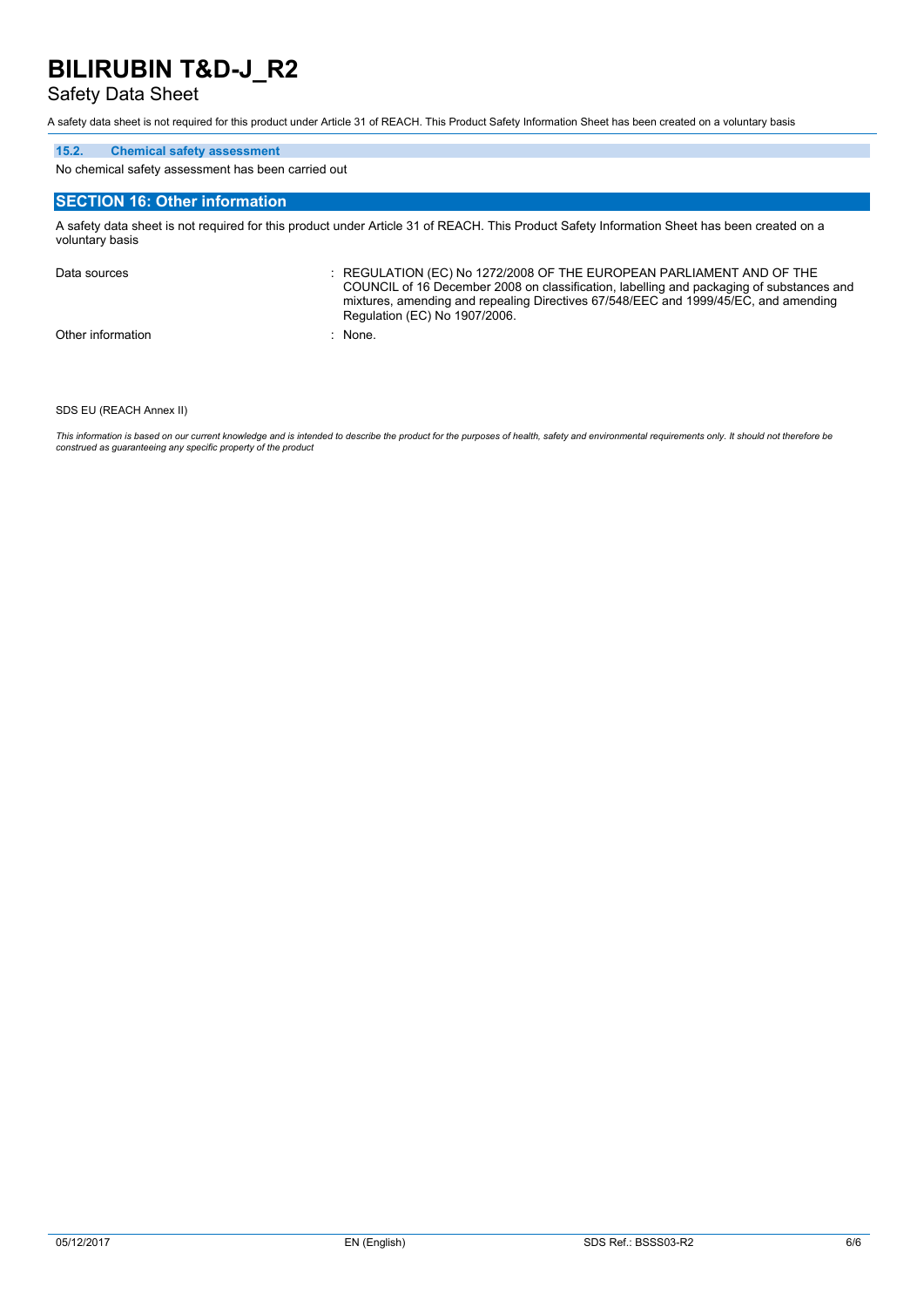

### Safety Data Sheet

A safety data sheet is not required for this product under Article 31 of REACH. This Product Safety Information Sheet has been created on a voluntary basis

Date of issue: 25/03/2015 Revision date: 25/03/2015 Version: 1.0

|                                                                                                        |                                                                                                                                                                                   | SECTION 1: Identification of the substance/mixture and of the company/undertaking |  |
|--------------------------------------------------------------------------------------------------------|-----------------------------------------------------------------------------------------------------------------------------------------------------------------------------------|-----------------------------------------------------------------------------------|--|
| 1.1.                                                                                                   | <b>Product identifier</b>                                                                                                                                                         |                                                                                   |  |
| Product form                                                                                           |                                                                                                                                                                                   | Mixture                                                                           |  |
| Product name                                                                                           |                                                                                                                                                                                   | BILIRUBIN T&D-J_R3                                                                |  |
| Product group                                                                                          |                                                                                                                                                                                   | This SDS applies for any reference of this product.                               |  |
| 1.2.                                                                                                   |                                                                                                                                                                                   | Relevant identified uses of the substance or mixture and uses advised against     |  |
| 1.2.1.                                                                                                 | <b>Relevant identified uses</b>                                                                                                                                                   |                                                                                   |  |
|                                                                                                        | Industrial/Professional use spec                                                                                                                                                  | : In vitro diagnostics use                                                        |  |
| 1.2.2.                                                                                                 | <b>Uses advised against</b>                                                                                                                                                       |                                                                                   |  |
|                                                                                                        | No additional information available                                                                                                                                               |                                                                                   |  |
| 1.3.                                                                                                   | Details of the supplier of the safety data sheet                                                                                                                                  |                                                                                   |  |
|                                                                                                        | SPINREACT, S.A.U.<br>Ctra. Santa Coloma, 7<br>E-17176 Sant Esteve de Bas (GIRONA) - SPAIN<br>T +34 972 690 800 - F +34 972 690 099<br>spinreact@spinreact.com - www.spinreact.com |                                                                                   |  |
| 1.4.                                                                                                   | <b>Emergency telephone number</b>                                                                                                                                                 |                                                                                   |  |
|                                                                                                        | Emergency number                                                                                                                                                                  | $: +34972690800$                                                                  |  |
|                                                                                                        | <b>SECTION 2: Hazards identification</b>                                                                                                                                          |                                                                                   |  |
| 2.1.                                                                                                   | <b>Classification of the substance or mixture</b>                                                                                                                                 |                                                                                   |  |
| Classification according to Regulation (EC) No. 1272/2008 [CLP]<br>Not classified                      |                                                                                                                                                                                   |                                                                                   |  |
| Adverse physicochemical, human health and environmental effects<br>No additional information available |                                                                                                                                                                                   |                                                                                   |  |
| 2.2.                                                                                                   | <b>Label elements</b>                                                                                                                                                             |                                                                                   |  |
| Labelling according to Regulation (EC) No. 1272/2008 [CLP]<br>No labelling applicable                  |                                                                                                                                                                                   |                                                                                   |  |
| 2.3.                                                                                                   | <b>Other hazards</b>                                                                                                                                                              |                                                                                   |  |
| classification                                                                                         | Other hazards not contributing to the                                                                                                                                             | : None under normal conditions.                                                   |  |
|                                                                                                        | <b>SECTION 3: Composition/information on ingredients</b>                                                                                                                          |                                                                                   |  |
| 3.1.                                                                                                   | <b>Substances</b>                                                                                                                                                                 |                                                                                   |  |
| Not applicable                                                                                         |                                                                                                                                                                                   |                                                                                   |  |
| 3.2.                                                                                                   | <b>Mixtures</b>                                                                                                                                                                   |                                                                                   |  |
|                                                                                                        | This mixture does not contain any substances to be mentioned according to the criteria of section 3.2 of REACH annex II                                                           |                                                                                   |  |
|                                                                                                        | <b>SECTION 4: First aid measures</b>                                                                                                                                              |                                                                                   |  |
| 4.1.                                                                                                   | <b>Description of first aid measures</b>                                                                                                                                          |                                                                                   |  |

| First-aid measures general          | Never give anything by mouth to an unconscious person. If you feel unwell, seek medical<br>advice (show the label where possible). |
|-------------------------------------|------------------------------------------------------------------------------------------------------------------------------------|
| First-aid measures after inhalation | Assure fresh air breathing. Allow the victim to rest.                                                                              |

| First-aid measures after skin contact | : Remove affected clothing and wash all exposed skin area with mild soap and water, followed<br>by warm water rinse. |
|---------------------------------------|----------------------------------------------------------------------------------------------------------------------|
| First-aid measures after eye contact  | : Rinse immediately with plenty of water. Obtain medical attention if pain, blinking or redness<br>persists.         |
| First-aid measures after ingestion    | : Rinse mouth. Do NOT induce vomiting. Obtain emergency medical attention.                                           |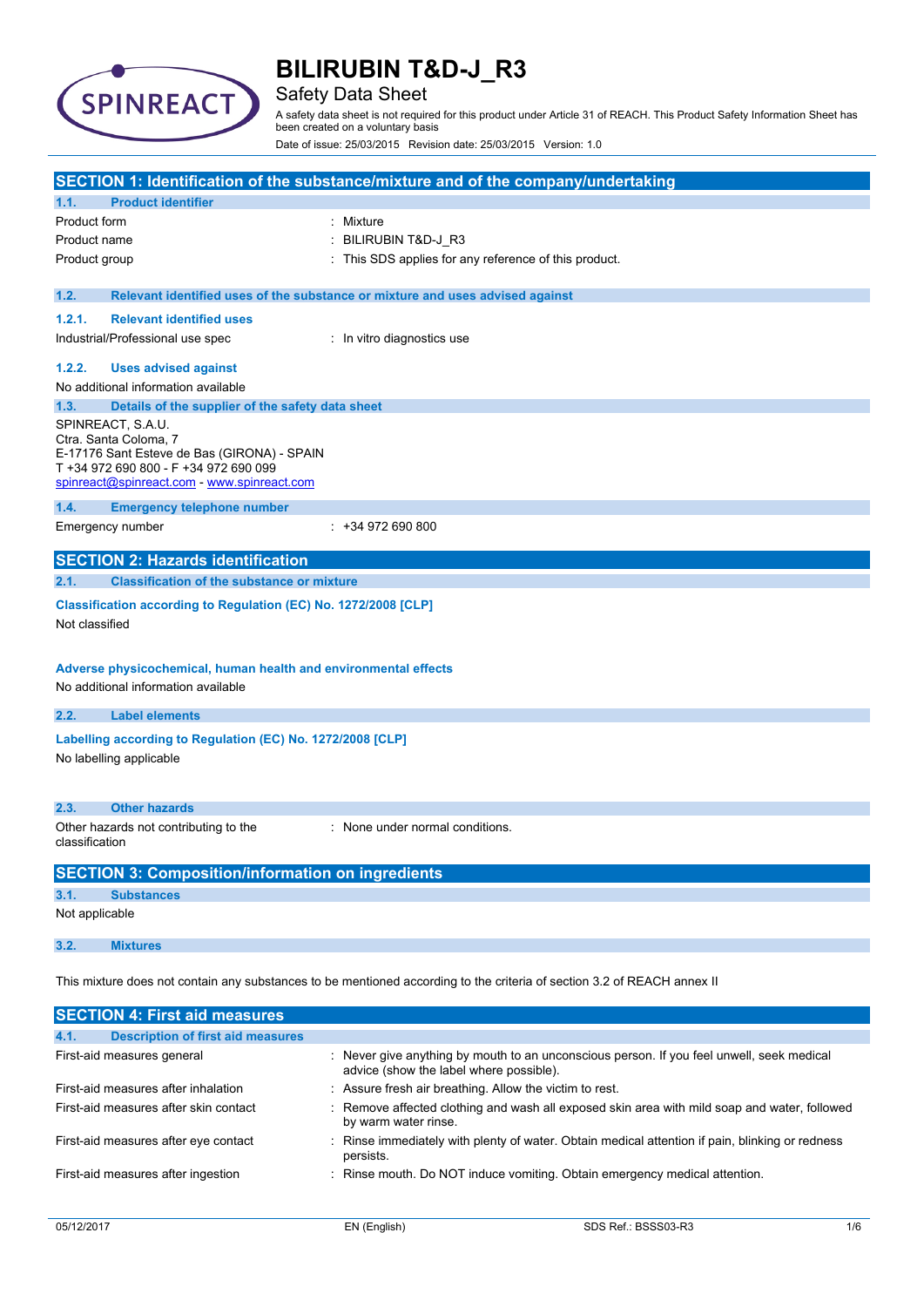Safety Data Sheet

A safety data sheet is not required for this product under Article 31 of REACH. This Product Safety Information Sheet has been created on a voluntary basis

| 4.2.<br>Most important symptoms and effects, both acute and delayed                                            |                                                                                                                                                                                                      |  |  |
|----------------------------------------------------------------------------------------------------------------|------------------------------------------------------------------------------------------------------------------------------------------------------------------------------------------------------|--|--|
| Symptoms/effects<br>: Not expected to present a significant hazard under anticipated conditions of normal use. |                                                                                                                                                                                                      |  |  |
| 4.3.<br>No additional information available                                                                    | Indication of any immediate medical attention and special treatment needed                                                                                                                           |  |  |
| <b>SECTION 5: Firefighting measures</b>                                                                        |                                                                                                                                                                                                      |  |  |
| 5.1.<br><b>Extinguishing media</b>                                                                             |                                                                                                                                                                                                      |  |  |
| Suitable extinguishing media                                                                                   | : Foam. Dry powder. Carbon dioxide. Water spray. Sand.                                                                                                                                               |  |  |
| Unsuitable extinguishing media                                                                                 | Do not use a heavy water stream.                                                                                                                                                                     |  |  |
| 5.2.<br>Special hazards arising from the substance or mixture                                                  |                                                                                                                                                                                                      |  |  |
| No additional information available                                                                            |                                                                                                                                                                                                      |  |  |
| 5.3.<br><b>Advice for firefighters</b>                                                                         |                                                                                                                                                                                                      |  |  |
| Firefighting instructions                                                                                      | : Use water spray or fog for cooling exposed containers. Exercise caution when fighting any                                                                                                          |  |  |
|                                                                                                                | chemical fire. Prevent fire fighting water from entering the environment.                                                                                                                            |  |  |
| Protection during firefighting                                                                                 | Do not enter fire area without proper protective equipment, including respiratory protection.                                                                                                        |  |  |
| <b>SECTION 6: Accidental release measures</b>                                                                  |                                                                                                                                                                                                      |  |  |
| Personal precautions, protective equipment and emergency procedures<br>6.1.                                    |                                                                                                                                                                                                      |  |  |
| 6.1.1.<br>For non-emergency personnel                                                                          |                                                                                                                                                                                                      |  |  |
| <b>Emergency procedures</b>                                                                                    | : Evacuate unnecessary personnel.                                                                                                                                                                    |  |  |
|                                                                                                                |                                                                                                                                                                                                      |  |  |
| 6.1.2.<br>For emergency responders<br>Protective equipment                                                     |                                                                                                                                                                                                      |  |  |
| Emergency procedures                                                                                           | Equip cleanup crew with proper protection.<br>Ventilate area.                                                                                                                                        |  |  |
|                                                                                                                |                                                                                                                                                                                                      |  |  |
| 6.2.<br><b>Environmental precautions</b>                                                                       |                                                                                                                                                                                                      |  |  |
| Prevent entry to sewers and public waters. Notify authorities if liquid enters sewers or public waters.        |                                                                                                                                                                                                      |  |  |
| 6.3.<br>Methods and material for containment and cleaning up                                                   |                                                                                                                                                                                                      |  |  |
| Methods for cleaning up                                                                                        | : Soak up spills with inert solids, such as clay or diatomaceous earth as soon as possible. Collect<br>spillage. Store away from other materials.                                                    |  |  |
| <b>Reference to other sections</b><br>6.4.                                                                     |                                                                                                                                                                                                      |  |  |
| See Heading 8. Exposure controls and personal protection.                                                      |                                                                                                                                                                                                      |  |  |
| <b>SECTION 7: Handling and storage</b>                                                                         |                                                                                                                                                                                                      |  |  |
| <b>Precautions for safe handling</b><br>7.1.                                                                   |                                                                                                                                                                                                      |  |  |
| Precautions for safe handling                                                                                  | Wash hands and other exposed areas with mild soap and water before eating, drinking or<br>smoking and when leaving work. Provide good ventilation in process area to prevent formation<br>of vapour. |  |  |
| 7.2.<br>Conditions for safe storage, including any incompatibilities                                           |                                                                                                                                                                                                      |  |  |
| Storage conditions                                                                                             | : Keep only in the original container in a cool, well ventilated place away from : Heat sources.<br>Keep container closed when not in use.                                                           |  |  |
| Incompatible products                                                                                          | Strong bases. Strong acids.                                                                                                                                                                          |  |  |
| Incompatible materials                                                                                         | Sources of ignition. Direct sunlight.                                                                                                                                                                |  |  |
| <b>Specific end use(s)</b><br>7.3.                                                                             |                                                                                                                                                                                                      |  |  |
| No additional information available                                                                            |                                                                                                                                                                                                      |  |  |
| <b>SECTION 8: Exposure controls/personal protection</b>                                                        |                                                                                                                                                                                                      |  |  |
| <b>Control parameters</b><br>8.1.                                                                              |                                                                                                                                                                                                      |  |  |
| No additional information available                                                                            |                                                                                                                                                                                                      |  |  |
| 8.2.<br><b>Exposure controls</b>                                                                               |                                                                                                                                                                                                      |  |  |
| Personal protective equipment:                                                                                 |                                                                                                                                                                                                      |  |  |
| Avoid all unnecessary exposure.                                                                                |                                                                                                                                                                                                      |  |  |
| Hand protection:                                                                                               |                                                                                                                                                                                                      |  |  |

Wear protective gloves.

## **Eye protection:**

Chemical goggles or safety glasses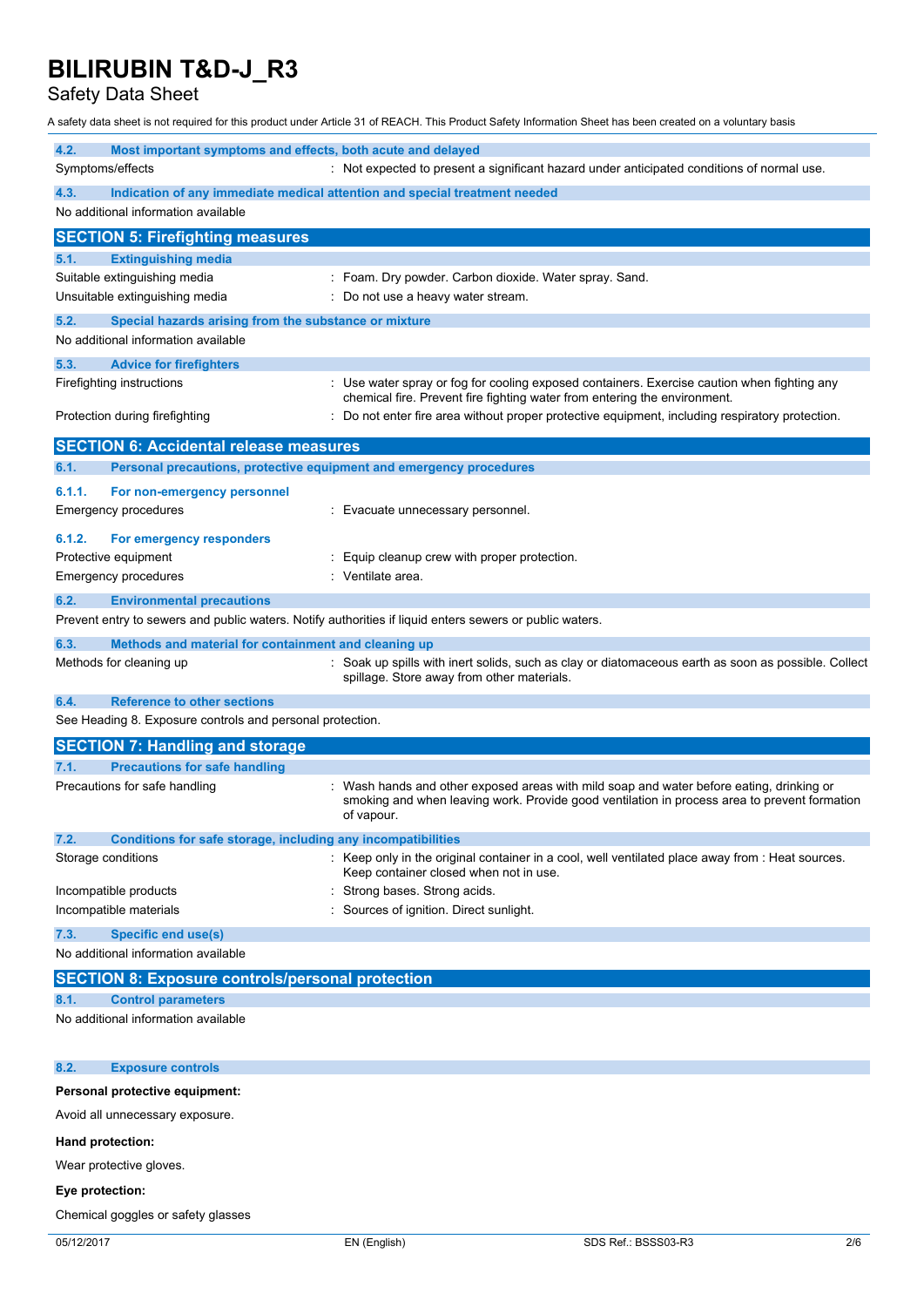### Safety Data Sheet

A safety data sheet is not required for this product under Article 31 of REACH. This Product Safety Information Sheet has been created on a voluntary basis

#### **Respiratory protection:**

Wear appropriate mask

#### **Other information:**

Do not eat, drink or smoke during use.

| <b>SECTION 9: Physical and chemical properties</b>            |                     |
|---------------------------------------------------------------|---------------------|
| 9.1.<br>Information on basic physical and chemical properties |                     |
| Physical state                                                | : Liquid            |
| Colour                                                        | : Colourless.       |
| Odour                                                         | Odorless.           |
| Odour threshold                                               | No data available   |
| pН                                                            | : $\approx 8.35$    |
| Relative evaporation rate (butylacetate=1)                    | : No data available |
| Melting point                                                 | No data available   |
| Freezing point                                                | No data available   |
| Boiling point                                                 | No data available   |
| Flash point                                                   | No data available   |
| Auto-ignition temperature                                     | No data available   |
| Decomposition temperature                                     | No data available   |
| Flammability (solid, gas)                                     | Non flammable.      |
| Vapour pressure                                               | No data available   |
| Relative vapour density at 20 °C                              | No data available   |
| Relative density                                              | No data available   |
| Solubility                                                    | No data available   |
| Log Pow                                                       | No data available   |
| Viscosity, kinematic                                          | No data available   |
| Viscosity, dynamic                                            | No data available   |
| <b>Explosive properties</b>                                   | No data available   |
| Oxidising properties                                          | No data available   |
| <b>Explosive limits</b>                                       | No data available   |
| 9.2.<br><b>Other information</b>                              |                     |
| No additional information available                           |                     |
| <b>SECTION 10: Stability and reactivity</b>                   |                     |
| 10.1.<br><b>Reactivity</b>                                    |                     |
| No additional information available                           |                     |
| 10.2.<br><b>Chemical stability</b>                            |                     |

Not established.

#### **10.3. Possibility of hazardous reactions** Not established.

**10.4. Conditions to avoid**

Direct sunlight. Extremely high or low temperatures.

**10.5. Incompatible materials**

Not known when used appropiately.

**10.6. Hazardous decomposition products**

No hazardous decomposition products known.

|                       | <b>SECTION 11: Toxicological information</b> |  |                                      |  |
|-----------------------|----------------------------------------------|--|--------------------------------------|--|
| 11.1.                 | Information on toxicological effects         |  |                                      |  |
| Acute toxicity (oral) |                                              |  | : Not classified                     |  |
|                       | Acute toxicity (dermal)                      |  | : Not classified                     |  |
|                       | Acute toxicity (inhalation)                  |  | : Not classified                     |  |
|                       | Skin corrosion/irritation                    |  | Not classified<br>$pH: \approx 8.35$ |  |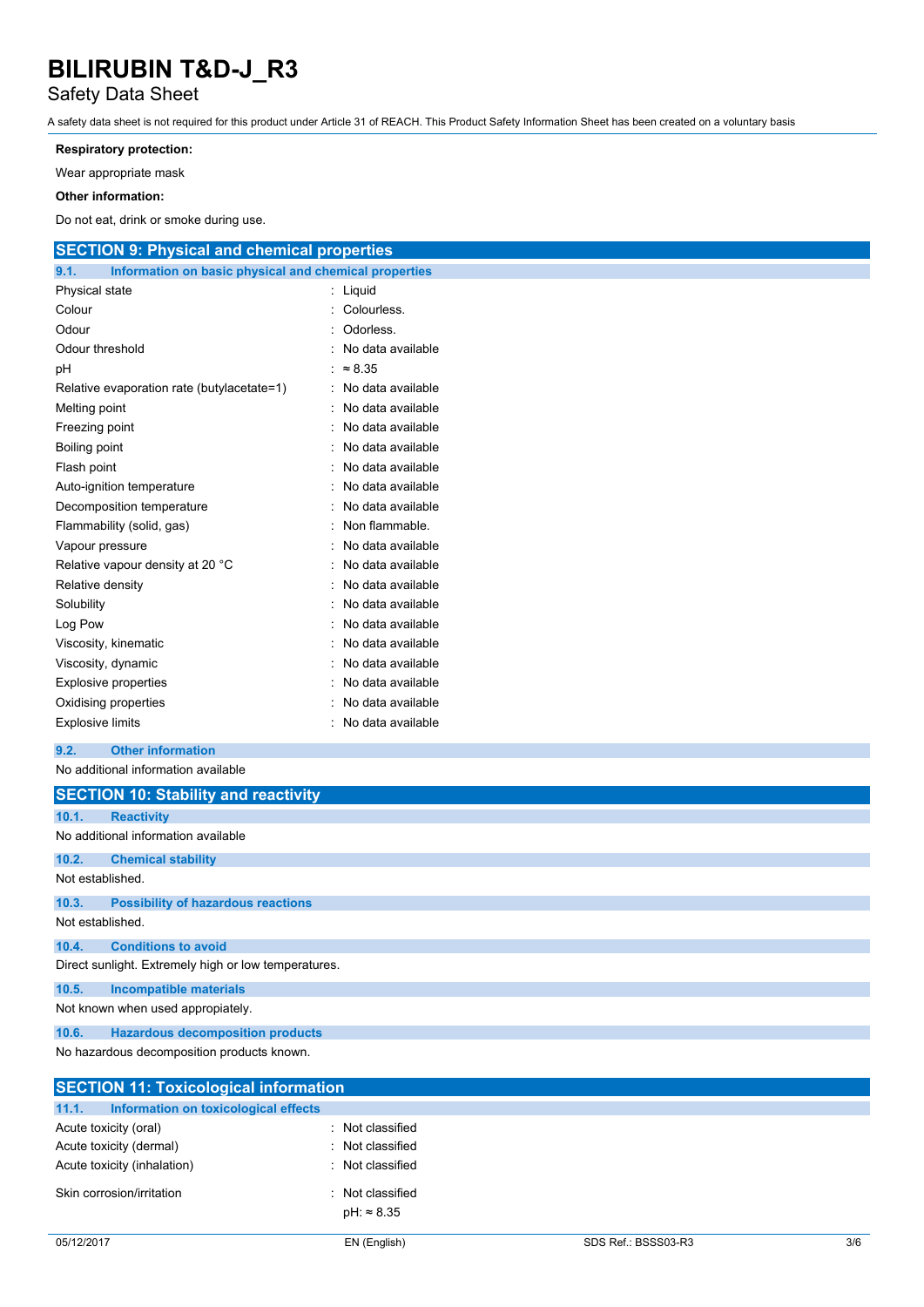### Safety Data Sheet

A safety data sheet is not required for this product under Article 31 of REACH. This Product Safety Information Sheet has been created on a voluntary basis

| Additional information                                 | : Based on available data, the classification criteria are not met  |
|--------------------------------------------------------|---------------------------------------------------------------------|
| Serious eye damage/irritation                          | : Not classified                                                    |
|                                                        | $pH: \approx 8.35$                                                  |
| Additional information                                 | : Based on available data, the classification criteria are not met  |
| Respiratory or skin sensitisation                      | : Not classified                                                    |
| Additional information                                 | Based on available data, the classification criteria are not met    |
| Germ cell mutagenicity                                 | : Not classified                                                    |
| Additional information                                 | Based on available data, the classification criteria are not met    |
| Carcinogenicity                                        | Not classified                                                      |
| Additional information                                 | Based on available data, the classification criteria are not met    |
| Reproductive toxicity                                  | : Not classified                                                    |
| Additional information                                 | : Based on available data, the classification criteria are not met  |
| STOT-single exposure                                   | : Not classified                                                    |
| Additional information                                 | Based on available data, the classification criteria are not met    |
| STOT-repeated exposure                                 | : Not classified                                                    |
| Additional information                                 | : Based on available data, the classification criteria are not met  |
| Aspiration hazard                                      | Not classified                                                      |
| Additional information                                 | Based on available data, the classification criteria are not met    |
| Potential adverse human health effects and<br>symptoms | : Based on available data, the classification criteria are not met. |

| <b>SECTION 12: Ecological information</b> |                |  |  |
|-------------------------------------------|----------------|--|--|
| 12.1.<br><b>Toxicity</b>                  |                |  |  |
| Acute aguatic toxicity                    | Not classified |  |  |
| Chronic aquatic toxicity                  | Not classified |  |  |

| 12.2.<br><b>Persistence and degradability</b>      |                                                                         |  |
|----------------------------------------------------|-------------------------------------------------------------------------|--|
| <b>BILIRUBIN T&amp;D-J R3</b>                      |                                                                         |  |
| Persistence and degradability                      | Not established.                                                        |  |
| <b>Bioaccumulative potential</b><br>12.3.          |                                                                         |  |
| <b>BILIRUBIN T&amp;D-J_R3</b>                      |                                                                         |  |
| Bioaccumulative potential                          | Not established.                                                        |  |
| <b>Mobility in soil</b><br>12.4.                   |                                                                         |  |
| No additional information available                |                                                                         |  |
| <b>Results of PBT and vPvB assessment</b><br>12.5. |                                                                         |  |
| No additional information available                |                                                                         |  |
| 12.6.<br><b>Other adverse effects</b>              |                                                                         |  |
| Additional information                             | : Avoid release to the environment.                                     |  |
| <b>SECTION 13: Disposal considerations</b>         |                                                                         |  |
| 13.1.<br><b>Waste treatment methods</b>            |                                                                         |  |
| Product/Packaging disposal recommendations         | Dispose in a safe manner in accordance with local/national regulations. |  |
| Ecology - waste materials                          | Avoid release to the environment.                                       |  |
| <b>SECTION 14: Transport information</b>           |                                                                         |  |
| In accordance with ADR / RID / IMDG / IATA / ADN   |                                                                         |  |
| <b>UN number</b><br>14.1.                          |                                                                         |  |
| UN-No. (ADR)                                       | Not applicable                                                          |  |
| UN-No. (IMDG)                                      | Not applicable                                                          |  |
| UN-No. (IATA)                                      | Not applicable                                                          |  |
| UN-No. (ADN)                                       | Not applicable                                                          |  |
| UN-No. (RID)                                       | Not applicable                                                          |  |
| 14.2.<br><b>UN proper shipping name</b>            |                                                                         |  |
| Proper Shipping Name (ADR)                         | Not applicable                                                          |  |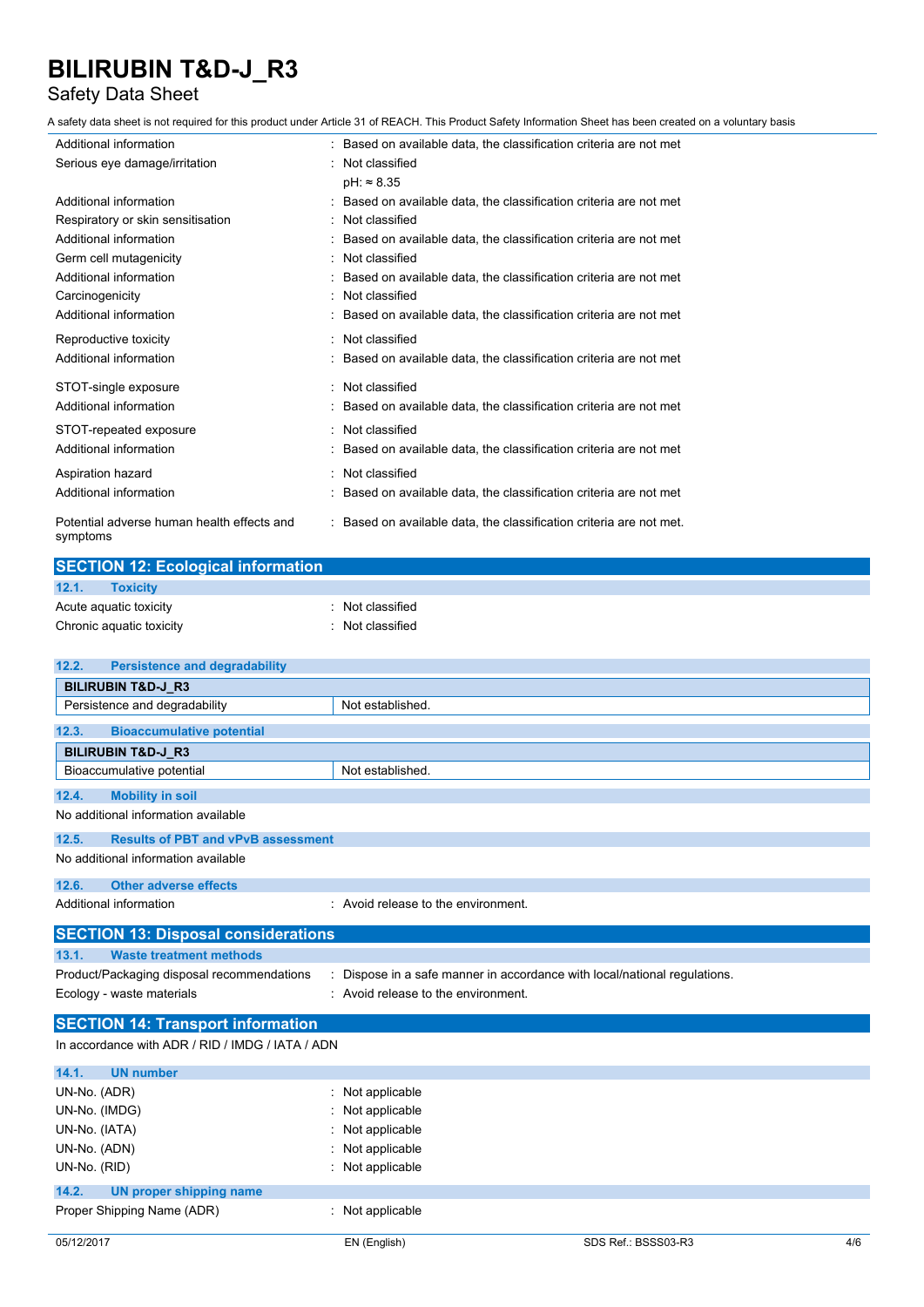### Safety Data Sheet

A safety data sheet is not required for this product under Article 31 of REACH. This Product Safety Information Sheet has been created on a voluntary basis

| Proper Shipping Name (IMDG)                | Not applicable                         |
|--------------------------------------------|----------------------------------------|
| Proper Shipping Name (IATA)                | Not applicable                         |
| Proper Shipping Name (ADN)                 | Not applicable                         |
| Proper Shipping Name (RID)                 | Not applicable                         |
| 14.3.<br><b>Transport hazard class(es)</b> |                                        |
| <b>ADR</b>                                 |                                        |
| Transport hazard class(es) (ADR)           | : Not applicable                       |
| <b>IMDG</b>                                |                                        |
| Transport hazard class(es) (IMDG)          | : Not applicable                       |
| <b>IATA</b>                                |                                        |
| Transport hazard class(es) (IATA)          | : Not applicable                       |
| <b>ADN</b>                                 |                                        |
| Transport hazard class(es) (ADN)           | : Not applicable                       |
| <b>RID</b>                                 |                                        |
| Transport hazard class(es) (RID)           | Not applicable                         |
| 14.4.<br><b>Packing group</b>              |                                        |
| Packing group (ADR)                        | Not applicable                         |
| Packing group (IMDG)                       | Not applicable                         |
| Packing group (IATA)                       | Not applicable                         |
| Packing group (ADN)                        | Not applicable                         |
| Packing group (RID)                        | Not applicable                         |
| 14.5.<br><b>Environmental hazards</b>      |                                        |
| Dangerous for the environment              | : No                                   |
| Marine pollutant                           | No                                     |
| Other information                          | No supplementary information available |

#### $14.6.$ **14.6. Special precautions for user**

**- Overland transport**

No data available

**- Transport by sea**

No data available

**- Air transport**

No data available

**- Inland waterway transport**

No data available

**- Rail transport**

No data available

**14.7. Transport in bulk according to Annex II of Marpol and the IBC Code**

Not applicable

#### **SECTION 15: Regulatory information**

**15.1. Safety, health and environmental regulations/legislation specific for the substance or mixture**

#### **15.1.1. EU-Regulations**

Contains no REACH substances with Annex XVII restrictions Contains no substance on the REACH candidate list ≥ 0,1 % / SCL Contains no REACH Annex XIV substances in concentration ≥ to the Annex XIV limit values

#### **15.1.2. National regulations**

No additional information available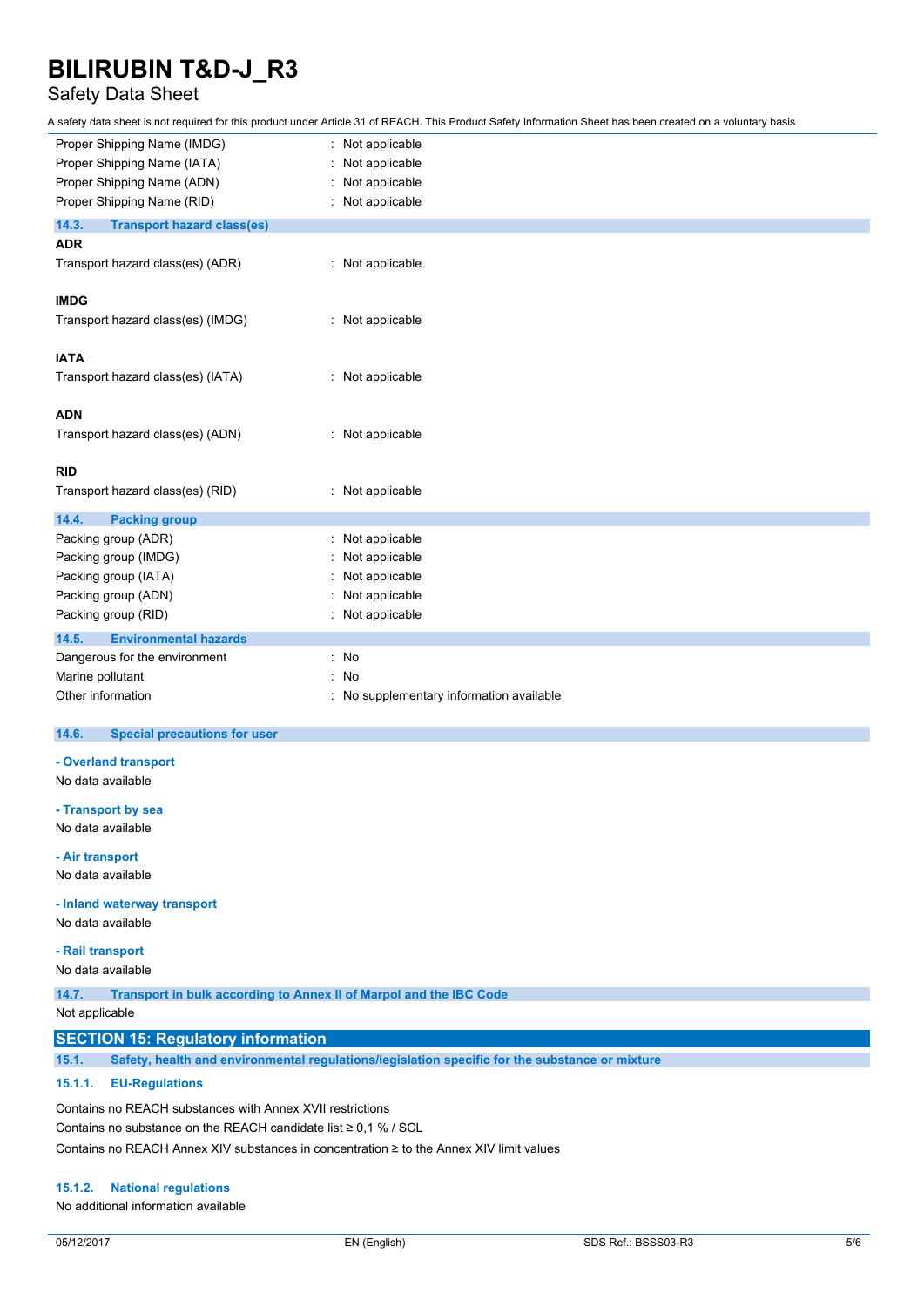### Safety Data Sheet

A safety data sheet is not required for this product under Article 31 of REACH. This Product Safety Information Sheet has been created on a voluntary basis

#### **15.2. Chemical safety assessment**

No chemical safety assessment has been carried out

#### **SECTION 16: Other information**

A safety data sheet is not required for this product under Article 31 of REACH. This Product Safety Information Sheet has been created on a voluntary basis

Data sources : REGULATION (EC) No 1272/2008 OF THE EUROPEAN PARLIAMENT AND OF THE COUNCIL of 16 December 2008 on classification, labelling and packaging of substances and mixtures, amending and repealing Directives 67/548/EEC and 1999/45/EC, and amending Regulation (EC) No 1907/2006. Other information : None.

SDS EU (REACH Annex II)

This information is based on our current knowledge and is intended to describe the product for the purposes of health, safety and environmental requirements only. It should not therefore be *construed as guaranteeing any specific property of the product*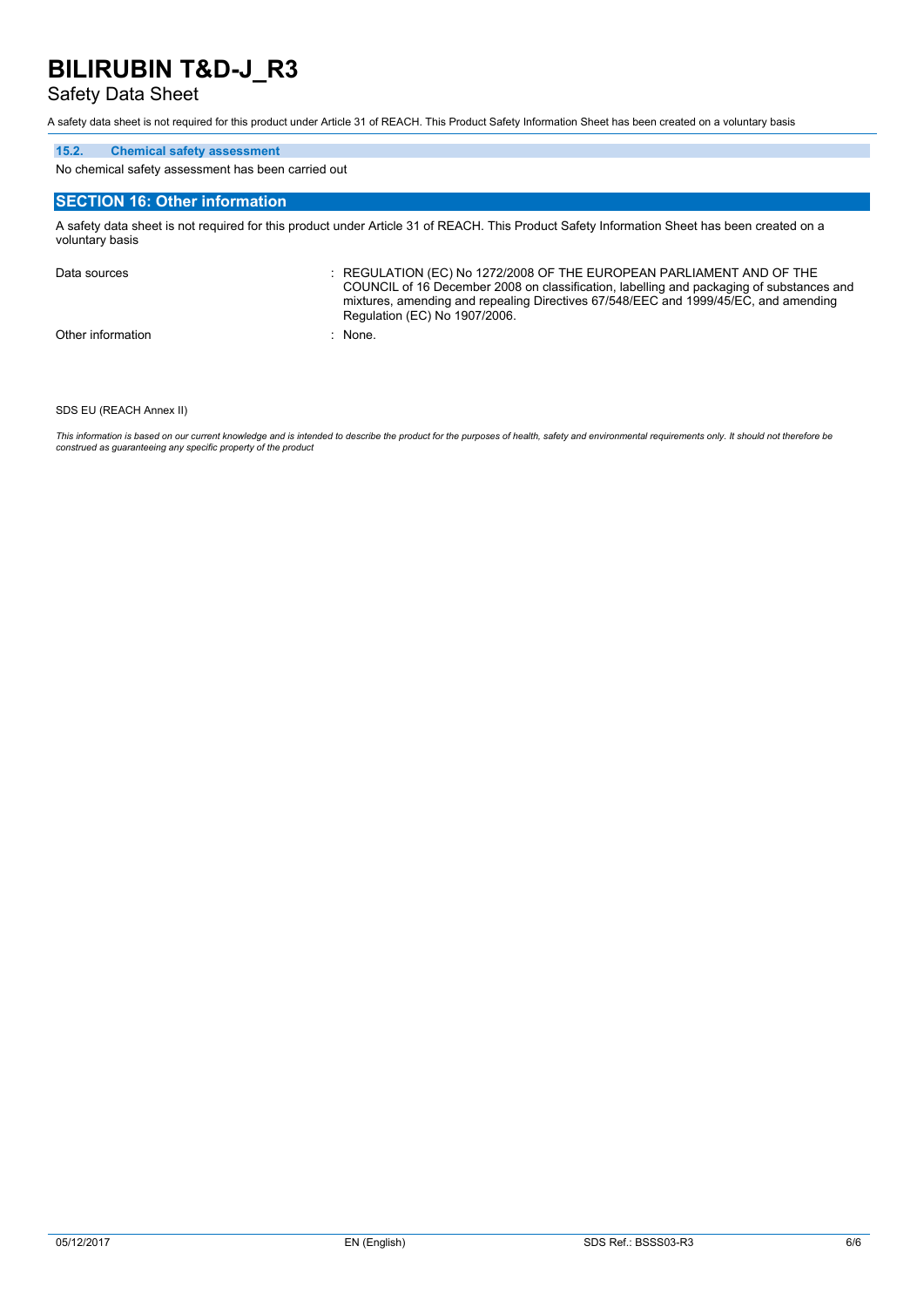

Ficha de datos de seguridad

conforme al Reglamento (CE) N° 1907/2006 (REACH), modificado por el Reglamento (UE) 2015/830 Fecha de emisión: 28/12/2016 Fecha de revisión: 28/12/2016 Reemplaza la ficha: 30/04/2015 Versión: 2.0

|                   |                                                                                                                                                                                   | SECCIÓN 1: Identificación de la sustancia o la mezcla y de la sociedad o la empresa                                                                                                                             |
|-------------------|-----------------------------------------------------------------------------------------------------------------------------------------------------------------------------------|-----------------------------------------------------------------------------------------------------------------------------------------------------------------------------------------------------------------|
| 1.1.              | <b>Identificador del producto</b>                                                                                                                                                 |                                                                                                                                                                                                                 |
|                   | Forma del producto                                                                                                                                                                | Mezcla                                                                                                                                                                                                          |
| Nombre comercial  |                                                                                                                                                                                   | BILIRRUBINA TyD-J_R1                                                                                                                                                                                            |
|                   | Grupo de productos                                                                                                                                                                | Esta FDS aplica a cualquier referencia del producto.                                                                                                                                                            |
| 1.2.              |                                                                                                                                                                                   | Usos pertinentes identificados de la sustancia o de la mezcla y usos desaconsejados                                                                                                                             |
| 1.2.1.            | Usos pertinentes identificados                                                                                                                                                    |                                                                                                                                                                                                                 |
|                   | Especificaciones de utilización<br>industrial/profesional                                                                                                                         | : Solo para diagnostico in vitro profesional                                                                                                                                                                    |
| 1.2.2.            | <b>Usos desaconsejados</b>                                                                                                                                                        |                                                                                                                                                                                                                 |
|                   | No se dispone de más información                                                                                                                                                  |                                                                                                                                                                                                                 |
| 1.3.              | Datos del proveedor de la ficha de datos de seguridad                                                                                                                             |                                                                                                                                                                                                                 |
|                   | SPINREACT, S.A.U.<br>Ctra. Santa Coloma, 7<br>E-17176 Sant Esteve de Bas (GIRONA) - SPAIN<br>T +34 972 690 800 - F +34 972 690 099<br>spinreact@spinreact.com - www.spinreact.com |                                                                                                                                                                                                                 |
| 1.4.              | Teléfono de emergencia                                                                                                                                                            |                                                                                                                                                                                                                 |
|                   | Número de emergencia                                                                                                                                                              | $: +34972690800$                                                                                                                                                                                                |
|                   | <b>SECCION 2: Identificación de los peligros</b>                                                                                                                                  |                                                                                                                                                                                                                 |
| 2.1.              | Clasificación de la sustancia o de la mezcla                                                                                                                                      |                                                                                                                                                                                                                 |
|                   |                                                                                                                                                                                   |                                                                                                                                                                                                                 |
|                   | Clasificación según reglamento (UE) No. 1272/2008 [CLP]                                                                                                                           |                                                                                                                                                                                                                 |
|                   | Corrosivos para los metales, Categoría 1<br>H <sub>290</sub>                                                                                                                      |                                                                                                                                                                                                                 |
| 1A                | Irritación o corrosión cutáneas, Categoría<br>H314                                                                                                                                |                                                                                                                                                                                                                 |
| Categoría 1       | Lesiones oculares graves o irritación ocular, H318                                                                                                                                |                                                                                                                                                                                                                 |
|                   | Texto completo de las frases H: véase la Sección 16                                                                                                                               |                                                                                                                                                                                                                 |
|                   |                                                                                                                                                                                   |                                                                                                                                                                                                                 |
|                   | Efectos adversos fisicoquímicos, para la salud humana y el medio ambiente                                                                                                         |                                                                                                                                                                                                                 |
|                   | No se dispone de más información                                                                                                                                                  |                                                                                                                                                                                                                 |
| 2.2.              | Elementos de la etiqueta                                                                                                                                                          |                                                                                                                                                                                                                 |
|                   | Etiquetado según el Reglamento (CE) Nº 1272/2008 [CLP]                                                                                                                            |                                                                                                                                                                                                                 |
|                   | Pictogramas de peligro (CLP)                                                                                                                                                      |                                                                                                                                                                                                                 |
|                   |                                                                                                                                                                                   | GHS05                                                                                                                                                                                                           |
|                   | Palabra de advertencia (CLP)                                                                                                                                                      | : Peligro                                                                                                                                                                                                       |
|                   | Indicaciones de peligro (CLP)                                                                                                                                                     | : H290 - Puede ser corrosivo para los metales.<br>H314 - Provoca quemaduras graves en la piel y lesiones oculares graves.                                                                                       |
|                   | Consejos de prudencia (CLP)                                                                                                                                                       | : P280 - Llevar gafas de protección, máscara, prendas de protección, quantes de protección.<br>P501 - Eliminar el contenido/recipiente en un contenedor adecuado siguiendo las regulaciones<br>locales vigentes |
| <b>Frases EUH</b> |                                                                                                                                                                                   | EUH208 - Contiene ácido sulfanílico. Puede provocar una reacción alérgica.                                                                                                                                      |
| 2.3.              | <b>Otros peligros</b>                                                                                                                                                             |                                                                                                                                                                                                                 |
|                   |                                                                                                                                                                                   |                                                                                                                                                                                                                 |

Esta sustancia/mezcla no cumple los criterios PBT del anexo XIII del reglamento REACH Esta sustancia/mezcla no cumple los criterios mPmB del anexo XIII del reglamento REACH

#### **SECCIÓN 3: Composición/información sobre los componentes**

#### **3.1. Sustancias**

No aplicable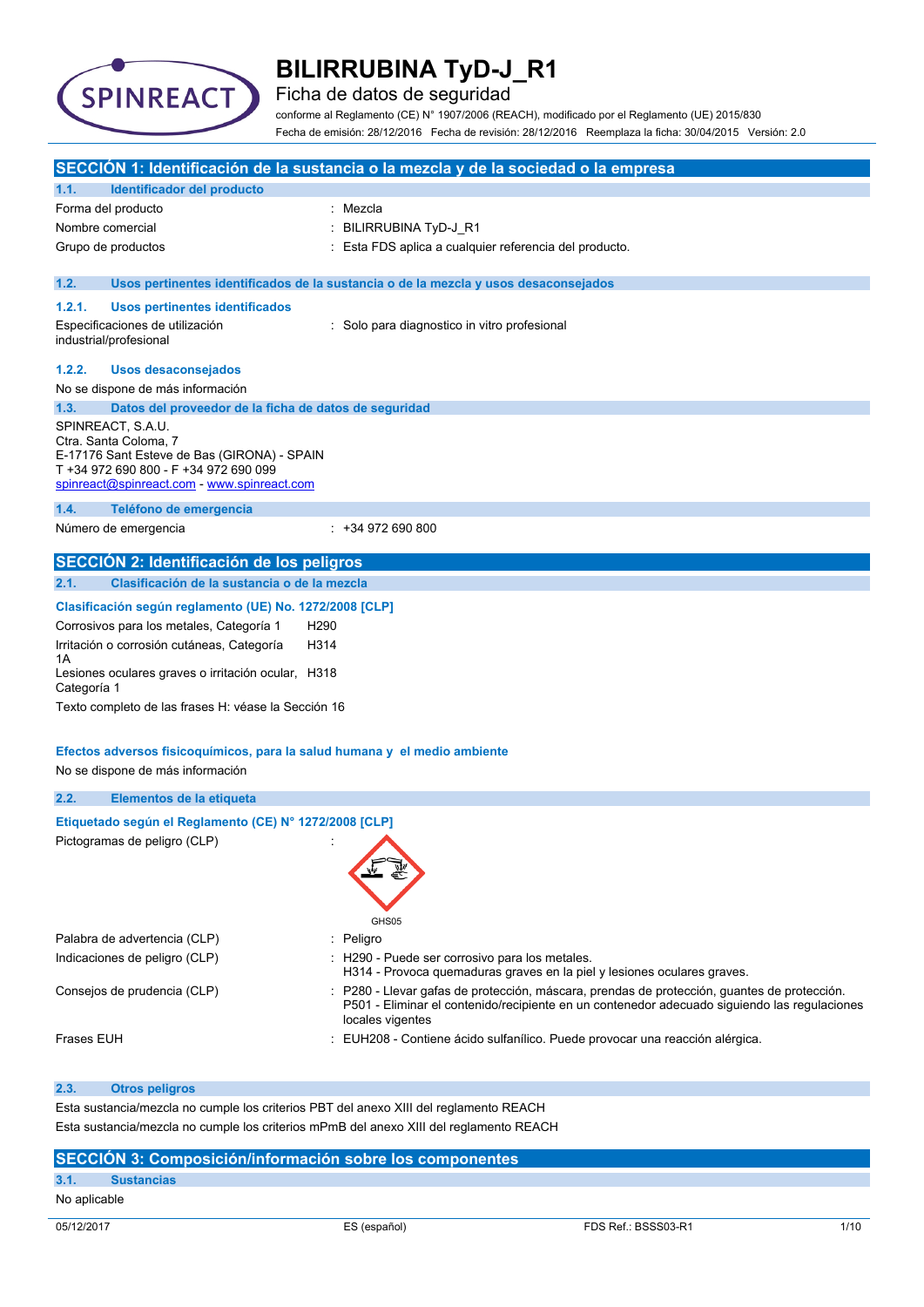### Ficha de datos de seguridad

conforme al Reglamento (CE) N° 1907/2006 (REACH), modificado por el Reglamento (UE) 2015/830

#### **3.2. Mezclas**

| <b>Nombre</b>                         | Identificador del producto                                                                           | $\frac{9}{6}$                                                          | Clasificación según<br>reglamento (UE) No.<br>1272/2008 [CLP]          |
|---------------------------------------|------------------------------------------------------------------------------------------------------|------------------------------------------------------------------------|------------------------------------------------------------------------|
| ácido clorhídrico                     | (N° CAS) (7647-01-0)<br>(N° CE) 231-595-7<br>(N° Índice) 017-002-01-X<br>(REACH-no) 01-2119484862-27 | $1 - 3$                                                                | Met. Corr. 1. H290<br>Skin Corr. 1B. H314<br>STOT SE 3, H335           |
| ácido sulfanílico                     | (N° CAS) 121-57-3<br>(N° CE) 204-482-5<br>(N° Índice) 612-014-00-X                                   | $0.5 - 1$                                                              | <b>Skin Irrit. 2. H315</b><br>Eye Irrit. 2, H319<br>Skin Sens. 1, H317 |
| Límites de concentración específicos: |                                                                                                      |                                                                        |                                                                        |
| <b>Nombre</b>                         | Identificador del producto                                                                           | Límites de concentración específicos                                   |                                                                        |
| ácido clorhídrico                     | (N° CAS) (7647-01-0)<br>(N° CE) 231-595-7                                                            | $(C \ge 0.1)$ Met. Corr. 1, H290<br>10 = < C < 25) Skin Irrit. 2. H315 |                                                                        |

(N° Índice) 017-002-01-X (REACH-no) 01-2119484862-27

Texto completo de las frases H: ver sección 16

|                  | <b>SECCIÓN 4: Primeros auxilios</b>                              |                                                                                                                                                                                                                                                        |
|------------------|------------------------------------------------------------------|--------------------------------------------------------------------------------------------------------------------------------------------------------------------------------------------------------------------------------------------------------|
| 4.1.             | Descripción de los primeros auxilios                             |                                                                                                                                                                                                                                                        |
|                  | Medidas de primeros auxilios general                             | : No administrar nada por vía oral a las personas en estado de inconsciencia. En caso de<br>malestar consultar a un médico (mostrarle la etiqueta siempre que sea posible).                                                                            |
| inhalación       | Medidas de primeros auxilios en caso de                          | Transportar a la persona al aire libre y mantenerla en una posición que le facilite la respiración.<br>Llamar inmediatamente a un CENTRO DE TOXICOLOGIA/médico.                                                                                        |
|                  | Medidas de primeros auxilios en caso de<br>contacto con la piel  | Quitar inmediatamente todas las prendas contaminadas. Aclararse la piel con agua/ducharse.<br>Llamar inmediatamente a un CENTRO DE TOXICOLOGÍA/médico.                                                                                                 |
|                  | Medidas de primeros auxilios en caso de<br>contacto con los ojos | Aclarar cuidadosamente con agua durante varios minutos. Quitar las lentes de contacto, si<br>lleva y resulta fácil. Seguir aclarando. Llamar inmediatamente a un CENTRO DE<br>TOXICOLOGÍA/médico.                                                      |
| ingestión        | Medidas de primeros auxilios en caso de                          | Enjuagarse la boca. NO provocar el vómito. Llamar inmediatamente a un CENTRO DE<br>TOXICOLOGÍA/médico.                                                                                                                                                 |
| 4.2.             | Principales síntomas y efectos, agudos y retardados              |                                                                                                                                                                                                                                                        |
| Síntomas/efectos |                                                                  | : Provoca quemaduras graves en la piel y lesiones oculares graves.                                                                                                                                                                                     |
| piel             | Síntomas/efectos después de contacto con la                      | Puede provocar una reacción alérgica en la piel.                                                                                                                                                                                                       |
| 4.3.             |                                                                  | Indicación de toda atención médica y de los tratamientos especiales que deban dispensarse inmediatamente                                                                                                                                               |
|                  | Tratamiento sintomático.                                         |                                                                                                                                                                                                                                                        |
|                  | <b>SECCIÓN 5: Medidas de lucha contra incendios</b>              |                                                                                                                                                                                                                                                        |
| 5.1.             | Medios de extinción                                              |                                                                                                                                                                                                                                                        |
|                  | Medios de extinción apropiados                                   | Espuma. Polvo seco. Dióxido de carbono. Agua pulverizada.                                                                                                                                                                                              |
|                  | Medios de extinción no apropiados                                | No utilizar flujos de agua potentes.                                                                                                                                                                                                                   |
| 5.2.             | Peligros específicos derivados de la sustancia o la mezcla       |                                                                                                                                                                                                                                                        |
|                  | Peligro de incendio                                              | No inflamable.                                                                                                                                                                                                                                         |
| caso de incendio | Productos de descomposición peligrosos en                        | Cloruro de hidrógeno. óxidos de nitrógeno (NOx) y óxidos de azufre. Monóxido de carbono.<br>Dióxido de carbono.                                                                                                                                        |
| 5.3.             | Recomendaciones para el personal de lucha contra incendios       |                                                                                                                                                                                                                                                        |
|                  | Instrucciones para extinción de incendio                         | Enfriar los contenedores expuestos mediante agua pulverizada o nebulizada. Sea prudente a<br>la hora de extinguir cualquier incendio de productos químicos. Evitar que las aguas residuales<br>de extinción de incendios contaminen el medio ambiente. |
|                  | Protección durante la extinción de incendios                     | No entrar en la zona de fuego sin el equipo de protección adecuado, incluida la protección<br>respiratoria.                                                                                                                                            |
|                  |                                                                  |                                                                                                                                                                                                                                                        |
|                  | SECCIÓN 6: Medidas en caso de vertido accidental                 |                                                                                                                                                                                                                                                        |

( 10 =<C < 25) Eye Irrit. 2, H319 (C >= 10) STOT SE 3, H335 (C >= 25) Skin Corr. 1B, H314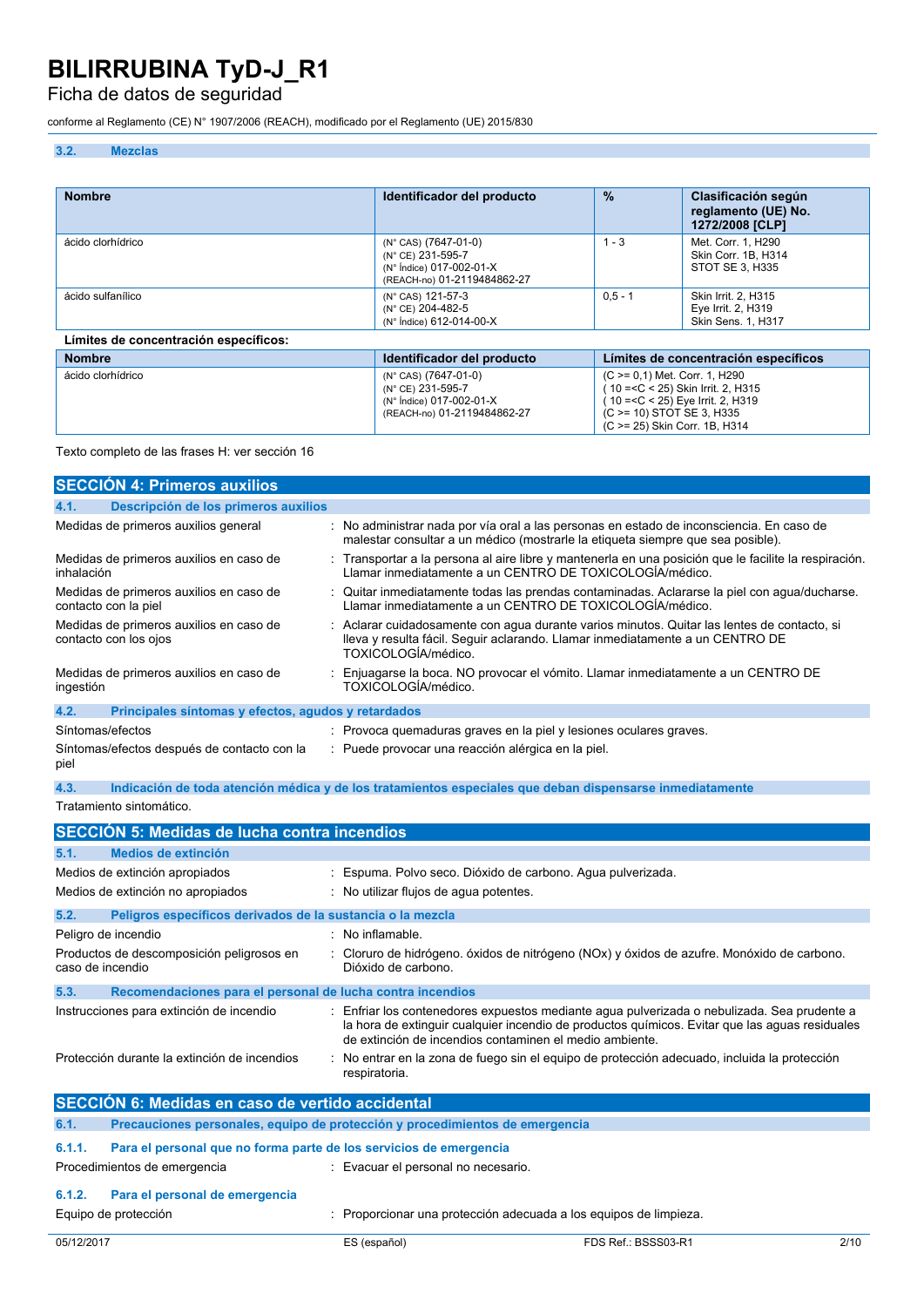### Ficha de datos de seguridad

conforme al Reglamento (CE) N° 1907/2006 (REACH), modificado por el Reglamento (UE) 2015/830

|                                                                                                                                                                                        | Procedimientos de emergencia                   | Ventilar la zona.                                                                                                                                                                                                                                                                                                                                                              |
|----------------------------------------------------------------------------------------------------------------------------------------------------------------------------------------|------------------------------------------------|--------------------------------------------------------------------------------------------------------------------------------------------------------------------------------------------------------------------------------------------------------------------------------------------------------------------------------------------------------------------------------|
| 6.2.                                                                                                                                                                                   | Precauciones relativas al medio ambiente       |                                                                                                                                                                                                                                                                                                                                                                                |
| Evitar la penetración en alcantarillas y aguas potables. Advertir a las autoridades si el líquido penetra en sumideros o en aguas públicas. Evitar su<br>liberación al medio ambiente. |                                                |                                                                                                                                                                                                                                                                                                                                                                                |
| 6.3.                                                                                                                                                                                   | Métodos y material de contención y de limpieza |                                                                                                                                                                                                                                                                                                                                                                                |
|                                                                                                                                                                                        | Procedimientos de limpieza                     | Absorber inmediatamente el producto derramado mediante sólidos inertes como arcilla o tierra<br>de diatomeas. Recoger el vertido. Almacenar alejado de otros materiales. Absorber el vertido<br>para que no dañe otros materiales. Depositar todos los residuos en recipientes adecuados y<br>etiquetados para su posterior eliminación en función de la reglamentación local. |
| 6.4.                                                                                                                                                                                   | Referencia a otras secciones                   |                                                                                                                                                                                                                                                                                                                                                                                |

Ver la Sección 8. Control de exposición/protección individual.

| <b>SECCIÓN 7: Manipulación y almacenamiento</b> |                                                                                                                                                                                                          |  |
|-------------------------------------------------|----------------------------------------------------------------------------------------------------------------------------------------------------------------------------------------------------------|--|
| 7.1.                                            | Precauciones para una manipulación segura                                                                                                                                                                |  |
| Peligros adicionales durante el tratamiento     | : Puede ser corrosivo para los metales.                                                                                                                                                                  |  |
| Precauciones para una manipulación segura       | Garantizar una buena ventilación de la zona de trabajo para evitar la formación de vapores. No<br>respirar los vapores. Evitar el contacto con los ojos, la piel o la ropa.                              |  |
| Medidas de higiene                              | : Lavarse la zona afectada concienzudamente tras la manipulación. Lavarse las manos y otras<br>zonas expuestas con un jabón suave y con agua antes de comer, beber y fumar o de<br>abandonar el trabajo. |  |
| 7.2.                                            | Condiciones de almacenamiento seguro, incluidas posibles incompatibilidades                                                                                                                              |  |
| Medidas técnicas                                | : Respetar la normativa vigente.                                                                                                                                                                         |  |
| Condiciones de almacenamiento                   | Mantener los envases cerrados cuando no se estén utilizando. Consérvese únicamente en el<br>recipiente de origen, en lugar fresco y bien ventilado lejos de : Fuentes de calor.                          |  |
| Productos incompatibles                         | Bases fuertes. Acidos fuertes.                                                                                                                                                                           |  |
| Material de embalaje                            | : Almacenar en un recipiente resistente a la corrosión con revestimiento interior resistente.                                                                                                            |  |
| 7.3.<br><b>Usos específicos finales</b>         |                                                                                                                                                                                                          |  |

### No se dispone de más información

### **SECCIÓN 8: Controles de exposición/protección individual**

#### **8.1. Parámetros de control**

| ácido clorhídrico ((7647-01-0)) |                                 |                         |  |
|---------------------------------|---------------------------------|-------------------------|--|
| <b>UE</b>                       | Nombre local                    | Hydrogen chloride       |  |
| <b>UE</b>                       | IOELV TWA (mg/m <sup>3</sup> )  | $8 \text{ mg/m}^3$      |  |
| <b>UE</b>                       | IOELV TWA (ppm)                 | 5 ppm                   |  |
| <b>UE</b>                       | IOELV STEL (mg/m <sup>3</sup> ) | 15 mg/ $m3$             |  |
| <b>UE</b>                       | IOELV STEL (ppm)                | $10$ ppm                |  |
| España                          | Nombre local                    | Cloruro de hidrógeno    |  |
| España                          | $VLA-ED$ (mg/m <sup>3</sup> )   | $7,6$ mg/m <sup>3</sup> |  |
| España                          | VLA-ED (ppm)                    | 5 ppm                   |  |
| España                          | $VLA-EC$ (mg/m <sup>3</sup> )   | 15 mg/ $m3$             |  |
| España                          | VLA-EC (ppm)                    | $10$ ppm                |  |
| España                          | <b>Notas</b>                    | VLI                     |  |

| ácido clorhídrico ((7647-01-0))                            |                    |  |
|------------------------------------------------------------|--------------------|--|
| DNEL/DMEL (Trabajadores)                                   |                    |  |
| Aguda - efectos locales, inhalación<br>$15 \text{ mg/m}^3$ |                    |  |
| DNEL/DMEL (información adicional)                          |                    |  |
| largo plazo - local effect, Inhalación                     | $8 \text{ mg/m}^3$ |  |
| PNEC (Agua)                                                |                    |  |
| PNEC aqua (agua dulce)                                     | $0,036$ mg/l       |  |
| PNEC aqua (agua de mar)<br>$0,036$ mg/l                    |                    |  |
| PNEC (Indicaciones adicionales)                            |                    |  |
| (liberación intermitente)<br>$0.045$ mg/l                  |                    |  |
| 8.2.<br>Controles de la exposición                         |                    |  |

#### **Equipo de protección individual:**

Evitar toda exposición innecesaria.

#### **Protección de las manos:**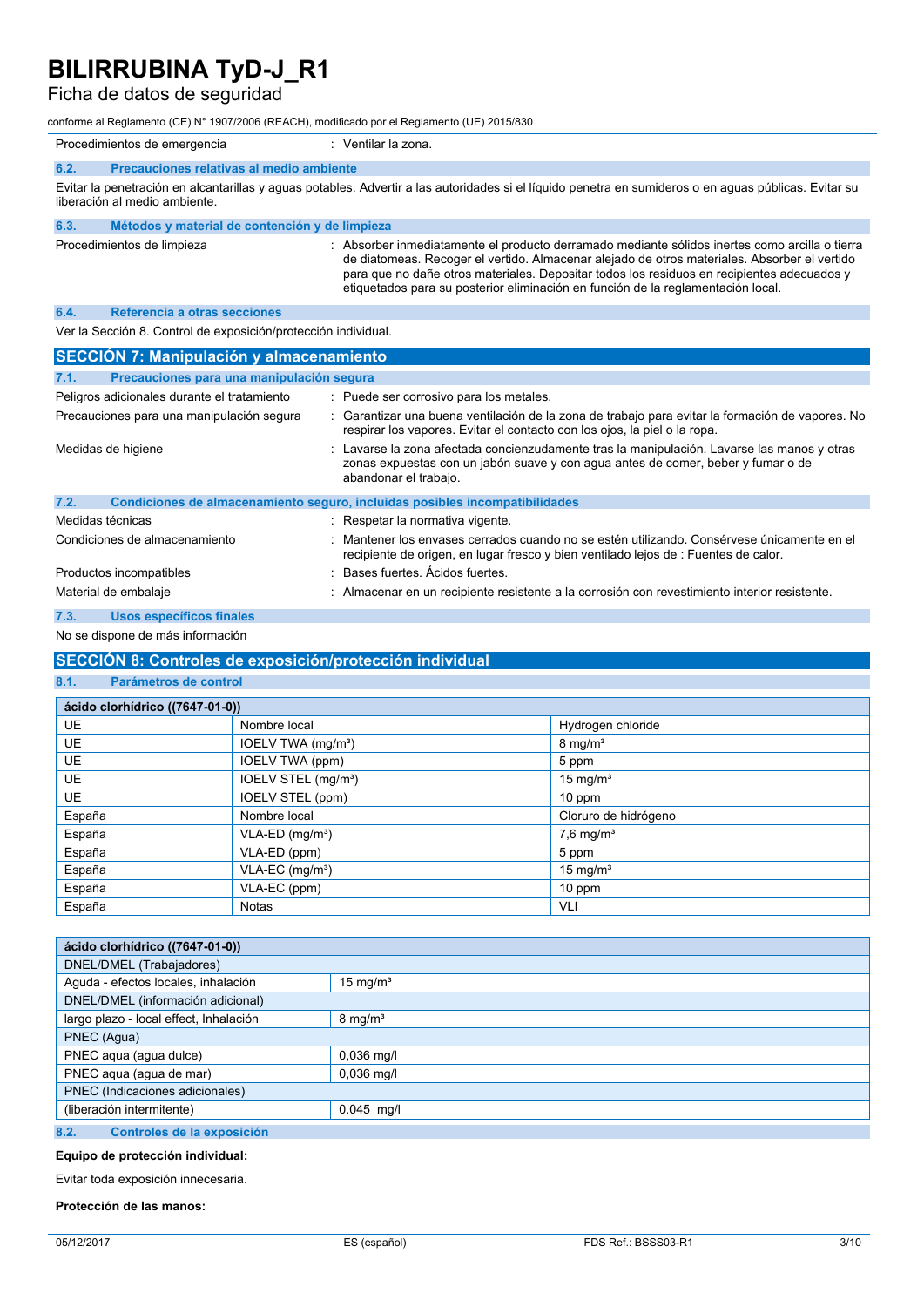## Ficha de datos de seguridad

conforme al Reglamento (CE) N° 1907/2006 (REACH), modificado por el Reglamento (UE) 2015/830

Guantes de protección resistentes a los productos químicos

#### **Protección ocular:**

Gafas químicas o pantalla facial

#### **Protección de la piel y del cuerpo:**

Llevar ropa de protección adecuada

#### **Protección de las vías respiratorias:**

En caso de producción excesiva de vapores, utilizar una máscara apropiada

#### **Otros datos:**

No comer, beber ni fumar durante la utilización.

| <b>SECCION 9: Propiedades físicas y químicas</b>         |  |  |
|----------------------------------------------------------|--|--|
| Información sobre propiedades físicas y químicas básicas |  |  |
| : Líquido                                                |  |  |
| Incoloro.                                                |  |  |
| característico.                                          |  |  |
| No hay datos disponibles                                 |  |  |
| $: z = 2$                                                |  |  |
| No hay datos disponibles                                 |  |  |
| No hay datos disponibles                                 |  |  |
| No hay datos disponibles                                 |  |  |
| No hay datos disponibles                                 |  |  |
| No hay datos disponibles                                 |  |  |
| No hay datos disponibles                                 |  |  |
| No hay datos disponibles                                 |  |  |
| No inflamable.                                           |  |  |
| No hay datos disponibles                                 |  |  |
| No hay datos disponibles                                 |  |  |
| No hay datos disponibles                                 |  |  |
| No hay datos disponibles                                 |  |  |
| : No hay datos disponibles                               |  |  |
| : No hay datos disponibles                               |  |  |
| : No hay datos disponibles                               |  |  |
| : No hay datos disponibles                               |  |  |
| : No hay datos disponibles                               |  |  |
| : No hay datos disponibles                               |  |  |
|                                                          |  |  |

**9.2. Otros datos**

No se dispone de más información

|                                                                                   | SECCIÓN 10: Estabilidad y reactividad                                                |  |  |
|-----------------------------------------------------------------------------------|--------------------------------------------------------------------------------------|--|--|
| 10.1.                                                                             | <b>Reactividad</b>                                                                   |  |  |
|                                                                                   | Vapores corrosivos.                                                                  |  |  |
| 10.2.                                                                             | <b>Estabilidad química</b>                                                           |  |  |
|                                                                                   | Es estable bajo condiciones recomendadas de manejo y almacenamiento (ver seccion 7). |  |  |
| 10.3.                                                                             | Posibilidad de reacciones peligrosas                                                 |  |  |
| No establecido.                                                                   |                                                                                      |  |  |
| 10.4.                                                                             | <b>Condiciones que deben evitarse</b>                                                |  |  |
| Luz directa del sol. Temperaturas extremadamente elevadas o extremadamente bajas. |                                                                                      |  |  |
| 10.5.                                                                             | <b>Materiales incompatibles</b>                                                      |  |  |
| Bases fuertes, metales.                                                           |                                                                                      |  |  |
| 10.6.                                                                             | Productos de descomposición peligrosos                                               |  |  |
|                                                                                   | No se generan productos de descomposición peligrosos conocidos.                      |  |  |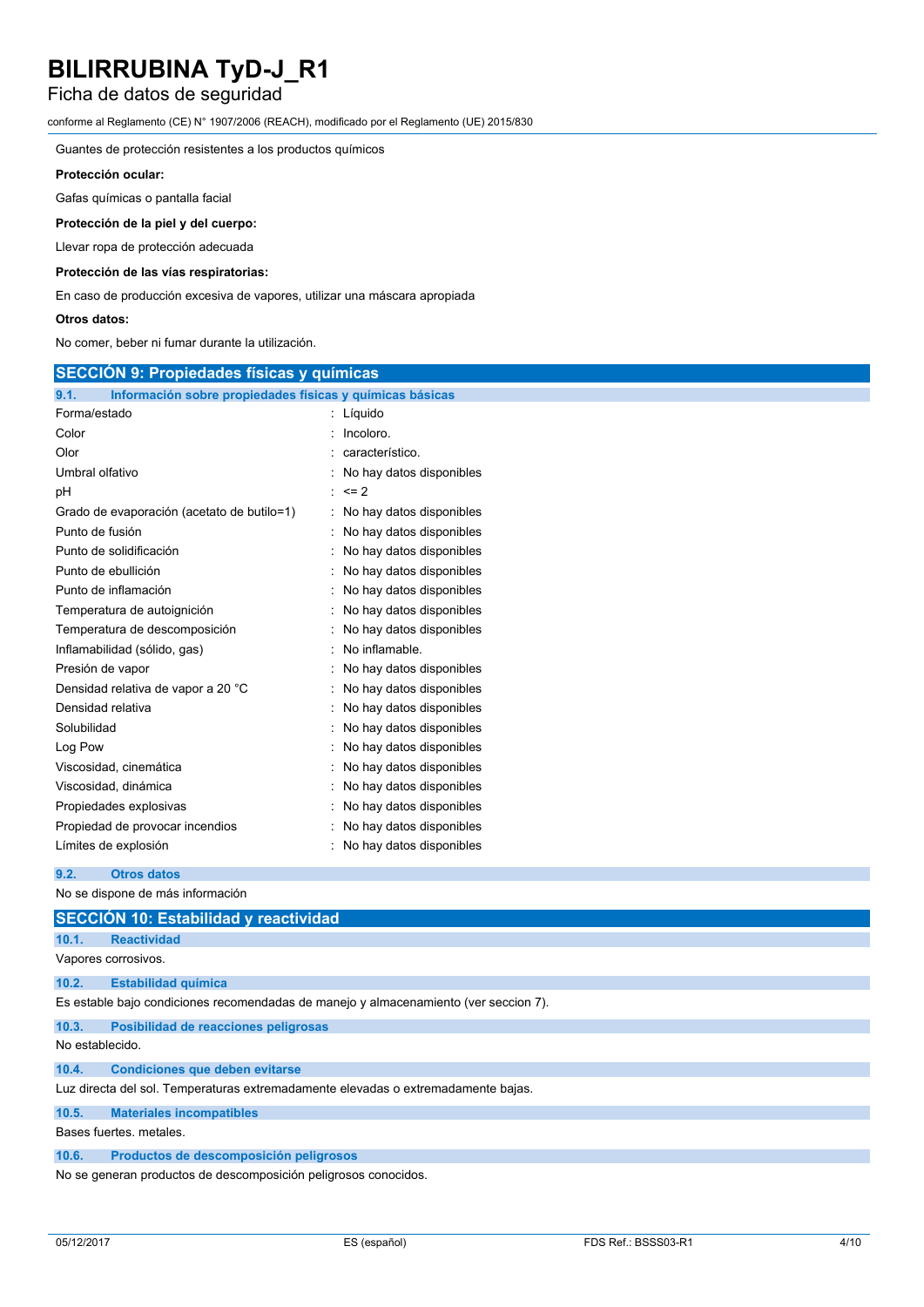## Ficha de datos de seguridad

conforme al Reglamento (CE) N° 1907/2006 (REACH), modificado por el Reglamento (UE) 2015/830

| <b>SECCIÓN 11: Información toxicológica</b>                                  |                                                                  |  |  |
|------------------------------------------------------------------------------|------------------------------------------------------------------|--|--|
| Información sobre los efectos toxicológicos<br>11.1.                         |                                                                  |  |  |
| Toxicidad aguda (oral)                                                       | : No clasificado                                                 |  |  |
| Toxicidad aguda (cutánea)                                                    | No clasificado                                                   |  |  |
| Toxicidad aguda (inhalación)                                                 | No clasificado                                                   |  |  |
| ácido sulfanílico (121-57-3)                                                 |                                                                  |  |  |
| DL50 oral rata                                                               | 12300 mg/kg                                                      |  |  |
| DL50 cutánea rata                                                            | > 2000 mg/kg (OECD 402)                                          |  |  |
| DL50, intravenoso, rata                                                      | 6000 mg/kg                                                       |  |  |
| ácido clorhídrico ((7647-01-0))                                              |                                                                  |  |  |
| DL50 oral rata                                                               | 900 mg/kg                                                        |  |  |
| Corrosión o irritación cutáneas                                              | Provoca quemaduras graves en la piel y lesiones oculares graves. |  |  |
|                                                                              | $pH: \leq 2$                                                     |  |  |
| Lesiones oculares graves o irritación ocular                                 | Provoca lesiones oculares graves.                                |  |  |
|                                                                              | pH: <= 2                                                         |  |  |
| Sensibilización respiratoria o cutánea                                       | No clasificado                                                   |  |  |
| Mutagenicidad en células germinales                                          | No clasificado                                                   |  |  |
| Carcinogenicidad                                                             | No clasificado                                                   |  |  |
| Toxicidad para la reproducción                                               | No clasificado                                                   |  |  |
| Toxicidad específica en determinados órganos<br>(STOT) - exposición única    | : No clasificado                                                 |  |  |
| Toxicidad específica en determinados órganos<br>(STOT) - exposición repetida | : No clasificado                                                 |  |  |
| ácido sulfanílico (121-57-3)                                                 |                                                                  |  |  |
| NOAEL, oral, rata                                                            | 1000 mg/Kg (RTECS: WP3895500)                                    |  |  |
| Peligro por aspiración                                                       | : No clasificado                                                 |  |  |
|                                                                              |                                                                  |  |  |
| SECCIÓN 12: Información ecológica                                            |                                                                  |  |  |
| 12.1.<br><b>Toxicidad</b>                                                    |                                                                  |  |  |
| Toxicidad acuática aguda                                                     | No clasificado                                                   |  |  |
| Toxicidad acuática crónica                                                   | No clasificado                                                   |  |  |
| ácido sulfanílico (121-57-3)                                                 |                                                                  |  |  |

| acido sulfanilico (121-57-3) |                                                       |
|------------------------------|-------------------------------------------------------|
| CL50 peces 1                 | > 100 mg/l (OECD 203 - Danio rerio - 96h)             |
| CE50 Daphnia 1               | 23 mg/l (OECD TG 202 - Daphnia magna - 48h)           |
| EC50 72h algae 1             | 97 mg/l (Desmodesmus subspicatus - 72 h)              |
| ErC50 (algas)                | 97 mg/l (OECD TG 201 - Desmodesmus subspicatus - 72h) |
|                              |                                                       |

| 12.2.<br>Persistencia y degradabilidad                                                 |                 |  |  |
|----------------------------------------------------------------------------------------|-----------------|--|--|
| <b>BILIRRUBINA TyD-J R1</b>                                                            |                 |  |  |
| Persistencia y degradabilidad                                                          | No establecido. |  |  |
| ácido sulfanílico (121-57-3)                                                           |                 |  |  |
| Biodegradación                                                                         | 100 % (72 h)    |  |  |
| Potencial de bioacumulación<br>12.3.                                                   |                 |  |  |
| <b>BILIRRUBINA TyD-J R1</b>                                                            |                 |  |  |
| Potencial de bioacumulación                                                            | No establecido. |  |  |
| 12.4.<br>Movilidad en el suelo                                                         |                 |  |  |
| No se dispone de más información                                                       |                 |  |  |
| 12.5.<br>Resultados de la valoración PBT y mPmB                                        |                 |  |  |
| <b>BILIRRUBINA TyD-J R1</b>                                                            |                 |  |  |
| Esta sustancia/mezcla no cumple los criterios PBT del anexo XIII del reglamento REACH  |                 |  |  |
| Esta sustancia/mezcla no cumple los criterios mPmB del anexo XIII del reglamento REACH |                 |  |  |

### **12.6. Otros efectos adversos**

No se dispone de más información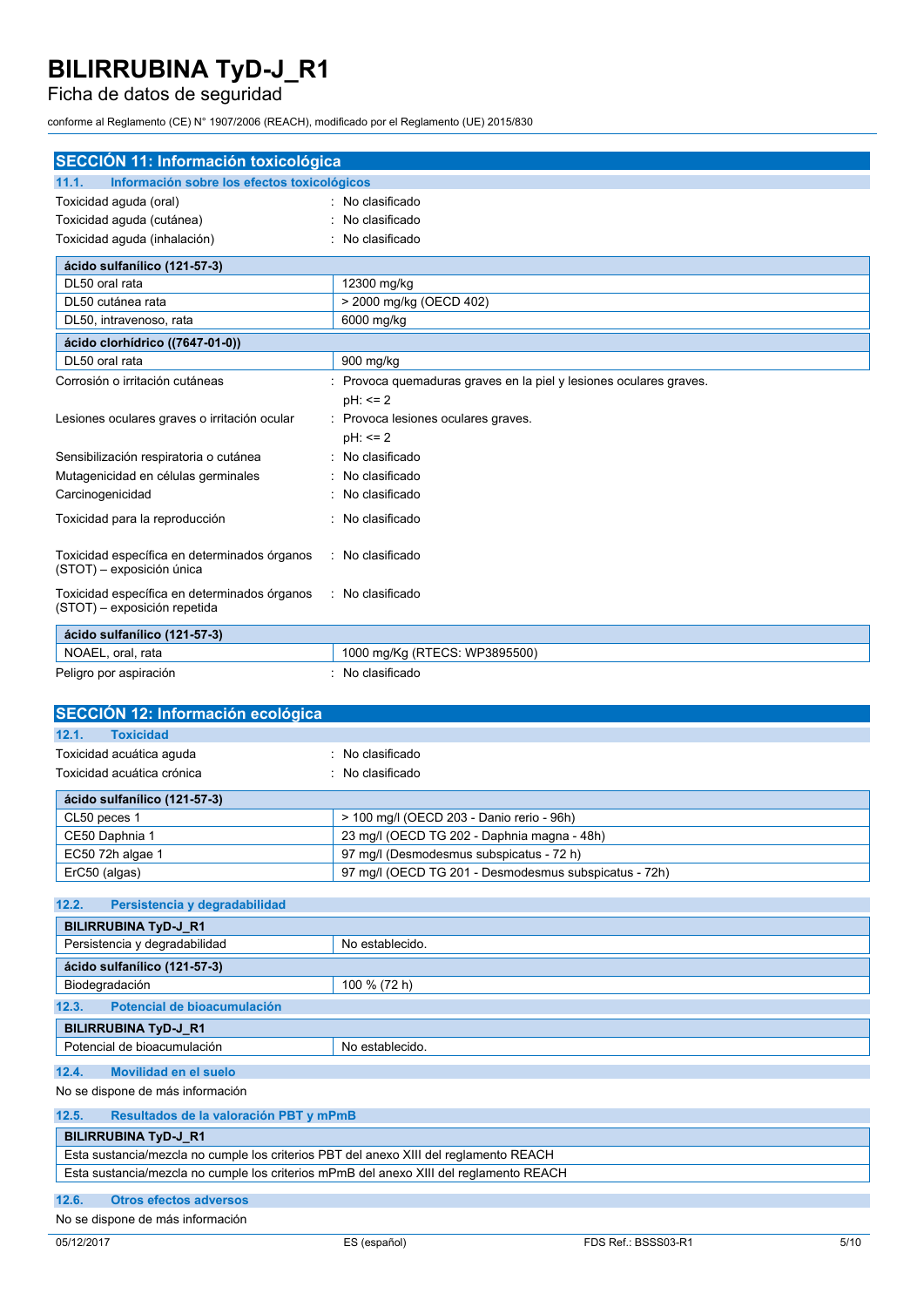## Ficha de datos de seguridad

conforme al Reglamento (CE) N° 1907/2006 (REACH), modificado por el Reglamento (UE) 2015/830

| SECCIÓN 13: Consideraciones relativas a la eliminación                            |                                                                                                                                                                                                              |
|-----------------------------------------------------------------------------------|--------------------------------------------------------------------------------------------------------------------------------------------------------------------------------------------------------------|
| 13.1.                                                                             |                                                                                                                                                                                                              |
| Métodos para el tratamiento de residuos<br>Recomendaciones para la eliminación de |                                                                                                                                                                                                              |
| productos/envases                                                                 | : Destruir cumpliendo las condiciones de seguridad exigidas por la legislación local/nacional.<br>Eliminar el contenido/recipiente en un contenedor adecuado siguiendo las regulaciones locales<br>vigentes. |
| Ecología - residuos                                                               | Evitar su liberación al medio ambiente.                                                                                                                                                                      |
| SECCIÓN 14: Información relativa al transporte                                    |                                                                                                                                                                                                              |
| Según los requisitos de ADR / RID / IMDG / IATA / ADN                             |                                                                                                                                                                                                              |
| <b>Número ONU</b><br>14.1.                                                        |                                                                                                                                                                                                              |
| N° ONU (ADR)                                                                      | 3264                                                                                                                                                                                                         |
| N° ONU (IMDG)                                                                     | 3264                                                                                                                                                                                                         |
| N° ONU (IATA)                                                                     | 3264                                                                                                                                                                                                         |
| N° ONU (ADN)                                                                      | 3264                                                                                                                                                                                                         |
| N° ONU (RID)                                                                      | : 3264                                                                                                                                                                                                       |
| 14.2.<br>Designación oficial de transporte de las Naciones Unidas                 |                                                                                                                                                                                                              |
| Designación oficial de transporte (ADR)                                           | : LÍQUIDO CORROSIVO, ÁCIDO, INORGÁNICO, N.E.P.                                                                                                                                                               |
| Designación oficial de transporte (IMDG)                                          | : LÍQUIDO CORROSIVO, ÁCIDO, INORGÁNICO, N.E.P.                                                                                                                                                               |
| Designación oficial de transporte (IATA)                                          | : Corrosive liquid, acidic, inorganic, n.o.s.                                                                                                                                                                |
| Designación oficial de transporte (ADN)                                           | : LÍQUIDO CORROSIVO, ÁCIDO, INORGÁNICO, N.E.P.                                                                                                                                                               |
| Designación oficial de transporte (RID)                                           | : LÍQUIDO CORROSIVO, ÁCIDO, INORGÁNICO, N.E.P.                                                                                                                                                               |
| Descripción del documento del transporte<br>(ADR)                                 | : UN 3264 LÍQUIDO CORROSIVO, ÁCIDO, INORGÁNICO, N.E.P. (Solución Ácido clorhídrico),<br>8, III, (E)                                                                                                          |
| Descripción del documento del transporte<br>(IMDG)                                | : UN 3264 LÍQUIDO CORROSIVO, ÁCIDO, INORGÁNICO, N.E.P., 8, III                                                                                                                                               |
| Descripción del documento del transporte<br>(IATA)                                | : UN 3264 Corrosive liquid, acidic, inorganic, n.o.s., 8, III                                                                                                                                                |
| Descripción del documento del transporte<br>(ADN)                                 | : UN 3264 LÍQUIDO CORROSIVO, ÁCIDO, INORGÁNICO, N.E.P., 8, III                                                                                                                                               |
|                                                                                   | Descripción del documento del transporte (RID) : UN 3264 LÍQUIDO CORROSIVO, ÁCIDO, INORGÁNICO, N.E.P., 8, III                                                                                                |
| 14.3.<br>Clase(s) de peligro para el transporte                                   |                                                                                                                                                                                                              |
| <b>ADR</b>                                                                        |                                                                                                                                                                                                              |
| Clase(s) de peligro para el transporte (ADR)                                      | : 8                                                                                                                                                                                                          |
| Etiquetas de peligro (ADR)                                                        | : 8                                                                                                                                                                                                          |
|                                                                                   |                                                                                                                                                                                                              |
| <b>IMDG</b>                                                                       |                                                                                                                                                                                                              |
| Clase(s) de peligro para el transporte (IMDG)                                     | : 8                                                                                                                                                                                                          |
| Etiquetas de peligro (IMDG)                                                       | $\therefore$ 8                                                                                                                                                                                               |
|                                                                                   |                                                                                                                                                                                                              |
|                                                                                   |                                                                                                                                                                                                              |
| <b>IATA</b>                                                                       |                                                                                                                                                                                                              |
| Clase(s) de peligro para el transporte (IATA)                                     | : 8                                                                                                                                                                                                          |
| Etiquetas de peligro (IATA)                                                       | $\therefore$ 8                                                                                                                                                                                               |
|                                                                                   |                                                                                                                                                                                                              |
|                                                                                   |                                                                                                                                                                                                              |

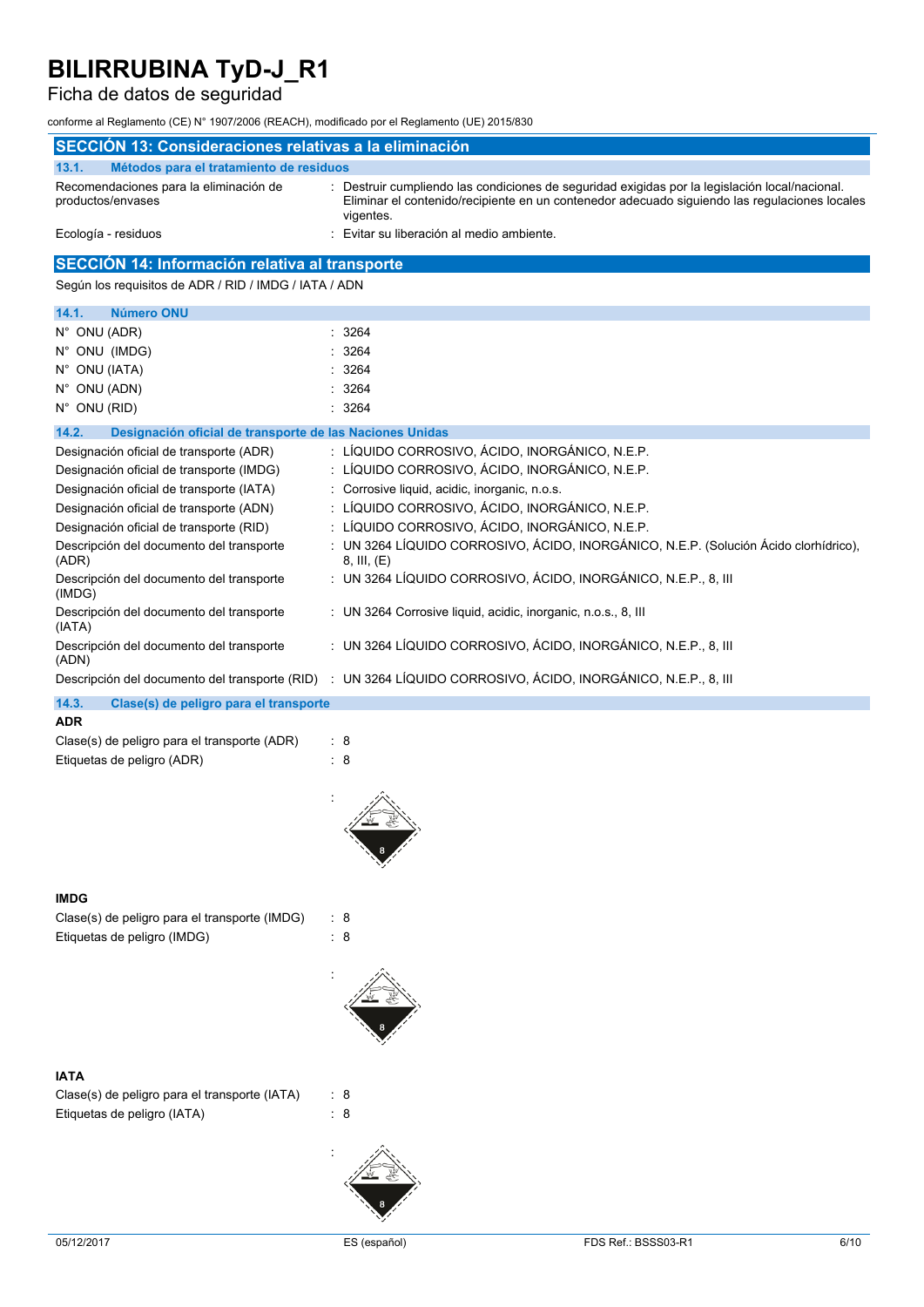### Ficha de datos de seguridad

conforme al Reglamento (CE) N° 1907/2006 (REACH), modificado por el Reglamento (UE) 2015/830

| <b>ADN</b>                                                      |                                            |
|-----------------------------------------------------------------|--------------------------------------------|
| Clase(s) de peligro para el transporte (ADN)                    | : 8                                        |
| Etiquetas de peligro (ADN)                                      | : 8                                        |
|                                                                 |                                            |
|                                                                 |                                            |
|                                                                 |                                            |
|                                                                 |                                            |
|                                                                 |                                            |
|                                                                 |                                            |
| <b>RID</b>                                                      |                                            |
|                                                                 |                                            |
| Clase(s) de peligro para el transporte (RID)                    | : 8                                        |
| Etiquetas de peligro (RID)                                      | : 8                                        |
|                                                                 |                                            |
|                                                                 |                                            |
|                                                                 |                                            |
|                                                                 |                                            |
|                                                                 |                                            |
| 14.4.<br>Grupo de embalaje                                      |                                            |
| Grupo de embalaje (ADR)                                         | $\pm$ 111                                  |
| Grupo de embalaje (IMDG)                                        | $\pm$ 111                                  |
| Grupo de embalaje (IATA)                                        | $\mathbb{Z}$ -III                          |
|                                                                 | : III                                      |
| Grupo de embalaje (ADN)                                         |                                            |
| Grupo de embalaje (RID)                                         | : III                                      |
| 14.5.<br>Peligros para el medio ambiente                        |                                            |
| Peligroso para el medio ambiente                                | : No                                       |
| Contaminante marino                                             | : No                                       |
| Otros datos                                                     | : No se dispone de información adicional   |
|                                                                 |                                            |
|                                                                 |                                            |
| 14.6.<br>Precauciones particulares para los usuarios            |                                            |
|                                                                 |                                            |
| - Transporte por vía terrestre                                  | $\therefore$ C1                            |
| Código de clasificación (ADR)                                   |                                            |
| Disposiciones especiales (ADR)                                  | : 274                                      |
| Cantidades limitadas (ADR)                                      | 5 <sub>l</sub>                             |
| Cantidades exceptuadas (ADR)<br>Instrucciones de embalaje (ADR) | $\therefore$ E1<br>P001, IBC03, LP01, R001 |
|                                                                 |                                            |
| Disposiciones particulares relativas al embalaje<br>común (ADR) | : MP19                                     |
| Instrucciones para cisternas portátiles y                       | : T7                                       |
| contenedores para granel (ADR)                                  |                                            |
| Disposiciones especiales para cisternas                         | : TP1, TP28                                |
| portátiles y contenedores para granel (ADR)                     |                                            |
| Código cisterna (ADR)                                           | $:$ L4BN                                   |
| Vehículo para el transporte en cisterna                         | : AT                                       |
| Categoría de transporte (ADR)                                   | : 3                                        |
| Disposiciones especiales de transporte - Bultos                 | $\therefore$ V12                           |
| (ADR)                                                           |                                            |
| N° Peligro (código Kemler)                                      | : 80                                       |
| Panel naranja                                                   |                                            |
|                                                                 | 80                                         |
|                                                                 | 3264                                       |
|                                                                 |                                            |
| Código de restricción en túneles (ADR)                          | $\mathbf{E}$                               |
| - Transporte marítimo                                           |                                            |
| Disposiciones especiales (IMDG)<br>Cantidades limitadas (IMDG)  | : 223, 274<br>: 5L                         |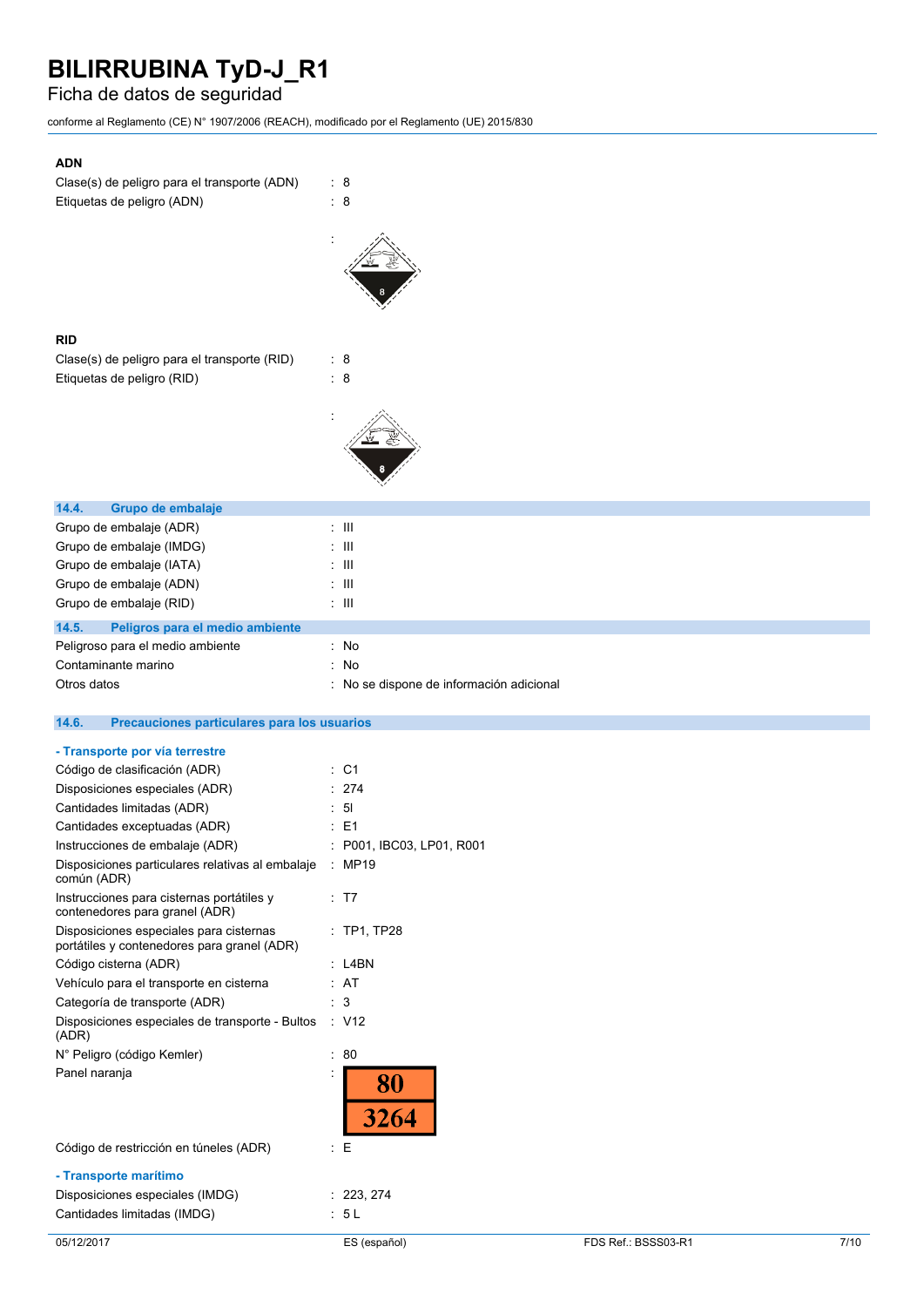### Ficha de datos de seguridad

conforme al Reglamento (CE) N° 1907/2006 (REACH), modificado por el Reglamento (UE) 2015/830

| Cantidades exceptuadas (IMDG)                                                                 | : E1                                                                            |
|-----------------------------------------------------------------------------------------------|---------------------------------------------------------------------------------|
| Instrucciones de embalaje (IMDG)                                                              | : P001, LP01                                                                    |
| Instrucciones de embalaje GRG (IMDG)                                                          | $\therefore$ IBC03                                                              |
| Instrucciones para cisternas (IMDG)                                                           | : T7                                                                            |
| Disposiciones especiales para las cisternas<br>(IMDG)                                         | : TP1, TP28                                                                     |
| N.º FS (Fuego)                                                                                | $: F-A$                                                                         |
| N.º FS (Derrame)                                                                              | $: S-B$                                                                         |
| Categoría de carga (IMDG)                                                                     | : A                                                                             |
| Estiba y Manipulación (IMDG)                                                                  | $:$ SW2                                                                         |
| Propiedades y observaciones (IMDG)                                                            | : Causes burns to skin, eyes and mucous membranes.                              |
| - Transporte aéreo                                                                            |                                                                                 |
| Cantidades exceptuadas para aviones de<br>pasajeros y de carga (IATA)                         | $\therefore$ E1                                                                 |
| Cantidades limitadas para aviones de pasajeros : Y841<br>y de carga (IATA)                    |                                                                                 |
| Cantidad neta máxima para cantidad limitada en : 1L<br>aviones de pasajeros y de carga (IATA) |                                                                                 |
| Instrucciones de embalaje para aviones de<br>pasajeros y de carga (IATA)                      | : 852                                                                           |
| Cantidad neta máxima para aviones de<br>pasajeros y de carga (IATA)                           | : 5L                                                                            |
| Instrucciones de embalaje exclusivamente para<br>aviones de carga (IATA)                      | : 856                                                                           |
| Cantidad máx. neta exclusivamente para<br>aviones de carga (IATA)                             | : 60L                                                                           |
| Disposiciones especiales (IATA)                                                               | : A3                                                                            |
| Código GRE (IATA)                                                                             | : 8L                                                                            |
| - Transporte por vía fluvial                                                                  |                                                                                 |
| Código de clasificación (ADN)                                                                 | $\therefore$ C1                                                                 |
| Disposiciones especiales (ADN)                                                                | : 274                                                                           |
| Cantidades limitadas (ADN)                                                                    | : 5 L                                                                           |
| Cantidades exceptuadas (ADN)                                                                  | $E = 1$                                                                         |
| Transporte admitido (ADN)                                                                     | : T                                                                             |
| Equipo requerido (ADN)                                                                        | $:$ PP, EP                                                                      |
| Número de conos/luces azules (ADN)                                                            | $\therefore$ 0                                                                  |
| - Transporte ferroviario                                                                      |                                                                                 |
| Código de clasificación (RID)                                                                 | : C1                                                                            |
| Disposiciones especiales (RID)                                                                | 274                                                                             |
| Cantidades limitadas (RID)                                                                    | 5L                                                                              |
| Cantidades exceptuadas (RID)                                                                  | $E = 1$                                                                         |
| Instrucciones de embalaje (RID)                                                               | P001, IBC03, LP01, R001                                                         |
| Disposiciones particulares relativas al embalaje<br>común (RID)                               | : MP19                                                                          |
| Instrucciones para cisternas portátiles y<br>contenedores para granel (RID)                   | : T7                                                                            |
| Disposiciones especiales para cisternas<br>portátiles y contenedores para granel (RID)        | $:$ TP1, TP28                                                                   |
| Códigos de cisterna para las cisternas RID<br>(RID)                                           | : L4BN                                                                          |
| Categoría de transporte (RID)                                                                 | : 3                                                                             |
| Disposiciones especiales de transporte - Bultos<br>(RID)                                      | : W12                                                                           |
| Paquetes exprés (RID)                                                                         | : CE8                                                                           |
| N.º de identificación del peligro (RID)                                                       | : 80                                                                            |
| 14.7.                                                                                         | Transporte a granel con arregio al anexo II del Convenio MARPOL y el Código IBC |

No aplicable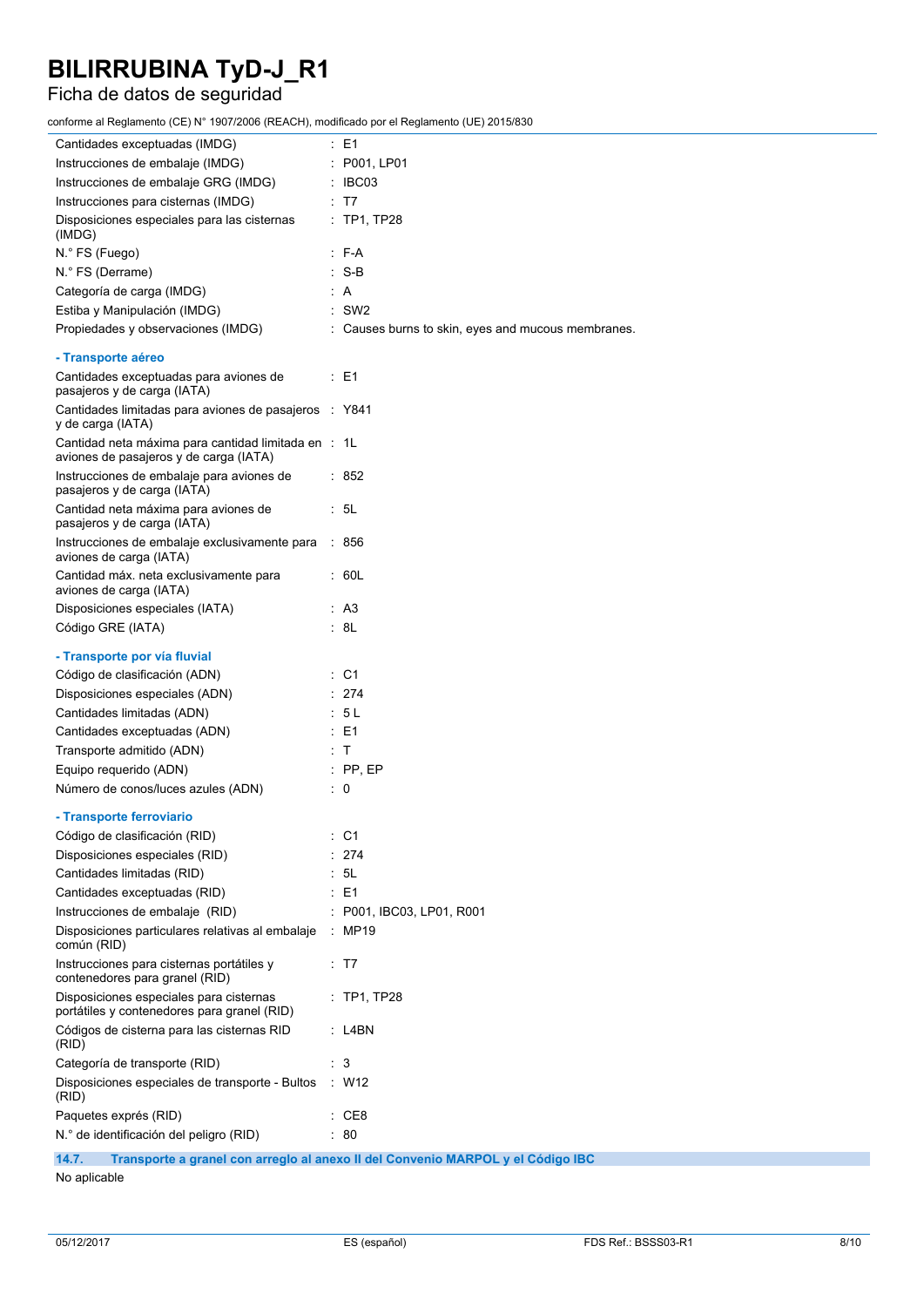### Ficha de datos de seguridad

conforme al Reglamento (CE) N° 1907/2006 (REACH), modificado por el Reglamento (UE) 2015/830

### **SECCIÓN 15: Información reglamentaria**

15.1. Reglamentación y legislación en materia de seguridad, salud y medio ambiente específicas para la sustancia o la mezcla

#### **15.1.1. UE-Reglamentos**

#### Las siguientes restricciones son aplicables de acuerdo con el anexo XVII del Reglamento (CE) N° 1907/2006 (REACH):

| 3. Sustancias o mezclas líquidas consideradas peligrosas según los<br>términos de la Directiva 1999/45/CE o que respondan a los criterios de<br>una de las clases o categorías de peligros siguientes, contempladas en<br>el anexo I del Reglamento (CE) n.º 1272/2008                                                                                          | ácido clorhídrico                     |
|-----------------------------------------------------------------------------------------------------------------------------------------------------------------------------------------------------------------------------------------------------------------------------------------------------------------------------------------------------------------|---------------------------------------|
| 3(b) Sustancias o mezclas que respondan a los criterios de una de las<br>clases o categorías de peligro siguientes, contempladas en el anexo I<br>del Reglamento (CE) n.º 1272/2008: Clases de peligro 3.1 a 3.6, 3.7<br>efectos adversos sobre la función sexual y la fertilidad o sobre el<br>desarrollo, 3.8 efectos distintos de los narcóticos, 3.9 y 3.10 | ácido sulfanílico - ácido clorhídrico |

No contiene ninguna sustancia incluida en la lista de sustancias candidatas de REACH

No contiene ninguna sustancia que figure en la lista del Anexo XIV de REACH

#### **15.1.2. Reglamentos nacionales**

No se dispone de más información

#### **15.2. Evaluación de la seguridad química**

No se ha llevado a cabo la Evaluación de la Seguridad Química

#### **SECCIÓN 16: Información adicional**

Indicación de modificaciones:

| Información relativa al transporte. |                                                                          |                                                              |                               |                                                                                                                                                                                                                                                                          |
|-------------------------------------|--------------------------------------------------------------------------|--------------------------------------------------------------|-------------------------------|--------------------------------------------------------------------------------------------------------------------------------------------------------------------------------------------------------------------------------------------------------------------------|
| <b>Sección</b>                      |                                                                          | Item modificado                                              | <b>Modificación</b>           | <b>Observaciones</b>                                                                                                                                                                                                                                                     |
| 14                                  |                                                                          | <b>CLASIFICACION SEGUN</b><br>ADR/RID/IMDG/IATA/ADN          | Modificado                    | Modificacion de condiciones relativas al<br>transporte                                                                                                                                                                                                                   |
| Abreviaturas y acrónimos:           |                                                                          |                                                              |                               |                                                                                                                                                                                                                                                                          |
| <b>LC50</b>                         |                                                                          | Concentración letal para el 50 % de una población de pruebas |                               |                                                                                                                                                                                                                                                                          |
| LD50                                | Dosis letal para el 50 % de una población de pruebas (dosis letal media) |                                                              |                               |                                                                                                                                                                                                                                                                          |
| mPmB                                | Muy persistente y muy bioacumulable                                      |                                                              |                               |                                                                                                                                                                                                                                                                          |
| <b>PBT</b>                          |                                                                          | Sustancia persistente, bioacumulativa y tóxica               |                               |                                                                                                                                                                                                                                                                          |
| Fuentes de los datos                |                                                                          |                                                              | Reglamento (CE) N° 1907/2006. | $\pm$ REGLAMENTO (CE) N° 1272/2008 DEL PARLAMENTO EUROPEO Y DEL CONSEJO de 16<br>de diciembre de 2008 sobre clasificación, etiquetado y envasado de sustancias y mezclas, y<br>por el que se modifican y derogan las Directivas 67/548/CEE y 1999/45/CE y se modifica el |
| Otros datos                         |                                                                          | : Ninguno(a).                                                |                               |                                                                                                                                                                                                                                                                          |
|                                     |                                                                          |                                                              |                               |                                                                                                                                                                                                                                                                          |

#### Texto íntegro de las frases H y EUH:

| $0.10$ $1.10$ $1.00$ $1.00$ $1.00$ $1.00$ $1.00$ $1.00$ |                                                                                                                       |
|---------------------------------------------------------|-----------------------------------------------------------------------------------------------------------------------|
| Eye Irrit. 2                                            | Lesiones oculares graves o irritación ocular, Categoría 2                                                             |
| Met. Corr. 1                                            | Corrosivos para los metales, Categoría 1                                                                              |
| Skin Corr. 1B                                           | Irritación o corrosión cutáneas, Categoría 1B                                                                         |
| Skin Irrit. 2                                           | Irritación o corrosión cutáneas, Categoría 2                                                                          |
| Skin Sens. 1                                            | Sensibilización cutánea, Categoría 1                                                                                  |
| STOT SE3                                                | Toxicidad específica en determinados órganos — Exposición única. Categoría 3, irritación de las vías<br>respiratorias |
| H <sub>290</sub>                                        | Puede ser corrosivo para los metales.                                                                                 |
| H314                                                    | Provoca quemaduras graves en la piel y lesiones oculares graves.                                                      |
| H315                                                    | Provoca irritación cutánea.                                                                                           |
| H317                                                    | Puede provocar una reacción alérgica en la piel.                                                                      |
| H318                                                    | Provoca lesiones oculares graves.                                                                                     |
| H319                                                    | Provoca irritación ocular grave.                                                                                      |
| H335                                                    | Puede irritar las vías respiratorias.                                                                                 |
| <b>EUH208</b>                                           | Contiene ácido sulfanílico. Puede provocar una reacción alérgica.                                                     |

Clasificación y procedimiento utilizados para determinar la clasificación de las mezclas de conformidad con el Reglamento (CE) 1272/2008 [CLP]:

| Met. Corr.    | H <sub>290</sub> | Método de cálculo                     |
|---------------|------------------|---------------------------------------|
| Skin Corr. 1A | H314             | Conforme a datos obtenidos de ensayos |
| Eve Dam.      | H318             | Conforme a datos obtenidos de ensavos |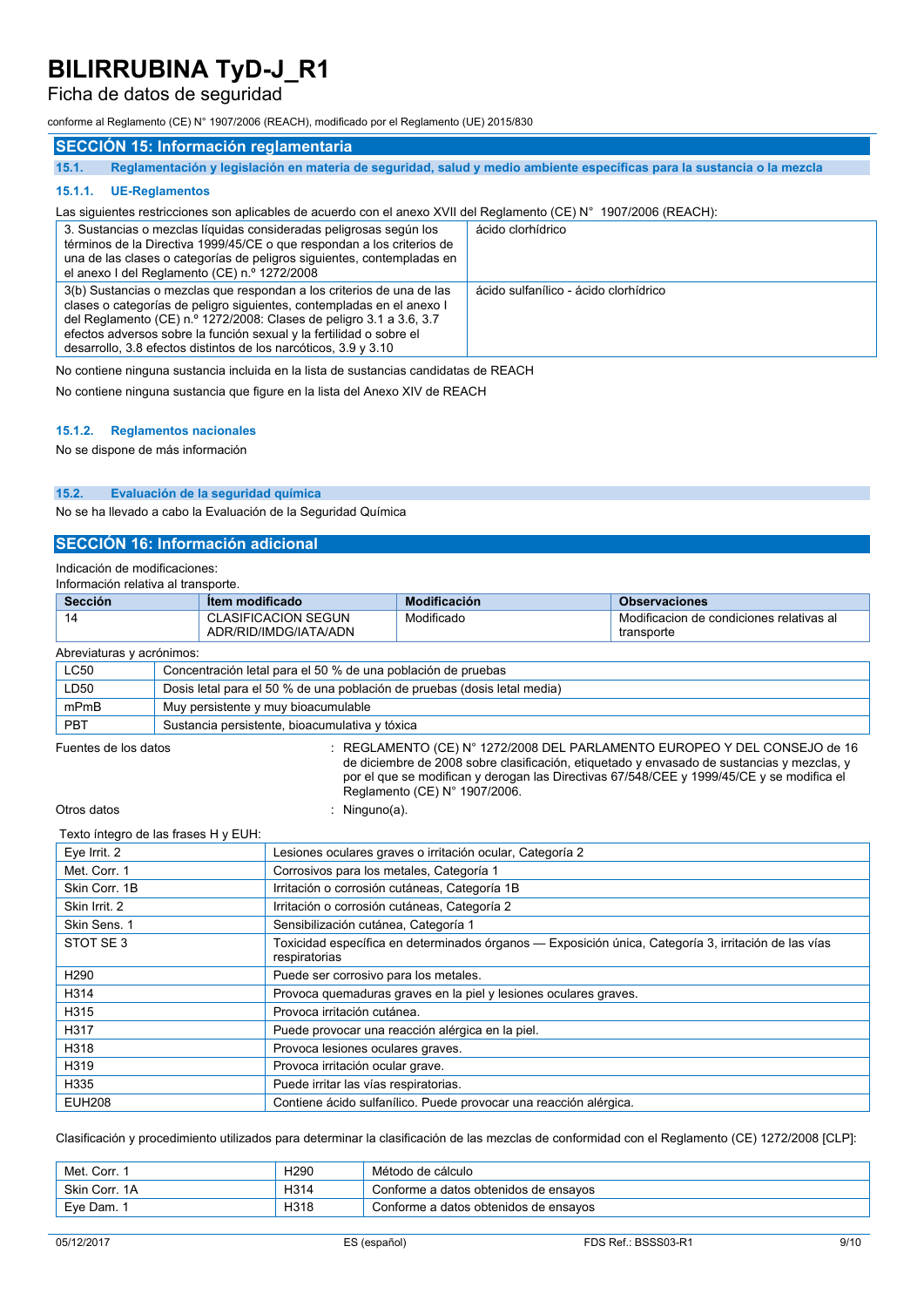### Ficha de datos de seguridad

conforme al Reglamento (CE) N° 1907/2006 (REACH), modificado por el Reglamento (UE) 2015/830

SDS EU (Anexo II de REACH)

Esta información se basa en nuestro conocimiento actual y tiene como finalidad describir el producto para la tutela de la salud, seguridad y medio ambiente. Por lo tanto, no debe ser interpretada<br>como garantía de ninguna c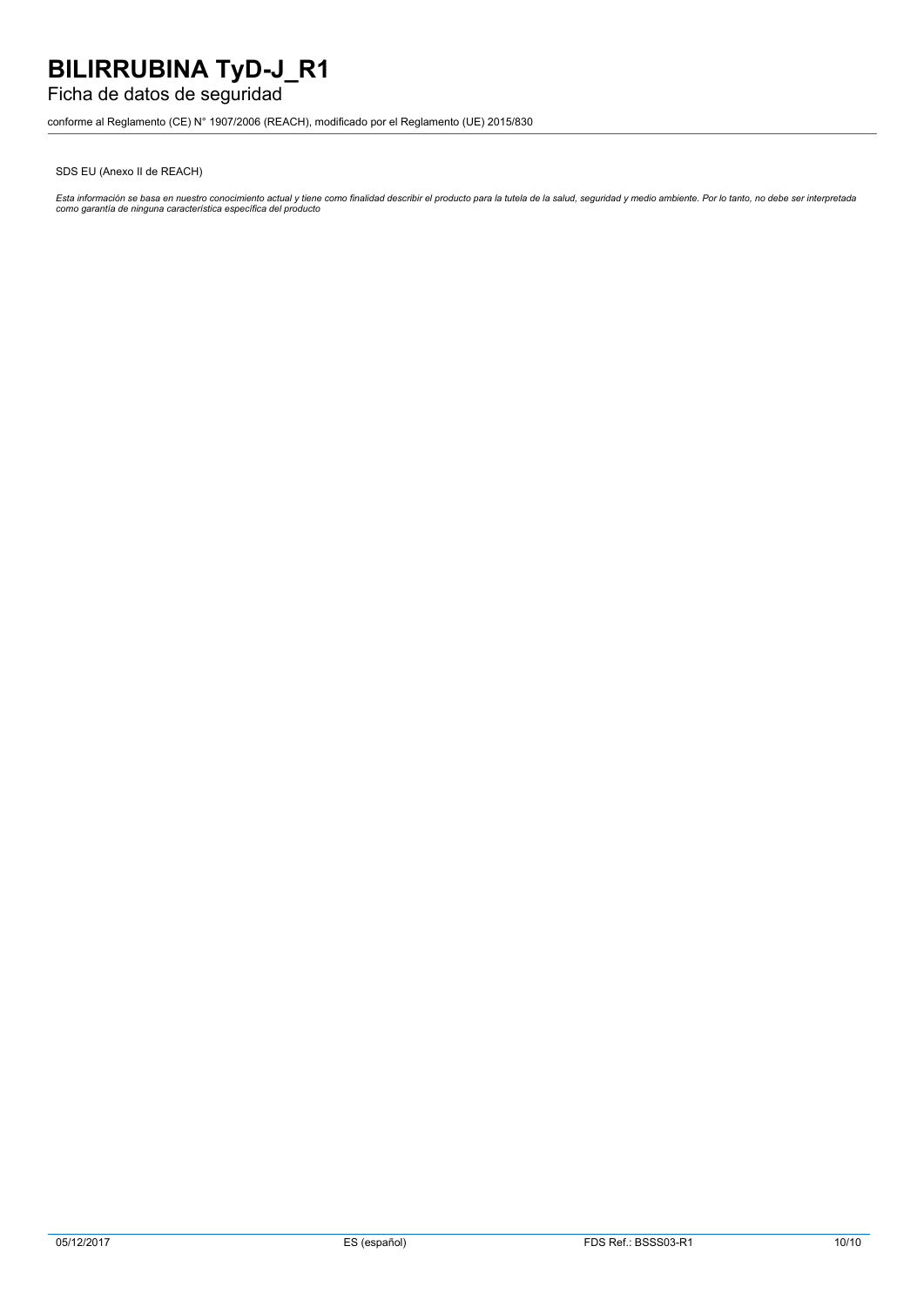

### Ficha de datos de seguridad

Según el artículo 31 del reglamento REACH, este producto no requiere una ficha de datos de seguridad. La presente ficha de información sobre la seguridad del producto se redactó de forma voluntaria Fecha de emisión: 25/03/2015 Fecha de revisión: 25/03/2015 Versión: 1.0

|                |                                                                                                                                                                                   | SECCIÓN 1: Identificación de la sustancia o la mezcla y de la sociedad o la empresa                                                                                         |
|----------------|-----------------------------------------------------------------------------------------------------------------------------------------------------------------------------------|-----------------------------------------------------------------------------------------------------------------------------------------------------------------------------|
| 1.1.           | Identificador del producto                                                                                                                                                        |                                                                                                                                                                             |
|                | Forma del producto                                                                                                                                                                | Mezcla                                                                                                                                                                      |
|                | Nombre del producto                                                                                                                                                               | BILIRRUBINA T y D-J_R2                                                                                                                                                      |
|                | Grupo de productos                                                                                                                                                                | Esta FDS aplica a cualquier referencia del producto.                                                                                                                        |
| 1.2.           |                                                                                                                                                                                   | Usos pertinentes identificados de la sustancia o de la mezcla y usos desaconsejados                                                                                         |
| 1.2.1.         | <b>Usos pertinentes identificados</b>                                                                                                                                             |                                                                                                                                                                             |
|                | Especificaciones de utilización<br>industrial/profesional                                                                                                                         | : Solo para diagnostico in vitro profesional                                                                                                                                |
| 1.2.2.         | <b>Usos desaconsejados</b>                                                                                                                                                        |                                                                                                                                                                             |
|                | No se dispone de más información                                                                                                                                                  |                                                                                                                                                                             |
| 1.3.           | Datos del proveedor de la ficha de datos de seguridad                                                                                                                             |                                                                                                                                                                             |
|                | SPINREACT, S.A.U.<br>Ctra. Santa Coloma, 7<br>E-17176 Sant Esteve de Bas (GIRONA) - SPAIN<br>T +34 972 690 800 - F +34 972 690 099<br>spinreact@spinreact.com - www.spinreact.com |                                                                                                                                                                             |
| 1.4.           | Teléfono de emergencia                                                                                                                                                            |                                                                                                                                                                             |
|                | Número de emergencia                                                                                                                                                              | $: +34972690800$                                                                                                                                                            |
|                | SECCIÓN 2: Identificación de los peligros                                                                                                                                         |                                                                                                                                                                             |
| 2.1.           | Clasificación de la sustancia o de la mezcla                                                                                                                                      |                                                                                                                                                                             |
|                |                                                                                                                                                                                   |                                                                                                                                                                             |
| No clasificado | Clasificación según reglamento (UE) No. 1272/2008 [CLP]                                                                                                                           |                                                                                                                                                                             |
|                | Efectos adversos fisicoquímicos, para la salud humana y el medio ambiente                                                                                                         |                                                                                                                                                                             |
|                | No se dispone de más información                                                                                                                                                  |                                                                                                                                                                             |
| 2.2.           | Elementos de la etiqueta                                                                                                                                                          |                                                                                                                                                                             |
|                | Etiquetado según el Reglamento (CE) Nº 1272/2008 [CLP]                                                                                                                            |                                                                                                                                                                             |
|                | Etiquetado no aplicable                                                                                                                                                           |                                                                                                                                                                             |
| 2.3.           | <b>Otros peligros</b>                                                                                                                                                             |                                                                                                                                                                             |
|                | Otros peligros que no conllevan clasificación                                                                                                                                     | : Ninguno en condiciones normales.                                                                                                                                          |
|                | <b>SECCIÓN 3: Composición/información sobre los componentes</b>                                                                                                                   |                                                                                                                                                                             |
| 3.1.           | <b>Sustancias</b>                                                                                                                                                                 |                                                                                                                                                                             |
| No aplicable   |                                                                                                                                                                                   |                                                                                                                                                                             |
| 3.2.           | <b>Mezclas</b>                                                                                                                                                                    |                                                                                                                                                                             |
|                |                                                                                                                                                                                   | Esta mezcla no contiene ninguna sustancia a mencionar según los criterios de la sección 3.2 del Anexo II del Reglamento REACH                                               |
|                | <b>SECCIÓN 4: Primeros auxilios</b>                                                                                                                                               |                                                                                                                                                                             |
| 4.1.           | Descripción de los primeros auxilios                                                                                                                                              |                                                                                                                                                                             |
|                | Medidas de primeros auxilios general                                                                                                                                              | : No administrar nada por vía oral a las personas en estado de inconsciencia. En caso de<br>malestar consultar a un médico (mostrarle la etiqueta siempre que sea posible). |
| inhalación     | Medidas de primeros auxilios en caso de                                                                                                                                           | : Hacer respirar aire fresco. Colocar a la víctima en reposo.                                                                                                               |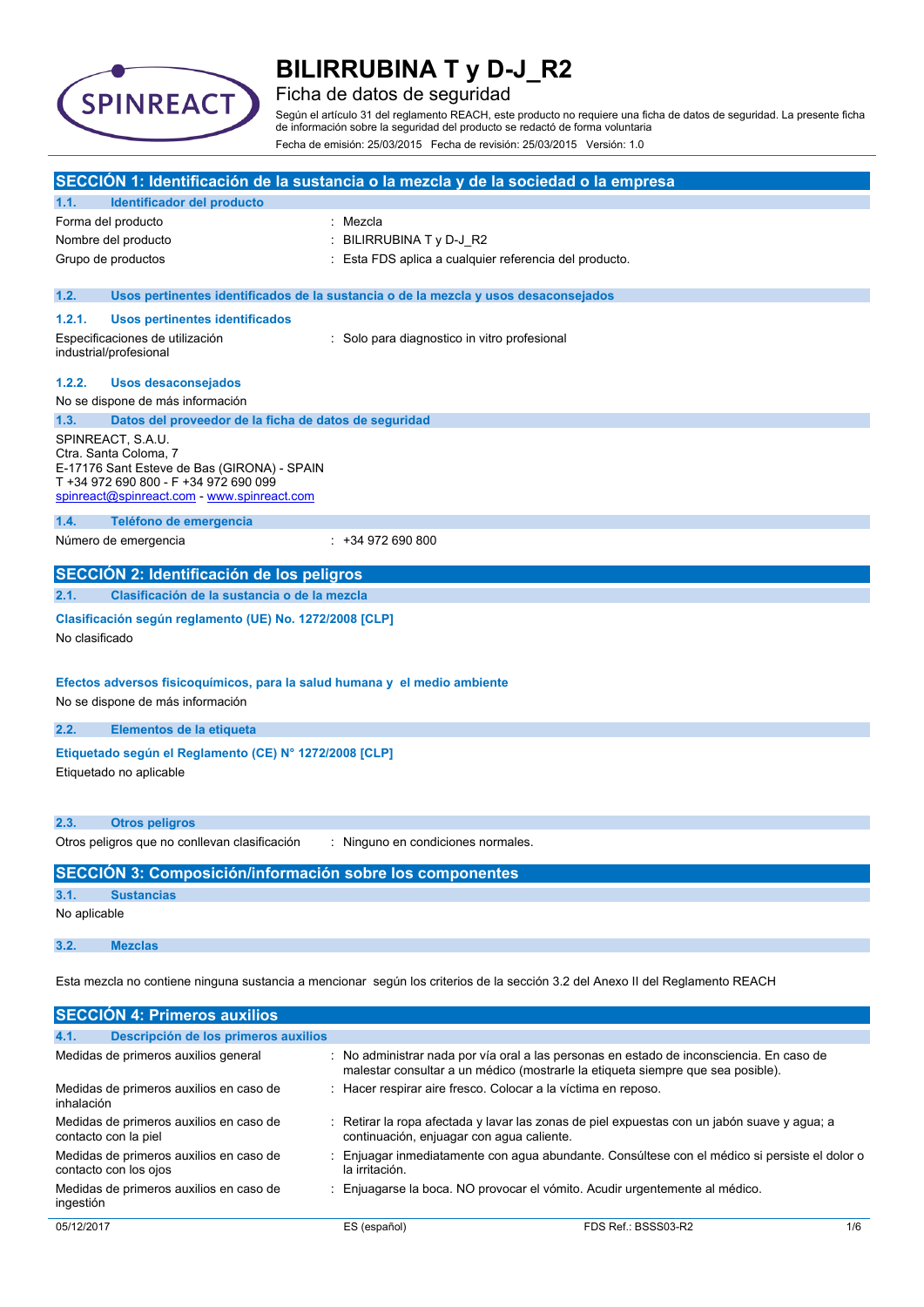### Ficha de datos de seguridad

Según el artículo 31 del reglamento REACH, este producto no requiere una ficha de datos de seguridad. La presente ficha de información sobre la seguridad del producto se redactó de forma voluntaria

| 4.2.<br>Principales síntomas y efectos, agudos y retardados                                                      |                                                                                                                                                                                                                                                          |  |  |
|------------------------------------------------------------------------------------------------------------------|----------------------------------------------------------------------------------------------------------------------------------------------------------------------------------------------------------------------------------------------------------|--|--|
| Síntomas/efectos                                                                                                 | : No se considera peligroso en condiciones normales de utilización.                                                                                                                                                                                      |  |  |
| 4.3.<br>Indicación de toda atención médica y de los tratamientos especiales que deban dispensarse inmediatamente |                                                                                                                                                                                                                                                          |  |  |
| No se dispone de más información                                                                                 |                                                                                                                                                                                                                                                          |  |  |
| <b>SECCIÓN 5: Medidas de lucha contra incendios</b>                                                              |                                                                                                                                                                                                                                                          |  |  |
| Medios de extinción<br>5.1.                                                                                      |                                                                                                                                                                                                                                                          |  |  |
| Medios de extinción apropiados<br>Medios de extinción no apropiados                                              | : Espuma. Polvo seco. Dióxido de carbono. Agua pulverizada. Arena.<br>: No utilizar flujos de aqua potentes.                                                                                                                                             |  |  |
|                                                                                                                  |                                                                                                                                                                                                                                                          |  |  |
| 5.2.<br>Peligros específicos derivados de la sustancia o la mezcla<br>No se dispone de más información           |                                                                                                                                                                                                                                                          |  |  |
| 5.3.<br>Recomendaciones para el personal de lucha contra incendios                                               |                                                                                                                                                                                                                                                          |  |  |
| Instrucciones para extinción de incendio                                                                         | : Enfriar los contenedores expuestos mediante agua pulverizada o nebulizada. Sea prudente a<br>la hora de extinguir cualquier incendio de productos químicos. Evitar que las aguas residuales<br>de extinción de incendios contaminen el medio ambiente. |  |  |
| Protección durante la extinción de incendios                                                                     | : No entrar en la zona de fuego sin el equipo de protección adecuado, incluida la protección<br>respiratoria.                                                                                                                                            |  |  |
| SECCIÓN 6: Medidas en caso de vertido accidental                                                                 |                                                                                                                                                                                                                                                          |  |  |
| 6.1.                                                                                                             | Precauciones personales, equipo de protección y procedimientos de emergencia                                                                                                                                                                             |  |  |
| 6.1.1.<br>Para el personal que no forma parte de los servicios de emergencia                                     |                                                                                                                                                                                                                                                          |  |  |
| Procedimientos de emergencia                                                                                     | : Evacuar el personal no necesario.                                                                                                                                                                                                                      |  |  |
| 6.1.2.<br>Para el personal de emergencia                                                                         |                                                                                                                                                                                                                                                          |  |  |
| Equipo de protección                                                                                             | : Proporcionar una protección adecuada a los equipos de limpieza.                                                                                                                                                                                        |  |  |
| Procedimientos de emergencia                                                                                     | : Ventilar la zona.                                                                                                                                                                                                                                      |  |  |
| 6.2.<br>Precauciones relativas al medio ambiente                                                                 | Evitar la penetración en alcantarillas y aguas potables. Advertir a las autoridades si el líquido penetra en sumideros o en aguas públicas.                                                                                                              |  |  |
| 6.3.<br>Métodos y material de contención y de limpieza                                                           |                                                                                                                                                                                                                                                          |  |  |
| Procedimientos de limpieza                                                                                       | : Absorber inmediatamente el producto derramado mediante sólidos inertes como arcilla o tierra<br>de diatomeas. Recoger el vertido. Almacenar alejado de otros materiales.                                                                               |  |  |
| 6.4.<br>Referencia a otras secciones                                                                             |                                                                                                                                                                                                                                                          |  |  |
| Ver la Sección 8. Control de exposición/protección individual.                                                   |                                                                                                                                                                                                                                                          |  |  |
| <b>SECCIÓN 7: Manipulación y almacenamiento</b>                                                                  |                                                                                                                                                                                                                                                          |  |  |
| 7.1.<br>Precauciones para una manipulación segura                                                                |                                                                                                                                                                                                                                                          |  |  |
| Precauciones para una manipulación segura                                                                        | : Lavarse las manos y otras zonas expuestas con un jabón suave y con agua antes de comer,<br>beber y fumar o de abandonar el trabajo. Garantizar una buena ventilación de la zona de<br>trabajo para evitar la formación de vapores.                     |  |  |
| 7.2.                                                                                                             | Condiciones de almacenamiento seguro, incluidas posibles incompatibilidades                                                                                                                                                                              |  |  |
| Condiciones de almacenamiento                                                                                    | : Consérvese únicamente en el recipiente de origen, en lugar fresco y bien ventilado lejos de :<br>Fuentes de calor. Mantener los envases cerrados cuando no se estén utilizando.                                                                        |  |  |
| Productos incompatibles                                                                                          | Bases fuertes. Acidos fuertes.                                                                                                                                                                                                                           |  |  |
| Materiales incompatibles                                                                                         | Fuentes de ignición. Luz directa del sol.                                                                                                                                                                                                                |  |  |
| <b>Usos específicos finales</b><br>7.3.<br>No se dispone de más información                                      |                                                                                                                                                                                                                                                          |  |  |
|                                                                                                                  |                                                                                                                                                                                                                                                          |  |  |
| SECCIÓN 8: Controles de exposición/protección individual                                                         |                                                                                                                                                                                                                                                          |  |  |
| 8.1.<br><b>Parámetros de control</b><br>No se dispone de más información                                         |                                                                                                                                                                                                                                                          |  |  |
|                                                                                                                  |                                                                                                                                                                                                                                                          |  |  |
| 8.2.<br>Controles de la exposición                                                                               |                                                                                                                                                                                                                                                          |  |  |
| Equipo de protección individual:                                                                                 |                                                                                                                                                                                                                                                          |  |  |

Evitar toda exposición innecesaria.

#### **Protección de las manos:**

Llevar guantes de protección.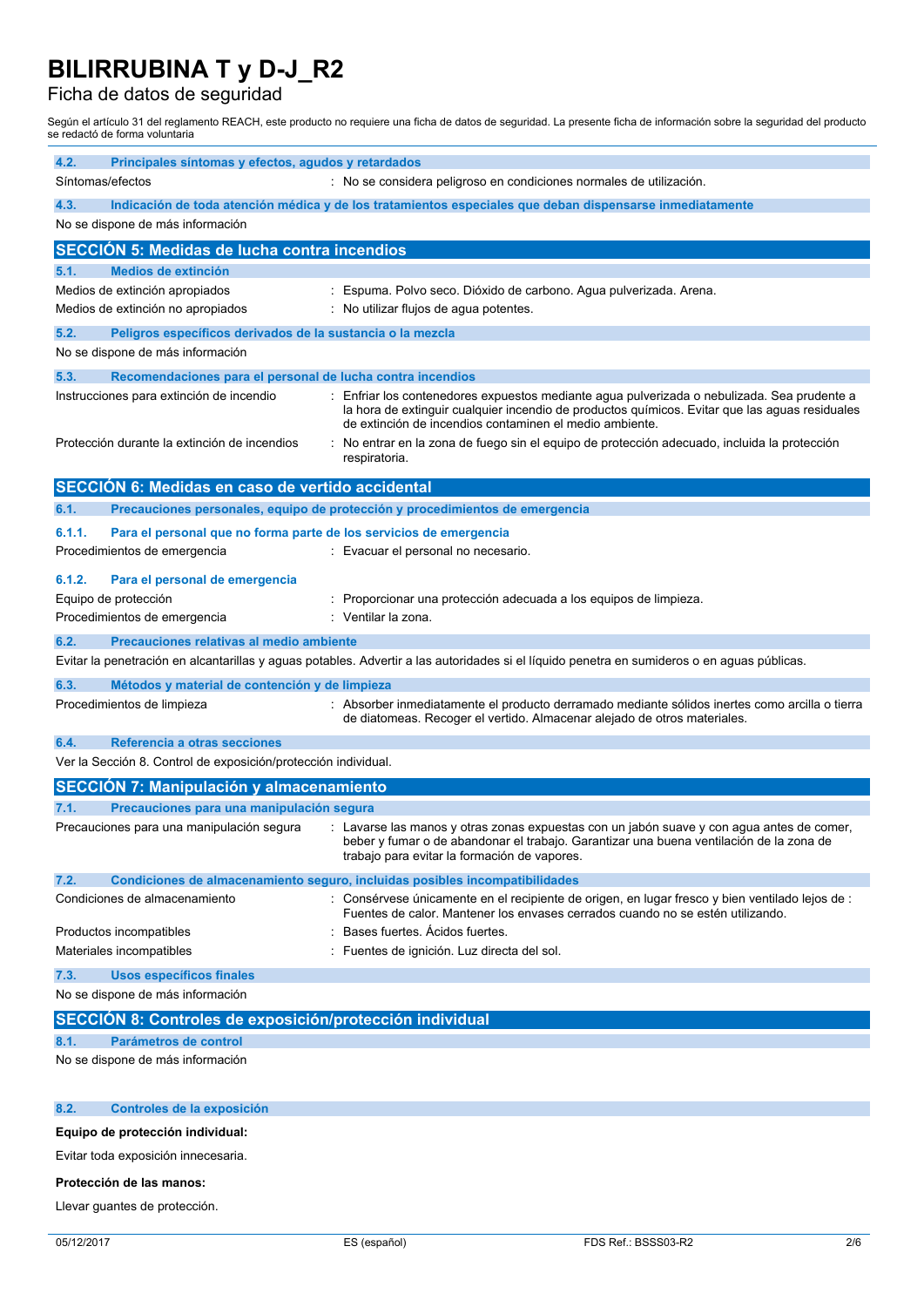### Ficha de datos de seguridad

Según el artículo 31 del reglamento REACH, este producto no requiere una ficha de datos de seguridad. La presente ficha de información sobre la seguridad del producto se redactó de forma voluntaria

#### **Protección ocular:**

Gafas químicas o gafas de seguridad

**Protección de las vías respiratorias:**

Llevar una máscara adecuada

#### **Otros datos:**

No comer, beber ni fumar durante la utilización.

| <b>SECCION 9: Propiedades físicas y químicas</b>                 |                            |  |
|------------------------------------------------------------------|----------------------------|--|
| Información sobre propiedades físicas y químicas básicas<br>9.1. |                            |  |
| Forma/estado                                                     | : Líquido                  |  |
| Color                                                            | Incoloro.                  |  |
| Olor                                                             | Inodoro.                   |  |
| Umbral olfativo                                                  | : No hay datos disponibles |  |
| рH                                                               | : $\approx 6$              |  |
| Grado de evaporación (acetato de butilo=1)                       | : No hay datos disponibles |  |
| Punto de fusión                                                  | : No hay datos disponibles |  |
| Punto de solidificación                                          | No hay datos disponibles   |  |
| Punto de ebullición                                              | No hay datos disponibles   |  |
| Punto de inflamación                                             | No hay datos disponibles   |  |
| Temperatura de autoignición                                      | No hay datos disponibles   |  |
| Temperatura de descomposición                                    | No hay datos disponibles   |  |
| Inflamabilidad (sólido, gas)                                     | No inflamable.             |  |
| Presión de vapor                                                 | No hay datos disponibles   |  |
| Densidad relativa de vapor a 20 °C                               | No hay datos disponibles   |  |
| Densidad relativa                                                | No hay datos disponibles   |  |
| Solubilidad                                                      | No hay datos disponibles   |  |
| Log Pow                                                          | No hay datos disponibles   |  |
| Viscosidad, cinemática                                           | No hay datos disponibles   |  |
| Viscosidad, dinámica                                             | No hay datos disponibles   |  |
| Propiedades explosivas                                           | No hay datos disponibles   |  |
| Propiedad de provocar incendios                                  | No hay datos disponibles   |  |
| Límites de explosión                                             | No hay datos disponibles   |  |
|                                                                  |                            |  |

```
9.2. Otros datos
```
No se dispone de más información

| SECCIÓN 10: Estabilidad y reactividad                                             |                                               |  |  |  |
|-----------------------------------------------------------------------------------|-----------------------------------------------|--|--|--|
| 10.1.                                                                             | <b>Reactividad</b>                            |  |  |  |
|                                                                                   | No se dispone de más información              |  |  |  |
| 10.2.                                                                             | <b>Estabilidad química</b>                    |  |  |  |
|                                                                                   | No establecido.                               |  |  |  |
| 10.3.                                                                             | Posibilidad de reacciones peligrosas          |  |  |  |
| No establecido.                                                                   |                                               |  |  |  |
| 10.4.                                                                             | <b>Condiciones que deben evitarse</b>         |  |  |  |
| Luz directa del sol. Temperaturas extremadamente elevadas o extremadamente bajas. |                                               |  |  |  |
| 10.5.                                                                             | <b>Materiales incompatibles</b>               |  |  |  |
| No conocido cuando se usa apropiadamente.                                         |                                               |  |  |  |
| 10.6.                                                                             | Productos de descomposición peligrosos        |  |  |  |
| No se generan productos de descomposición peligrosos conocidos.                   |                                               |  |  |  |
| SECCIÓN 11: Información toxicológica                                              |                                               |  |  |  |
| 11.1.                                                                             | Información sobre los efectos toxicológicos   |  |  |  |
|                                                                                   | : No clasificado<br>Toxicidad aguda (oral)    |  |  |  |
|                                                                                   | Toxicidad aguda (cutánea)<br>: No clasificado |  |  |  |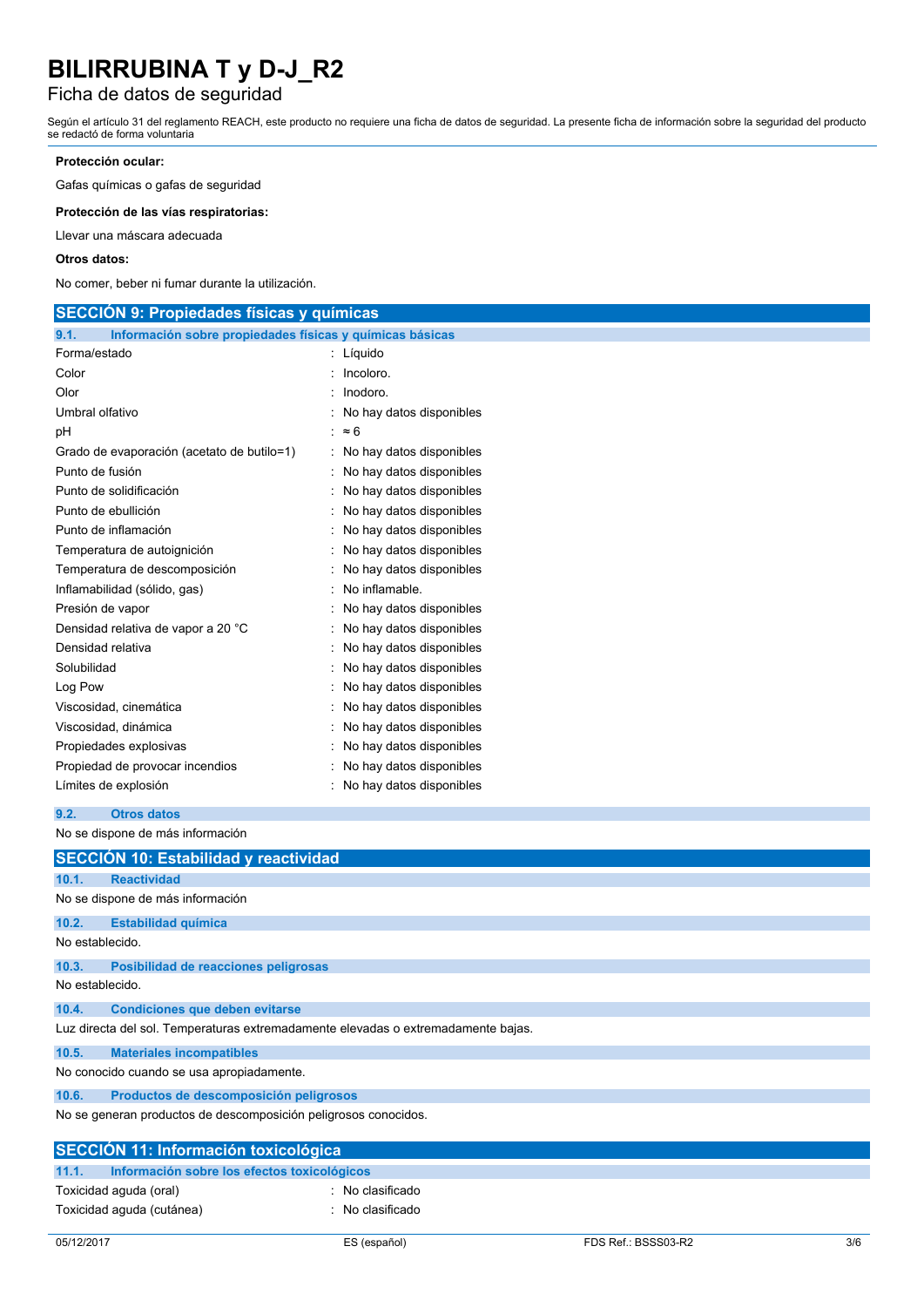## Ficha de datos de seguridad

Según el artículo 31 del reglamento REACH, este producto no requiere una ficha de datos de seguridad. La presente ficha de información sobre la seguridad del producto se redactó de forma voluntaria

| Toxicidad aguda (inhalación)                                                 | : No clasificado                                                                     |
|------------------------------------------------------------------------------|--------------------------------------------------------------------------------------|
| Corrosión o irritación cutáneas                                              | : No clasificado<br>$pH: \approx 6$                                                  |
| Indicaciones complementarias                                                 | : A la vista de los datos disponibles, no se cumplen los criterios de clasificación  |
| Lesiones oculares graves o irritación ocular                                 | : No clasificado<br>$pH: \approx 6$                                                  |
| Indicaciones complementarias                                                 | : A la vista de los datos disponibles, no se cumplen los criterios de clasificación  |
| Sensibilización respiratoria o cutánea                                       | : No clasificado                                                                     |
| Indicaciones complementarias                                                 | : A la vista de los datos disponibles, no se cumplen los criterios de clasificación  |
| Mutagenicidad en células germinales                                          | : No clasificado                                                                     |
| Indicaciones complementarias                                                 | : A la vista de los datos disponibles, no se cumplen los criterios de clasificación  |
| Carcinogenicidad                                                             | No clasificado                                                                       |
| Indicaciones complementarias                                                 | : A la vista de los datos disponibles, no se cumplen los criterios de clasificación  |
| Toxicidad para la reproducción                                               | : No clasificado                                                                     |
| Indicaciones complementarias                                                 | : A la vista de los datos disponibles, no se cumplen los criterios de clasificación  |
| Toxicidad específica en determinados órganos<br>(STOT) - exposición única    | : No clasificado                                                                     |
| Indicaciones complementarias                                                 | : A la vista de los datos disponibles, no se cumplen los criterios de clasificación  |
| Toxicidad específica en determinados órganos<br>(STOT) - exposición repetida | : No clasificado                                                                     |
| Indicaciones complementarias                                                 | : A la vista de los datos disponibles, no se cumplen los criterios de clasificación  |
| Peligro por aspiración                                                       | : No clasificado                                                                     |
| Indicaciones complementarias                                                 | : A la vista de los datos disponibles, no se cumplen los criterios de clasificación  |
| Efectos adversos y posibles síntomas para la<br>salud humana                 | : A la vista de los datos disponibles, no se cumplen los criterios de clasificación. |

| : No clasificado |
|------------------|
| : No clasificado |
|                  |

| 12.2.<br>Persistencia y degradabilidad                                    |                                                                                                |  |  |  |
|---------------------------------------------------------------------------|------------------------------------------------------------------------------------------------|--|--|--|
| <b>BILIRRUBINA T y D-J R2</b>                                             |                                                                                                |  |  |  |
| Persistencia y degradabilidad                                             | No establecido.                                                                                |  |  |  |
| Potencial de bioacumulación<br>12.3.                                      |                                                                                                |  |  |  |
| <b>BILIRRUBINA T y D-J R2</b>                                             |                                                                                                |  |  |  |
| Potencial de bioacumulación                                               | No establecido.                                                                                |  |  |  |
| Movilidad en el suelo<br>12.4.                                            |                                                                                                |  |  |  |
| No se dispone de más información                                          |                                                                                                |  |  |  |
| 12.5.<br>Resultados de la valoración PBT y mPmB                           |                                                                                                |  |  |  |
| No se dispone de más información                                          |                                                                                                |  |  |  |
| <b>Otros efectos adversos</b><br>12.6.                                    |                                                                                                |  |  |  |
| : Evitar su liberación al medio ambiente.<br>Indicaciones complementarias |                                                                                                |  |  |  |
| SECCIÓN 13: Consideraciones relativas a la eliminación                    |                                                                                                |  |  |  |
| 13.1.<br>Métodos para el tratamiento de residuos                          |                                                                                                |  |  |  |
| Recomendaciones para la eliminación de<br>productos/envases               | : Destruir cumpliendo las condiciones de seguridad exigidas por la legislación local/nacional. |  |  |  |
| Ecología - residuos                                                       | Evitar su liberación al medio ambiente.                                                        |  |  |  |
| <b>SECCIÓN 14: Información relativa al transporte</b>                     |                                                                                                |  |  |  |
| Según los reguisitos de ADR / RID / IMDG / IATA / ADN                     |                                                                                                |  |  |  |
| Número ONU<br>14.1.                                                       |                                                                                                |  |  |  |
| N° ONU (ADR)                                                              | : No aplicable                                                                                 |  |  |  |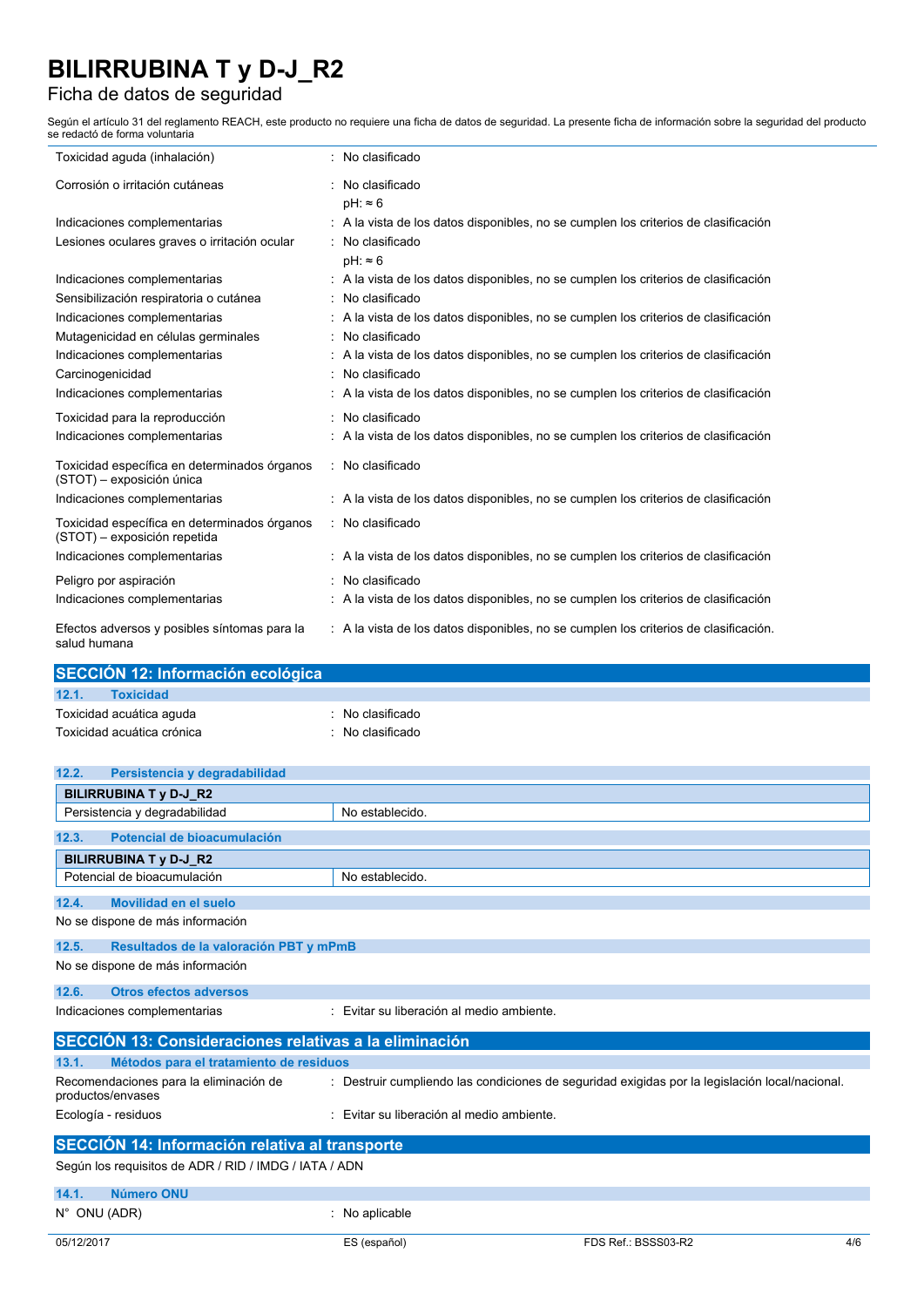### Ficha de datos de seguridad

Según el artículo 31 del reglamento REACH, este producto no requiere una ficha de datos de seguridad. La presente ficha de información sobre la seguridad del producto se redactó de forma voluntaria

| N° ONU (IMDG)                                                                      | No aplicable<br>t.                     |  |  |
|------------------------------------------------------------------------------------|----------------------------------------|--|--|
| N° ONU (IATA)                                                                      | No aplicable                           |  |  |
| N° ONU (ADN)                                                                       | No aplicable                           |  |  |
| N° ONU (RID)                                                                       | No aplicable                           |  |  |
| 14.2.<br>Designación oficial de transporte de las Naciones Unidas                  |                                        |  |  |
| Designación oficial de transporte (ADR)                                            | No aplicable                           |  |  |
| Designación oficial de transporte (IMDG)                                           | No aplicable                           |  |  |
| Designación oficial de transporte (IATA)                                           | No aplicable                           |  |  |
|                                                                                    |                                        |  |  |
| Designación oficial de transporte (ADN)<br>Designación oficial de transporte (RID) | No aplicable<br>No aplicable           |  |  |
|                                                                                    |                                        |  |  |
| 14.3.<br>Clase(s) de peligro para el transporte                                    |                                        |  |  |
| <b>ADR</b>                                                                         |                                        |  |  |
| Clase(s) de peligro para el transporte (ADR)                                       | : No aplicable                         |  |  |
|                                                                                    |                                        |  |  |
| <b>IMDG</b>                                                                        |                                        |  |  |
| Clase(s) de peligro para el transporte (IMDG)                                      | : No aplicable                         |  |  |
|                                                                                    |                                        |  |  |
| <b>IATA</b>                                                                        |                                        |  |  |
| Clase(s) de peligro para el transporte (IATA)                                      | : No aplicable                         |  |  |
|                                                                                    |                                        |  |  |
| <b>ADN</b>                                                                         |                                        |  |  |
| Clase(s) de peligro para el transporte (ADN)                                       | : No aplicable                         |  |  |
|                                                                                    |                                        |  |  |
| <b>RID</b>                                                                         |                                        |  |  |
| Clase(s) de peligro para el transporte (RID)                                       | : No aplicable                         |  |  |
| 14.4.<br>Grupo de embalaje                                                         |                                        |  |  |
| Grupo de embalaje (ADR)                                                            | No aplicable                           |  |  |
| Grupo de embalaje (IMDG)                                                           | No aplicable                           |  |  |
| Grupo de embalaje (IATA)                                                           | No aplicable                           |  |  |
| Grupo de embalaje (ADN)                                                            | No aplicable                           |  |  |
| Grupo de embalaje (RID)                                                            | No aplicable                           |  |  |
| 14.5.<br>Peligros para el medio ambiente                                           |                                        |  |  |
| Peligroso para el medio ambiente                                                   | No<br>t.                               |  |  |
| Contaminante marino                                                                | No                                     |  |  |
| Otros datos                                                                        | No se dispone de información adicional |  |  |
|                                                                                    |                                        |  |  |
| 14.6.<br>Precauciones particulares para los usuarios                               |                                        |  |  |
|                                                                                    |                                        |  |  |
| - Transporte por vía terrestre                                                     |                                        |  |  |
| No hay datos disponibles                                                           |                                        |  |  |
| - Transporte marítimo                                                              |                                        |  |  |
| No hay datos disponibles                                                           |                                        |  |  |
|                                                                                    |                                        |  |  |
| - Transporte aéreo                                                                 |                                        |  |  |
| No hay datos disponibles                                                           |                                        |  |  |

#### **- Transporte por vía fluvial**

No hay datos disponibles

### **- Transporte ferroviario**

No hay datos disponibles

### **14.7. Transporte a granel con arreglo al anexo II del Convenio MARPOL y el Código IBC**

No aplicable

#### **SECCIÓN 15: Información reglamentaria**

15.1. Reglamentación y legislación en materia de seguridad, salud y medio ambiente específicas para la sustancia o la mezcla

#### **15.1.1. UE-Reglamentos**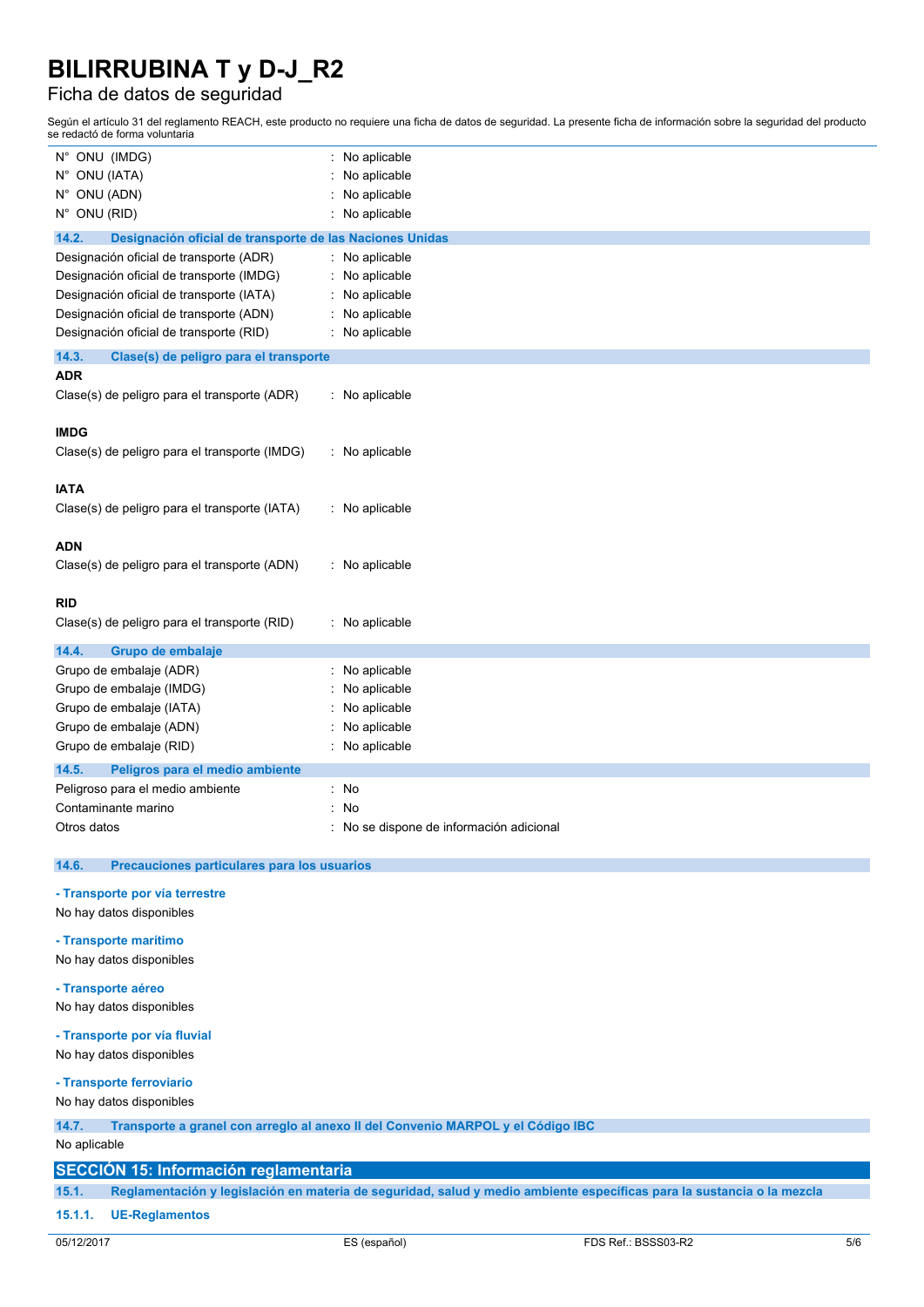### Ficha de datos de seguridad

Según el artículo 31 del reglamento REACH, este producto no requiere una ficha de datos de seguridad. La presente ficha de información sobre la seguridad del producto se redactó de forma voluntaria

| No contiene sustancias sujetas a restricciones según el anexo XVII de REACH          |
|--------------------------------------------------------------------------------------|
| No contiene ninguna sustancia incluida en la lista de sustancias candidatas de REACH |
| No contiene ninguna sustancia que figure en la lista del Anexo XIV de REACH          |

#### **15.1.2. Reglamentos nacionales**

No se dispone de más información

#### **15.2. Evaluación de la seguridad química**

No se ha llevado a cabo la Evaluación de la Seguridad Química

#### **SECCIÓN 16: Información adicional**

Según el artículo 31 del reglamento REACH, este producto no requiere una ficha de datos de seguridad. La presente ficha de información sobre la seguridad del producto se redactó de forma voluntaria

| Fuentes de los datos | REGLAMENTO (CE) N° 1272/2008 DEL PARLAMENTO EUROPEO Y DEL CONSEJO de 16<br>de diciembre de 2008 sobre clasificación, etiquetado y envasado de sustancias y mezclas, y<br>por el que se modifican y derogan las Directivas 67/548/CEE y 1999/45/CE y se modifica el<br>Reglamento (CE) N° 1907/2006. |
|----------------------|-----------------------------------------------------------------------------------------------------------------------------------------------------------------------------------------------------------------------------------------------------------------------------------------------------|
| Otros datos          | Ninguno(a).                                                                                                                                                                                                                                                                                         |

SDS EU (Anexo II de REACH)

Esta información se basa en nuestro conocimiento actual y tiene como finalidad describir el producto para la tutela de la salud, seguridad y medio ambiente. Por lo tanto, no debe ser interpretada *como garantía de ninguna característica específica del producto*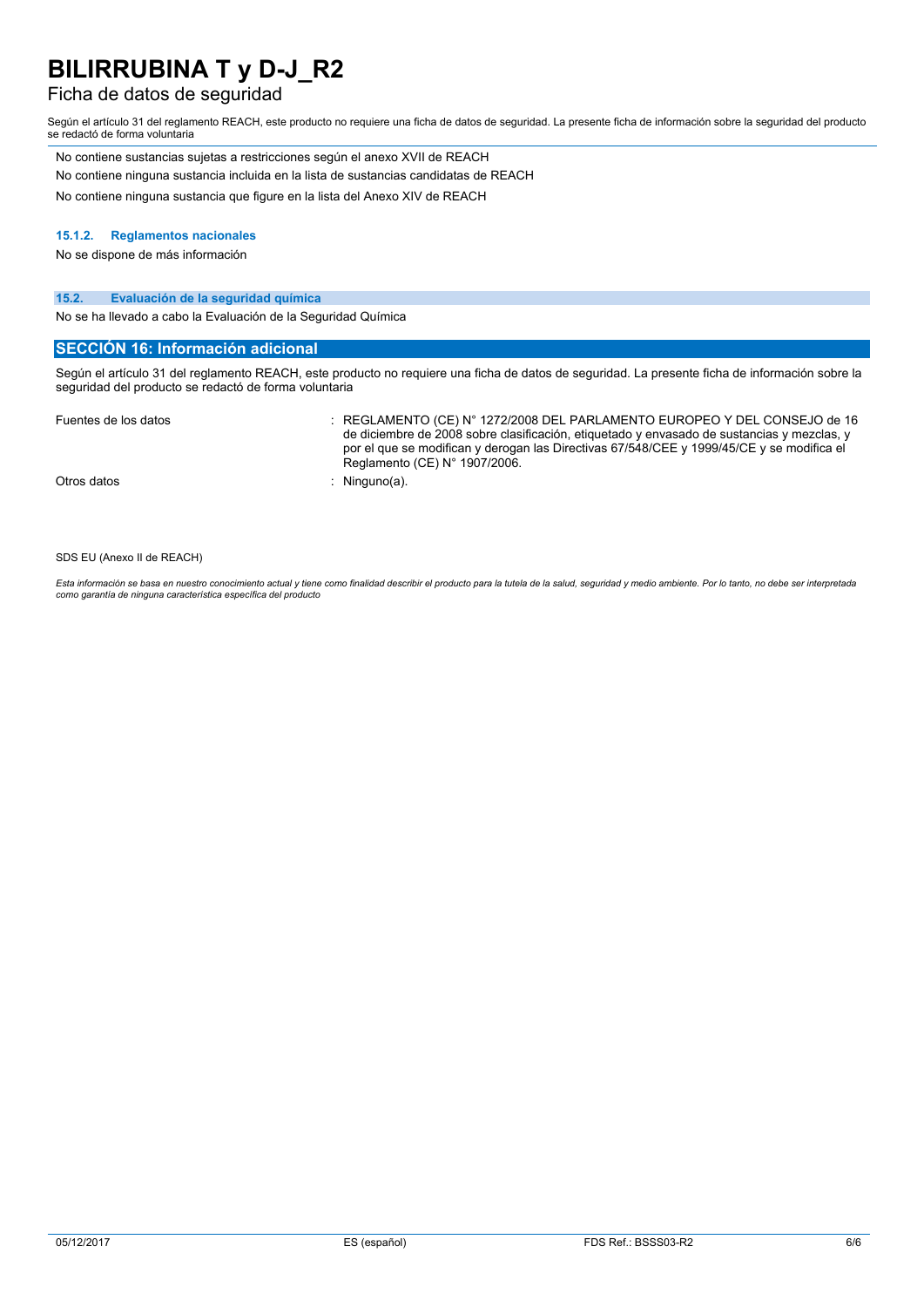

### Ficha de datos de seguridad

Según el artículo 31 del reglamento REACH, este producto no requiere una ficha de datos de seguridad. La presente ficha de información sobre la seguridad del producto se redactó de forma voluntaria Fecha de emisión: 25/03/2015 Fecha de revisión: 25/03/2015 Versión: 1.0

| SECCIÓN 1: Identificación de la sustancia o la mezcla y de la sociedad o la empresa                                           |                                                                                                                                                                                   |                                                                                                                                                                             |  |
|-------------------------------------------------------------------------------------------------------------------------------|-----------------------------------------------------------------------------------------------------------------------------------------------------------------------------------|-----------------------------------------------------------------------------------------------------------------------------------------------------------------------------|--|
| 1.1.                                                                                                                          | Identificador del producto                                                                                                                                                        |                                                                                                                                                                             |  |
|                                                                                                                               | Forma del producto                                                                                                                                                                | Mezcla                                                                                                                                                                      |  |
|                                                                                                                               | Nombre del producto                                                                                                                                                               | BILIRRUBINA T y D-J_R3                                                                                                                                                      |  |
|                                                                                                                               | Grupo de productos                                                                                                                                                                | Esta FDS aplica a cualquier referencia del producto.                                                                                                                        |  |
| 1.2.                                                                                                                          |                                                                                                                                                                                   | Usos pertinentes identificados de la sustancia o de la mezcla y usos desaconsejados                                                                                         |  |
| 1.2.1.                                                                                                                        | <b>Usos pertinentes identificados</b>                                                                                                                                             |                                                                                                                                                                             |  |
|                                                                                                                               | Especificaciones de utilización<br>industrial/profesional                                                                                                                         | : Solo para diagnostico in vitro profesional                                                                                                                                |  |
| 1.2.2.                                                                                                                        | <b>Usos desaconsejados</b>                                                                                                                                                        |                                                                                                                                                                             |  |
|                                                                                                                               | No se dispone de más información                                                                                                                                                  |                                                                                                                                                                             |  |
| 1.3.                                                                                                                          | Datos del proveedor de la ficha de datos de seguridad                                                                                                                             |                                                                                                                                                                             |  |
|                                                                                                                               | SPINREACT, S.A.U.<br>Ctra. Santa Coloma, 7<br>E-17176 Sant Esteve de Bas (GIRONA) - SPAIN<br>T +34 972 690 800 - F +34 972 690 099<br>spinreact@spinreact.com - www.spinreact.com |                                                                                                                                                                             |  |
| 1.4.                                                                                                                          | Teléfono de emergencia                                                                                                                                                            |                                                                                                                                                                             |  |
|                                                                                                                               | Número de emergencia                                                                                                                                                              | $: +34972690800$                                                                                                                                                            |  |
|                                                                                                                               | SECCIÓN 2: Identificación de los peligros                                                                                                                                         |                                                                                                                                                                             |  |
| 2.1.                                                                                                                          | Clasificación de la sustancia o de la mezcla                                                                                                                                      |                                                                                                                                                                             |  |
|                                                                                                                               |                                                                                                                                                                                   |                                                                                                                                                                             |  |
| No clasificado                                                                                                                | Clasificación según reglamento (UE) No. 1272/2008 [CLP]                                                                                                                           |                                                                                                                                                                             |  |
|                                                                                                                               | Efectos adversos fisicoquímicos, para la salud humana y el medio ambiente                                                                                                         |                                                                                                                                                                             |  |
|                                                                                                                               | No se dispone de más información                                                                                                                                                  |                                                                                                                                                                             |  |
|                                                                                                                               |                                                                                                                                                                                   |                                                                                                                                                                             |  |
| 2.2.                                                                                                                          | Elementos de la etiqueta                                                                                                                                                          |                                                                                                                                                                             |  |
| Etiquetado según el Reglamento (CE) Nº 1272/2008 [CLP]<br>Etiquetado no aplicable                                             |                                                                                                                                                                                   |                                                                                                                                                                             |  |
| 2.3.                                                                                                                          | <b>Otros peligros</b>                                                                                                                                                             |                                                                                                                                                                             |  |
|                                                                                                                               | Otros peligros que no conllevan clasificación                                                                                                                                     | : Ninguno en condiciones normales.                                                                                                                                          |  |
|                                                                                                                               | <b>SECCIÓN 3: Composición/información sobre los componentes</b>                                                                                                                   |                                                                                                                                                                             |  |
| 3.1.                                                                                                                          | <b>Sustancias</b>                                                                                                                                                                 |                                                                                                                                                                             |  |
| No aplicable                                                                                                                  |                                                                                                                                                                                   |                                                                                                                                                                             |  |
| 3.2.                                                                                                                          | <b>Mezclas</b>                                                                                                                                                                    |                                                                                                                                                                             |  |
| Esta mezcla no contiene ninguna sustancia a mencionar según los criterios de la sección 3.2 del Anexo II del Reglamento REACH |                                                                                                                                                                                   |                                                                                                                                                                             |  |
|                                                                                                                               | <b>SECCIÓN 4: Primeros auxilios</b>                                                                                                                                               |                                                                                                                                                                             |  |
| 4.1.                                                                                                                          | Descripción de los primeros auxilios                                                                                                                                              |                                                                                                                                                                             |  |
|                                                                                                                               | Medidas de primeros auxilios general                                                                                                                                              | : No administrar nada por vía oral a las personas en estado de inconsciencia. En caso de<br>malestar consultar a un médico (mostrarle la etiqueta siempre que sea posible). |  |
| inhalación                                                                                                                    | Medidas de primeros auxilios en caso de                                                                                                                                           | : Hacer respirar aire fresco. Colocar a la víctima en reposo.                                                                                                               |  |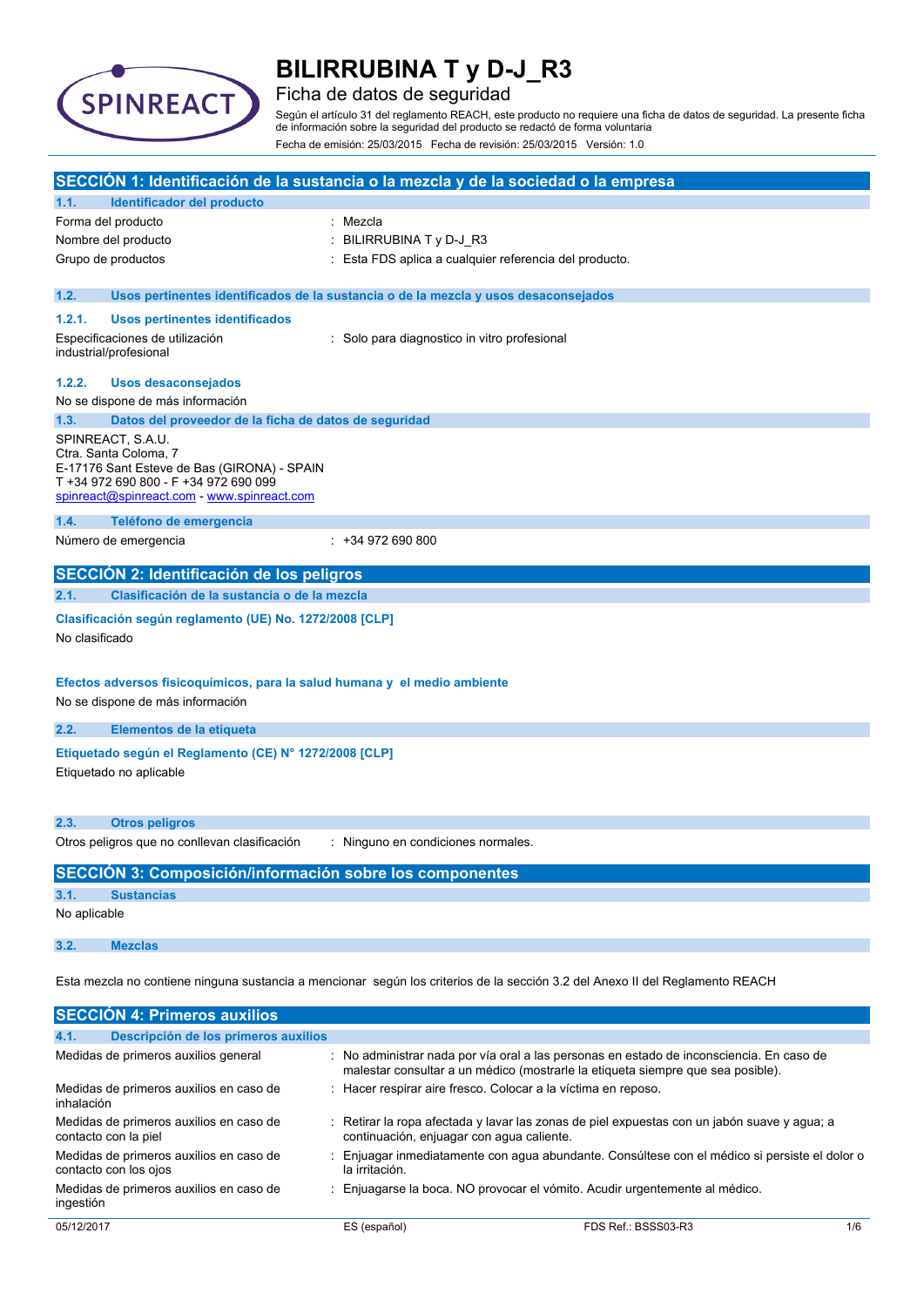### Ficha de datos de seguridad

Según el artículo 31 del reglamento REACH, este producto no requiere una ficha de datos de seguridad. La presente ficha de información sobre la seguridad del producto se redactó de forma voluntaria

| 4.2.<br>Principales síntomas y efectos, agudos y retardados                                            |                                                                                                                                                                                                                                                          |  |  |
|--------------------------------------------------------------------------------------------------------|----------------------------------------------------------------------------------------------------------------------------------------------------------------------------------------------------------------------------------------------------------|--|--|
| Síntomas/efectos                                                                                       | : No se considera peligroso en condiciones normales de utilización.                                                                                                                                                                                      |  |  |
| 4.3.                                                                                                   | Indicación de toda atención médica y de los tratamientos especiales que deban dispensarse inmediatamente                                                                                                                                                 |  |  |
| No se dispone de más información                                                                       |                                                                                                                                                                                                                                                          |  |  |
| <b>SECCIÓN 5: Medidas de lucha contra incendios</b>                                                    |                                                                                                                                                                                                                                                          |  |  |
| Medios de extinción<br>5.1.                                                                            |                                                                                                                                                                                                                                                          |  |  |
| Medios de extinción apropiados<br>Medios de extinción no apropiados                                    | : Espuma. Polvo seco. Dióxido de carbono. Agua pulverizada. Arena.<br>: No utilizar flujos de aqua potentes.                                                                                                                                             |  |  |
|                                                                                                        |                                                                                                                                                                                                                                                          |  |  |
| 5.2.<br>Peligros específicos derivados de la sustancia o la mezcla<br>No se dispone de más información |                                                                                                                                                                                                                                                          |  |  |
| 5.3.<br>Recomendaciones para el personal de lucha contra incendios                                     |                                                                                                                                                                                                                                                          |  |  |
| Instrucciones para extinción de incendio                                                               | : Enfriar los contenedores expuestos mediante agua pulverizada o nebulizada. Sea prudente a<br>la hora de extinguir cualquier incendio de productos químicos. Evitar que las aguas residuales<br>de extinción de incendios contaminen el medio ambiente. |  |  |
| Protección durante la extinción de incendios                                                           | : No entrar en la zona de fuego sin el equipo de protección adecuado, incluida la protección<br>respiratoria.                                                                                                                                            |  |  |
| SECCIÓN 6: Medidas en caso de vertido accidental                                                       |                                                                                                                                                                                                                                                          |  |  |
| 6.1.                                                                                                   | Precauciones personales, equipo de protección y procedimientos de emergencia                                                                                                                                                                             |  |  |
| 6.1.1.<br>Para el personal que no forma parte de los servicios de emergencia                           |                                                                                                                                                                                                                                                          |  |  |
| Procedimientos de emergencia                                                                           | : Evacuar el personal no necesario.                                                                                                                                                                                                                      |  |  |
| 6.1.2.<br>Para el personal de emergencia                                                               |                                                                                                                                                                                                                                                          |  |  |
| Equipo de protección                                                                                   | : Proporcionar una protección adecuada a los equipos de limpieza.                                                                                                                                                                                        |  |  |
| Procedimientos de emergencia                                                                           | : Ventilar la zona.                                                                                                                                                                                                                                      |  |  |
| 6.2.<br>Precauciones relativas al medio ambiente                                                       | Evitar la penetración en alcantarillas y aguas potables. Advertir a las autoridades si el líquido penetra en sumideros o en aguas públicas.                                                                                                              |  |  |
| 6.3.<br>Métodos y material de contención y de limpieza                                                 |                                                                                                                                                                                                                                                          |  |  |
| Procedimientos de limpieza                                                                             | : Absorber inmediatamente el producto derramado mediante sólidos inertes como arcilla o tierra<br>de diatomeas. Recoger el vertido. Almacenar alejado de otros materiales.                                                                               |  |  |
| 6.4.<br>Referencia a otras secciones                                                                   |                                                                                                                                                                                                                                                          |  |  |
| Ver la Sección 8. Control de exposición/protección individual.                                         |                                                                                                                                                                                                                                                          |  |  |
| <b>SECCIÓN 7: Manipulación y almacenamiento</b>                                                        |                                                                                                                                                                                                                                                          |  |  |
| 7.1.<br>Precauciones para una manipulación segura                                                      |                                                                                                                                                                                                                                                          |  |  |
| Precauciones para una manipulación segura                                                              | : Lavarse las manos y otras zonas expuestas con un jabón suave y con agua antes de comer,<br>beber y fumar o de abandonar el trabajo. Garantizar una buena ventilación de la zona de<br>trabajo para evitar la formación de vapores.                     |  |  |
| 7.2.                                                                                                   | Condiciones de almacenamiento seguro, incluidas posibles incompatibilidades                                                                                                                                                                              |  |  |
| Condiciones de almacenamiento                                                                          | : Consérvese únicamente en el recipiente de origen, en lugar fresco y bien ventilado lejos de :<br>Fuentes de calor. Mantener los envases cerrados cuando no se estén utilizando.                                                                        |  |  |
| Productos incompatibles                                                                                | Bases fuertes. Acidos fuertes.                                                                                                                                                                                                                           |  |  |
| Materiales incompatibles                                                                               | Fuentes de ignición. Luz directa del sol.                                                                                                                                                                                                                |  |  |
| <b>Usos específicos finales</b><br>7.3.<br>No se dispone de más información                            |                                                                                                                                                                                                                                                          |  |  |
|                                                                                                        |                                                                                                                                                                                                                                                          |  |  |
| SECCIÓN 8: Controles de exposición/protección individual                                               |                                                                                                                                                                                                                                                          |  |  |
| 8.1.<br><b>Parámetros de control</b><br>No se dispone de más información                               |                                                                                                                                                                                                                                                          |  |  |
|                                                                                                        |                                                                                                                                                                                                                                                          |  |  |
| 8.2.<br>Controles de la exposición                                                                     |                                                                                                                                                                                                                                                          |  |  |
| Equipo de protección individual:                                                                       |                                                                                                                                                                                                                                                          |  |  |

Evitar toda exposición innecesaria.

#### **Protección de las manos:**

Llevar guantes de protección.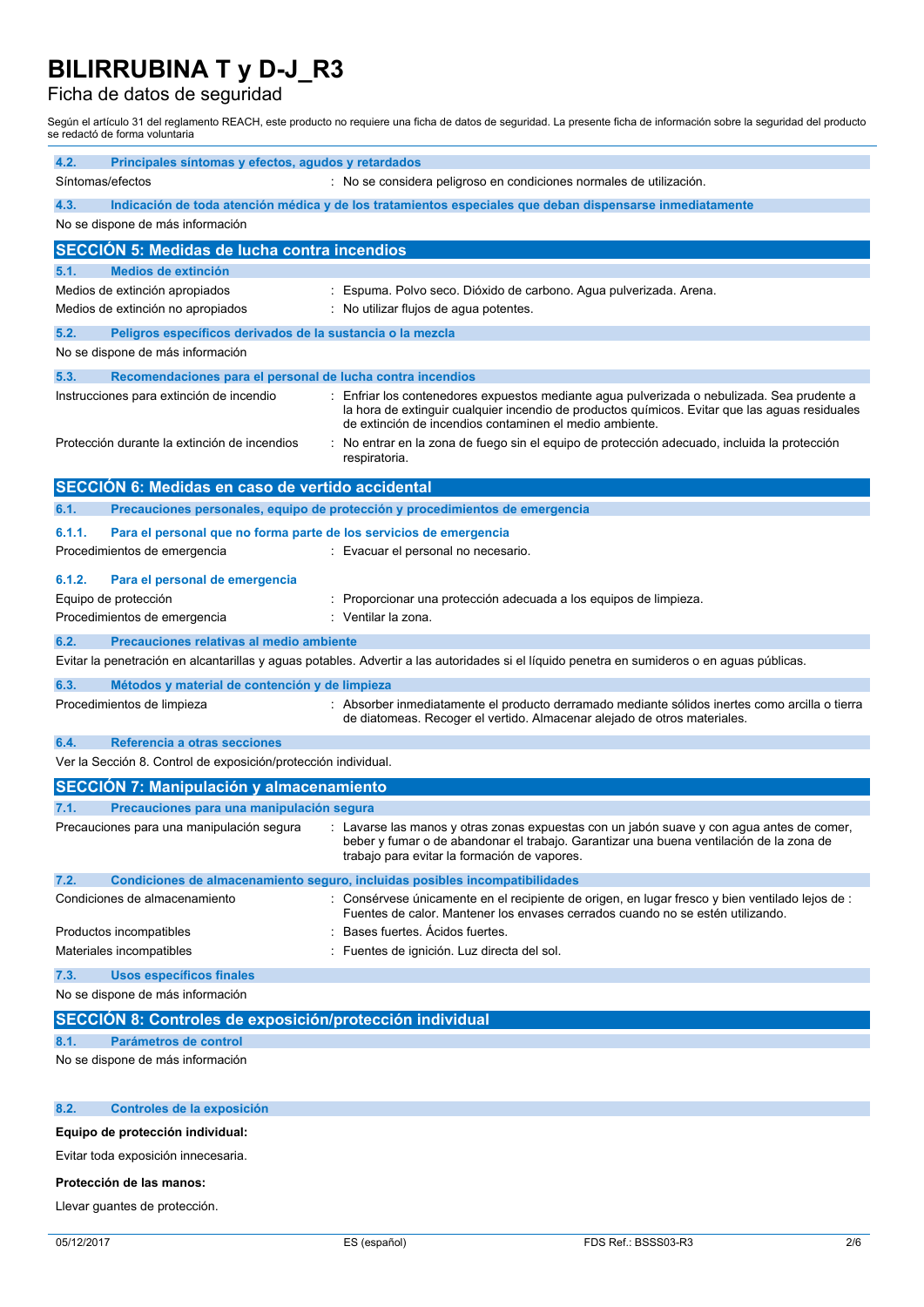### Ficha de datos de seguridad

Según el artículo 31 del reglamento REACH, este producto no requiere una ficha de datos de seguridad. La presente ficha de información sobre la seguridad del producto se redactó de forma voluntaria

#### **Protección ocular:**

Gafas químicas o gafas de seguridad

**Protección de las vías respiratorias:**

Llevar una máscara adecuada

#### **Otros datos:**

No comer, beber ni fumar durante la utilización.

| <b>SECCION 9: Propiedades físicas y químicas</b>                 |                            |  |  |
|------------------------------------------------------------------|----------------------------|--|--|
| Información sobre propiedades físicas y químicas básicas<br>9.1. |                            |  |  |
| Forma/estado                                                     | : Líquido                  |  |  |
| Color                                                            | : Incolor.                 |  |  |
| Olor                                                             | $:$ Inodoro.               |  |  |
| Umbral olfativo                                                  | : No hay datos disponibles |  |  |
| рH                                                               | : $\approx 8.35$           |  |  |
| Grado de evaporación (acetato de butilo=1)                       | : No hay datos disponibles |  |  |
| Punto de fusión                                                  | : No hay datos disponibles |  |  |
| Punto de solidificación                                          | : No hay datos disponibles |  |  |
| Punto de ebullición                                              | : No hay datos disponibles |  |  |
| Punto de inflamación                                             | : No hay datos disponibles |  |  |
| Temperatura de autoignición                                      | : No hay datos disponibles |  |  |
| Temperatura de descomposición                                    | : No hay datos disponibles |  |  |
| Inflamabilidad (sólido, gas)                                     | : No inflamable.           |  |  |
| Presión de vapor                                                 | : No hay datos disponibles |  |  |
| Densidad relativa de vapor a 20 °C                               | : No hay datos disponibles |  |  |
| Densidad relativa                                                | : No hay datos disponibles |  |  |
| Solubilidad                                                      | : No hay datos disponibles |  |  |
| Log Pow                                                          | : No hay datos disponibles |  |  |
| Viscosidad, cinemática                                           | : No hay datos disponibles |  |  |
| Viscosidad, dinámica                                             | : No hay datos disponibles |  |  |
| Propiedades explosivas                                           | : No hay datos disponibles |  |  |
| Propiedad de provocar incendios                                  | : No hay datos disponibles |  |  |
| Límites de explosión                                             | : No hay datos disponibles |  |  |

```
9.2. Otros datos
```
No se dispone de más información

|                                                                                   | SECCIÓN 10: Estabilidad y reactividad         |  |  |  |
|-----------------------------------------------------------------------------------|-----------------------------------------------|--|--|--|
| 10.1.                                                                             | <b>Reactividad</b>                            |  |  |  |
|                                                                                   | No se dispone de más información              |  |  |  |
| 10.2.                                                                             | <b>Estabilidad química</b>                    |  |  |  |
| No establecido.                                                                   |                                               |  |  |  |
| 10.3.                                                                             | Posibilidad de reacciones peligrosas          |  |  |  |
|                                                                                   | No establecido.                               |  |  |  |
| 10.4.                                                                             | <b>Condiciones que deben evitarse</b>         |  |  |  |
| Luz directa del sol. Temperaturas extremadamente elevadas o extremadamente bajas. |                                               |  |  |  |
| 10.5.                                                                             | <b>Materiales incompatibles</b>               |  |  |  |
| No conocido cuando se usa apropiadamente.                                         |                                               |  |  |  |
| 10.6.                                                                             | Productos de descomposición peligrosos        |  |  |  |
| No se generan productos de descomposición peligrosos conocidos.                   |                                               |  |  |  |
| <b>SECCIÓN 11: Información toxicológica</b>                                       |                                               |  |  |  |
| 11.1.                                                                             | Información sobre los efectos toxicológicos   |  |  |  |
|                                                                                   | Toxicidad aguda (oral)<br>: No clasificado    |  |  |  |
|                                                                                   | Toxicidad aguda (cutánea)<br>: No clasificado |  |  |  |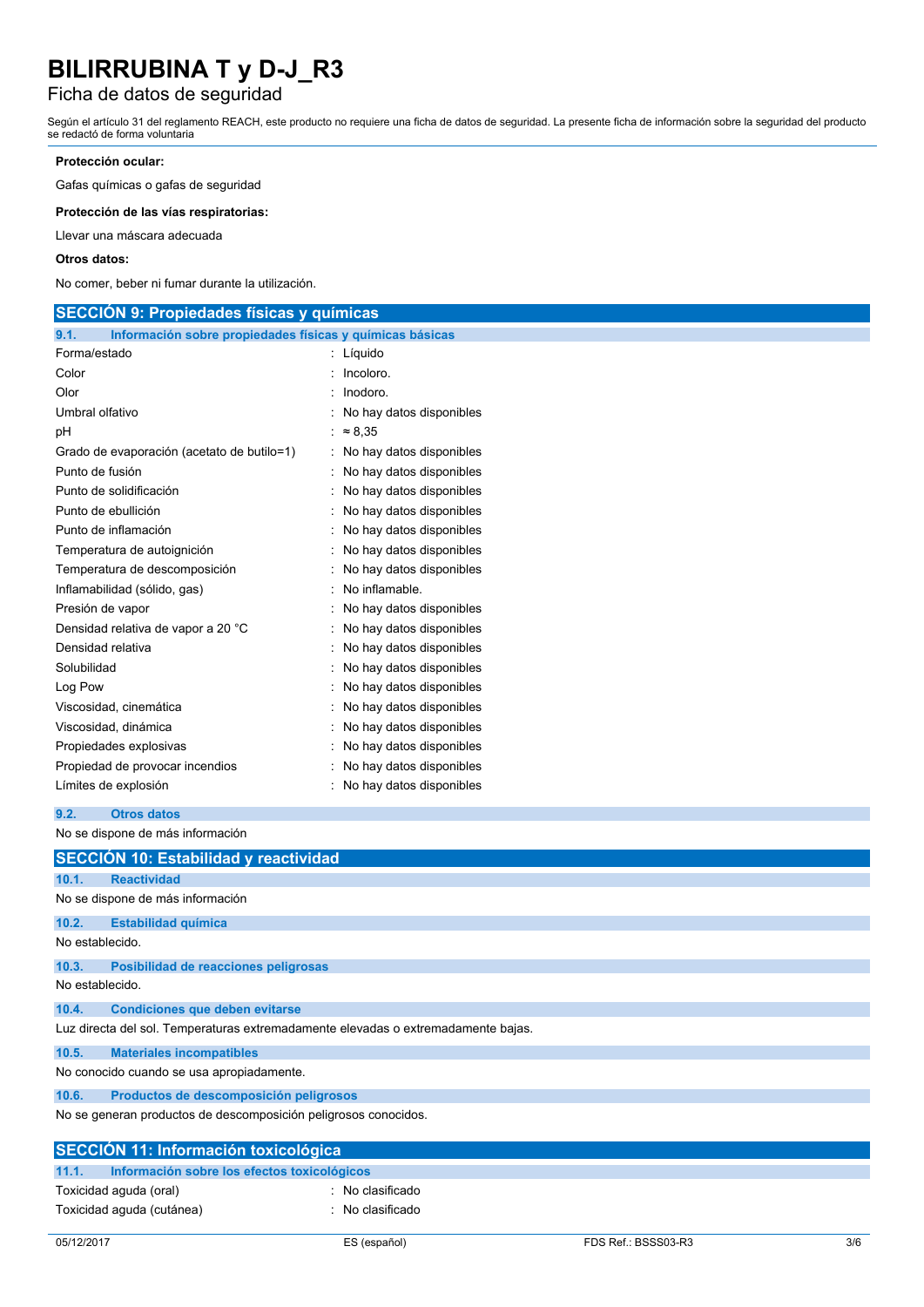## Ficha de datos de seguridad

Según el artículo 31 del reglamento REACH, este producto no requiere una ficha de datos de seguridad. La presente ficha de información sobre la seguridad del producto se redactó de forma voluntaria

| Toxicidad aguda (inhalación)                                                 | No clasificado                                                                       |
|------------------------------------------------------------------------------|--------------------------------------------------------------------------------------|
| Corrosión o irritación cutáneas                                              | No clasificado<br>$pH: \approx 8.35$                                                 |
| Indicaciones complementarias                                                 | : A la vista de los datos disponibles, no se cumplen los criterios de clasificación  |
| Lesiones oculares graves o irritación ocular                                 | No clasificado<br>$pH: \approx 8.35$                                                 |
| Indicaciones complementarias                                                 | A la vista de los datos disponibles, no se cumplen los criterios de clasificación    |
| Sensibilización respiratoria o cutánea                                       | No clasificado                                                                       |
| Indicaciones complementarias                                                 | A la vista de los datos disponibles, no se cumplen los criterios de clasificación    |
| Mutagenicidad en células germinales                                          | No clasificado                                                                       |
| Indicaciones complementarias                                                 | A la vista de los datos disponibles, no se cumplen los criterios de clasificación    |
| Carcinogenicidad                                                             | No clasificado                                                                       |
| Indicaciones complementarias                                                 | A la vista de los datos disponibles, no se cumplen los criterios de clasificación    |
| Toxicidad para la reproducción                                               | : No clasificado                                                                     |
| Indicaciones complementarias                                                 | A la vista de los datos disponibles, no se cumplen los criterios de clasificación    |
| Toxicidad específica en determinados órganos<br>(STOT) - exposición única    | : No clasificado                                                                     |
| Indicaciones complementarias                                                 | : A la vista de los datos disponibles, no se cumplen los criterios de clasificación  |
| Toxicidad específica en determinados órganos<br>(STOT) - exposición repetida | : No clasificado                                                                     |
| Indicaciones complementarias                                                 | : A la vista de los datos disponibles, no se cumplen los criterios de clasificación  |
| Peligro por aspiración                                                       | No clasificado                                                                       |
| Indicaciones complementarias                                                 | A la vista de los datos disponibles, no se cumplen los criterios de clasificación    |
| Efectos adversos y posibles síntomas para la<br>salud humana                 | : A la vista de los datos disponibles, no se cumplen los criterios de clasificación. |

| SECCIÓN 12: Información ecológica |                  |                             |  |  |  |  |  |  |
|-----------------------------------|------------------|-----------------------------|--|--|--|--|--|--|
| 12.1.                             | <b>Toxicidad</b> |                             |  |  |  |  |  |  |
| Toxicidad acuática aguda          |                  | $\therefore$ No clasificado |  |  |  |  |  |  |
| Toxicidad acuática crónica        |                  | : No clasificado            |  |  |  |  |  |  |
|                                   |                  |                             |  |  |  |  |  |  |

| 12.2.<br>Persistencia y degradabilidad                      |                                                                                                |  |  |  |  |  |  |
|-------------------------------------------------------------|------------------------------------------------------------------------------------------------|--|--|--|--|--|--|
| <b>BILIRRUBINA T y D-J R3</b>                               |                                                                                                |  |  |  |  |  |  |
| Persistencia y degradabilidad                               | No establecido.                                                                                |  |  |  |  |  |  |
| Potencial de bioacumulación<br>12.3.                        |                                                                                                |  |  |  |  |  |  |
| <b>BILIRRUBINA T y D-J R3</b>                               |                                                                                                |  |  |  |  |  |  |
| Potencial de bioacumulación                                 | No establecido.                                                                                |  |  |  |  |  |  |
| Movilidad en el suelo<br>12.4.                              |                                                                                                |  |  |  |  |  |  |
| No se dispone de más información                            |                                                                                                |  |  |  |  |  |  |
| 12.5.<br>Resultados de la valoración PBT y mPmB             |                                                                                                |  |  |  |  |  |  |
| No se dispone de más información                            |                                                                                                |  |  |  |  |  |  |
| <b>Otros efectos adversos</b><br>12.6.                      |                                                                                                |  |  |  |  |  |  |
| Indicaciones complementarias                                | : Evitar su liberación al medio ambiente.                                                      |  |  |  |  |  |  |
| SECCIÓN 13: Consideraciones relativas a la eliminación      |                                                                                                |  |  |  |  |  |  |
| 13.1.<br>Métodos para el tratamiento de residuos            |                                                                                                |  |  |  |  |  |  |
| Recomendaciones para la eliminación de<br>productos/envases | : Destruir cumpliendo las condiciones de seguridad exigidas por la legislación local/nacional. |  |  |  |  |  |  |
| Ecología - residuos                                         | : Evitar su liberación al medio ambiente.                                                      |  |  |  |  |  |  |
| <b>SECCIÓN 14: Información relativa al transporte</b>       |                                                                                                |  |  |  |  |  |  |
| Según los requisitos de ADR / RID / IMDG / IATA / ADN       |                                                                                                |  |  |  |  |  |  |
| Número ONU<br>14.1.                                         |                                                                                                |  |  |  |  |  |  |
| N° ONU (ADR)                                                | : No aplicable                                                                                 |  |  |  |  |  |  |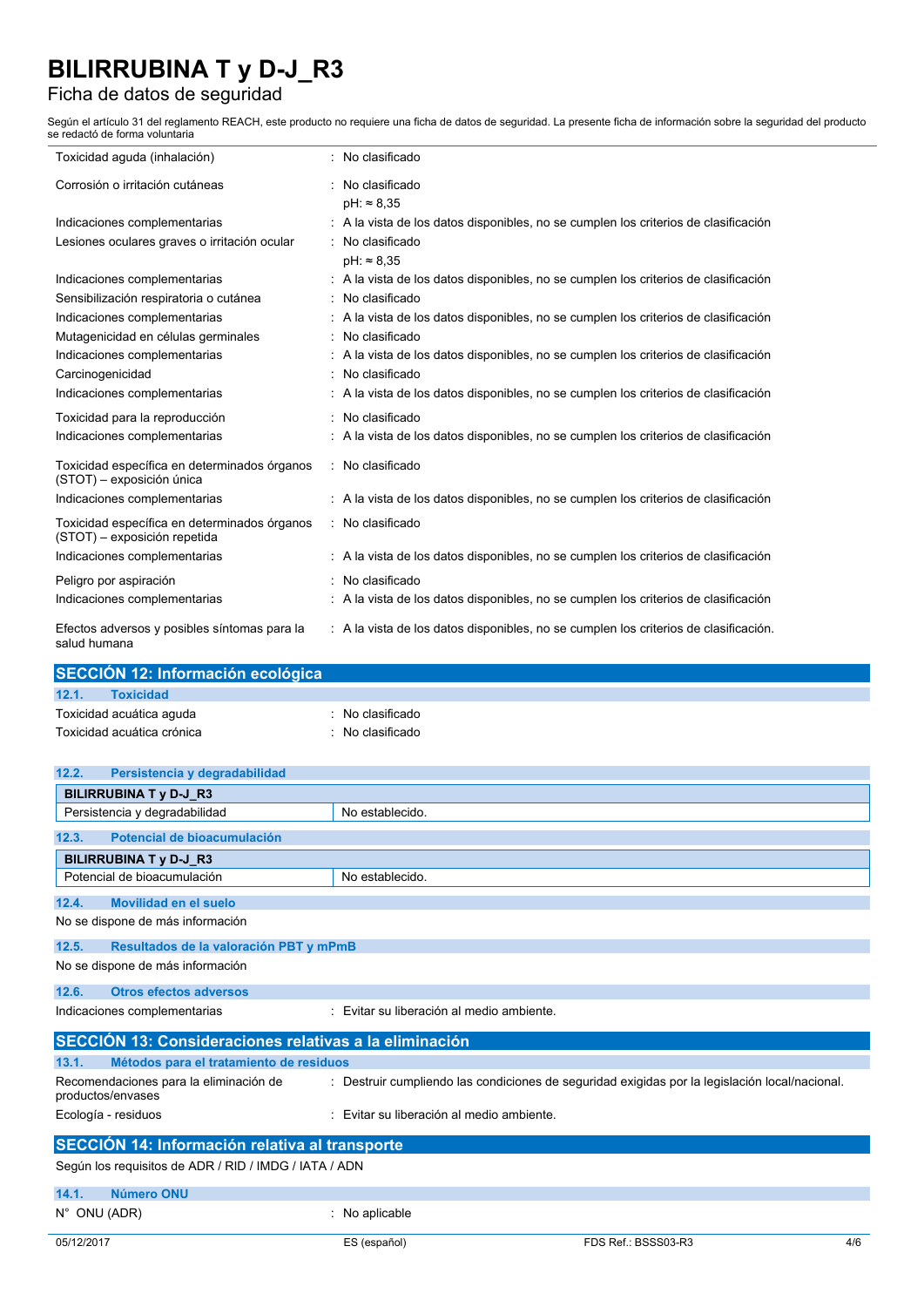### Ficha de datos de seguridad

Según el artículo 31 del reglamento REACH, este producto no requiere una ficha de datos de seguridad. La presente ficha de información sobre la seguridad del producto se redactó de forma voluntaria

| N° ONU (IMDG)                                                                                                                | No aplicable<br>t.                     |  |  |  |  |  |
|------------------------------------------------------------------------------------------------------------------------------|----------------------------------------|--|--|--|--|--|
| N° ONU (IATA)                                                                                                                | No aplicable                           |  |  |  |  |  |
| N° ONU (ADN)                                                                                                                 | No aplicable                           |  |  |  |  |  |
| N° ONU (RID)                                                                                                                 | No aplicable                           |  |  |  |  |  |
|                                                                                                                              |                                        |  |  |  |  |  |
| 14.2.<br>Designación oficial de transporte de las Naciones Unidas<br>Designación oficial de transporte (ADR)<br>No aplicable |                                        |  |  |  |  |  |
| Designación oficial de transporte (IMDG)                                                                                     | No aplicable                           |  |  |  |  |  |
|                                                                                                                              |                                        |  |  |  |  |  |
| Designación oficial de transporte (IATA)                                                                                     | No aplicable                           |  |  |  |  |  |
| Designación oficial de transporte (ADN)                                                                                      | No aplicable                           |  |  |  |  |  |
| Designación oficial de transporte (RID)                                                                                      | No aplicable                           |  |  |  |  |  |
| 14.3.<br>Clase(s) de peligro para el transporte                                                                              |                                        |  |  |  |  |  |
| <b>ADR</b>                                                                                                                   |                                        |  |  |  |  |  |
| Clase(s) de peligro para el transporte (ADR)                                                                                 | : No aplicable                         |  |  |  |  |  |
|                                                                                                                              |                                        |  |  |  |  |  |
| <b>IMDG</b>                                                                                                                  |                                        |  |  |  |  |  |
| Clase(s) de peligro para el transporte (IMDG)                                                                                | : No aplicable                         |  |  |  |  |  |
|                                                                                                                              |                                        |  |  |  |  |  |
| <b>IATA</b>                                                                                                                  |                                        |  |  |  |  |  |
| Clase(s) de peligro para el transporte (IATA)                                                                                | : No aplicable                         |  |  |  |  |  |
|                                                                                                                              |                                        |  |  |  |  |  |
| <b>ADN</b>                                                                                                                   |                                        |  |  |  |  |  |
| Clase(s) de peligro para el transporte (ADN)                                                                                 | : No aplicable                         |  |  |  |  |  |
|                                                                                                                              |                                        |  |  |  |  |  |
| <b>RID</b>                                                                                                                   |                                        |  |  |  |  |  |
| Clase(s) de peligro para el transporte (RID)                                                                                 | : No aplicable                         |  |  |  |  |  |
|                                                                                                                              |                                        |  |  |  |  |  |
| 14.4.<br>Grupo de embalaje                                                                                                   |                                        |  |  |  |  |  |
| Grupo de embalaje (ADR)                                                                                                      | No aplicable                           |  |  |  |  |  |
| Grupo de embalaje (IMDG)                                                                                                     | No aplicable                           |  |  |  |  |  |
| Grupo de embalaje (IATA)                                                                                                     | No aplicable                           |  |  |  |  |  |
| Grupo de embalaje (ADN)                                                                                                      | No aplicable                           |  |  |  |  |  |
| Grupo de embalaje (RID)                                                                                                      | No aplicable                           |  |  |  |  |  |
| 14.5.<br>Peligros para el medio ambiente                                                                                     |                                        |  |  |  |  |  |
| Peligroso para el medio ambiente                                                                                             | No<br>t.                               |  |  |  |  |  |
| Contaminante marino                                                                                                          | No                                     |  |  |  |  |  |
| Otros datos                                                                                                                  | No se dispone de información adicional |  |  |  |  |  |
|                                                                                                                              |                                        |  |  |  |  |  |
| 14.6.<br>Precauciones particulares para los usuarios                                                                         |                                        |  |  |  |  |  |
|                                                                                                                              |                                        |  |  |  |  |  |
| - Transporte por vía terrestre<br>No hay datos disponibles                                                                   |                                        |  |  |  |  |  |
|                                                                                                                              |                                        |  |  |  |  |  |
| - Transporte marítimo                                                                                                        |                                        |  |  |  |  |  |
| No hay datos disponibles                                                                                                     |                                        |  |  |  |  |  |
|                                                                                                                              |                                        |  |  |  |  |  |
| - Transporte aéreo                                                                                                           |                                        |  |  |  |  |  |
| No hay datos disponibles                                                                                                     |                                        |  |  |  |  |  |

#### **- Transporte por vía fluvial**

No hay datos disponibles

### **- Transporte ferroviario**

No hay datos disponibles

### **14.7. Transporte a granel con arreglo al anexo II del Convenio MARPOL y el Código IBC**

No aplicable

#### **SECCIÓN 15: Información reglamentaria**

15.1. Reglamentación y legislación en materia de seguridad, salud y medio ambiente específicas para la sustancia o la mezcla

#### **15.1.1. UE-Reglamentos**